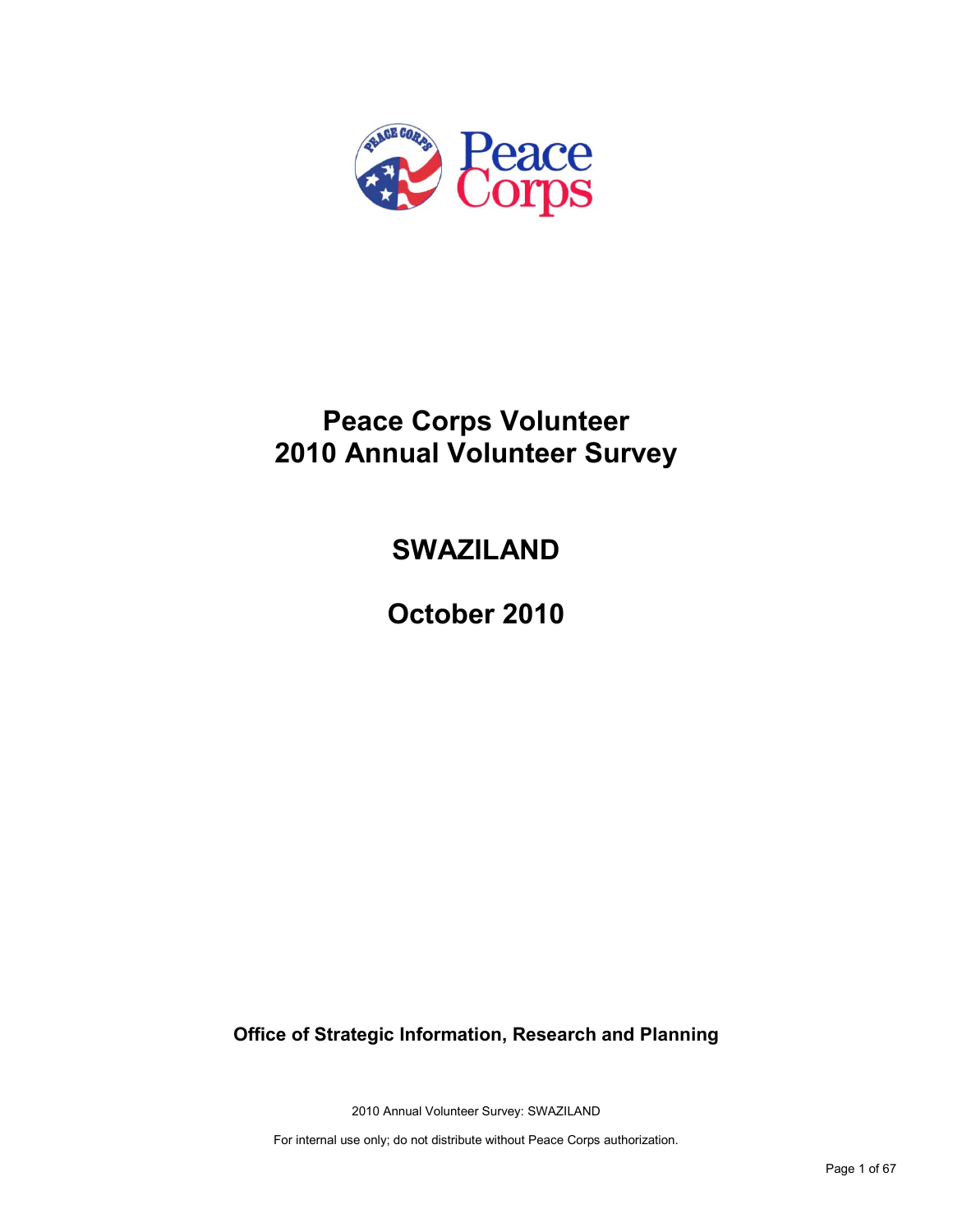## **Table of Contents**

| A.           |                                                |    |
|--------------|------------------------------------------------|----|
| В.           |                                                |    |
| C.           |                                                |    |
| D.           |                                                |    |
| Е.           |                                                |    |
| F.,          |                                                | 22 |
| G.           |                                                |    |
| Η.           |                                                |    |
| $\mathbf{L}$ |                                                |    |
| J.           | Overall Assessment of Your Peace Corps Service |    |
| Κ.           |                                                |    |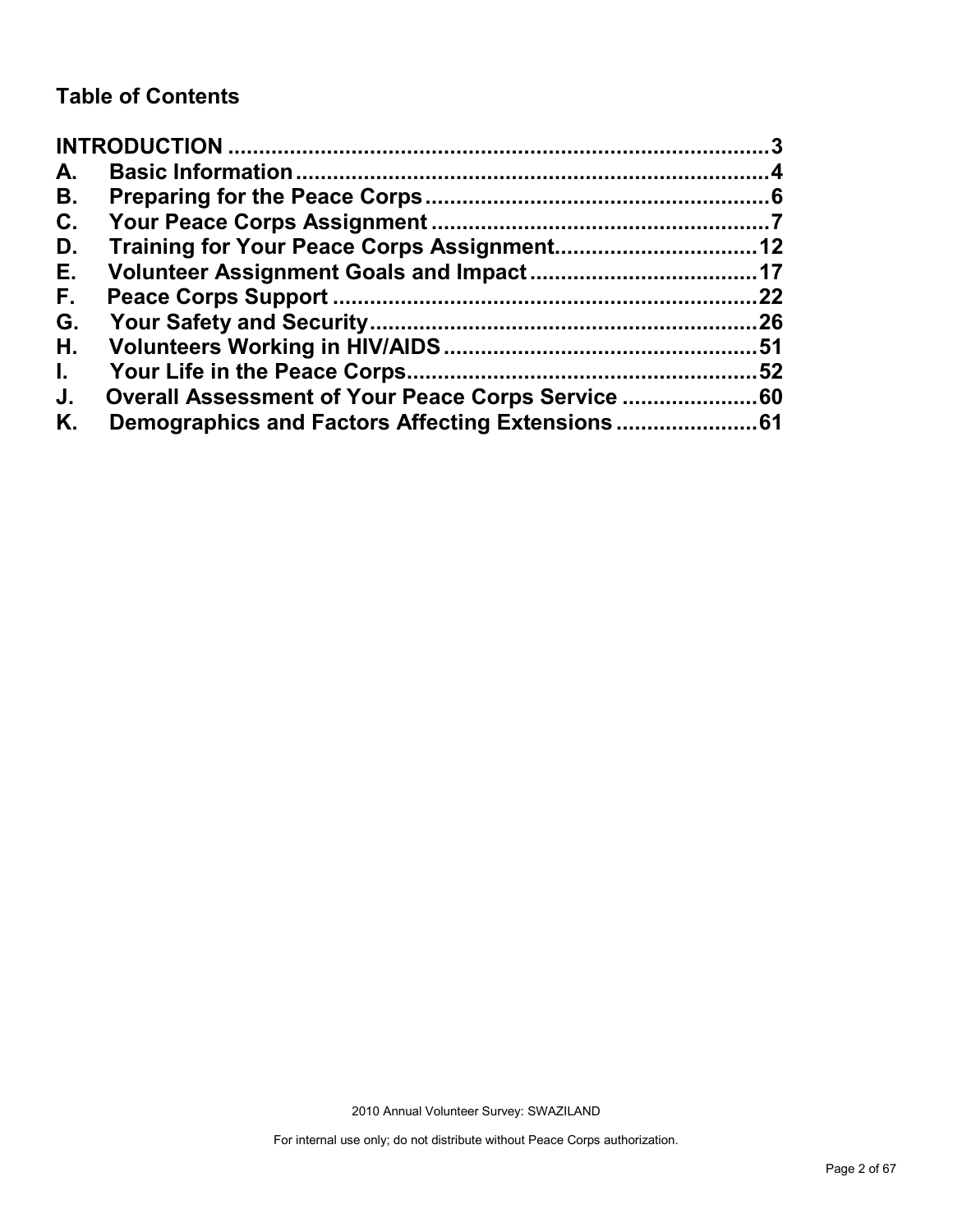## <span id="page-2-0"></span>**INTRODUCTION**

The Annual Volunteer Survey was conducted from June – August 2010 and 81 percent of the Volunteers (5, 239) responded, the highest number in the 35-year history of the survey. Most Volunteers (89 percent) completed the online version of the survey, and another 11 percent completed a paper version of the survey.

This report conveys the responses to the survey from Volunteers serving in one particular country. The report contains the tables and short narrative responses from the questions offering a finite set of possible responses. The results provide a picture of the activities, experiences and views of Peace Corps Volunteers in 2010, including areas where Volunteers confirm that their needs are being well met and where improvements may be needed.

A second report contains the Volunteers' extensive narrative responses to eight open-ended questions on the survey. The report, *2010 Annual Volunteer Survey Open Ended Responses,* is being distributed separately to the Regional and Country Directors.

## **ORGANIZATION OF THE REPORT**

The country report contains eleven sections, corresponding to the major sections of the survey questionnaire.

The tabular results are presented in the order in which the questions appeared in the 2010 AVS, which corresponds roughly to the phases of Volunteer service. Initial questions asked about preparing for Peace Corps. These were followed by questions about assignment activities and training. The final set of questions asked about extending service beyond two years.

The tables show the percent of post respondents that selected each choice and the total number of post respondents that answered the question. Most survey questions asked respondents to select one answer from a set of choices. The percentages for the "select one" responses add up to 100 percent. Questions that allowed Volunteers to "mark all that apply" result in percentages that total to more than 100 percent. This is because each percentage equals the number of respondents selecting that choice divided by the number of respondents who answered the question.

The 2010 AVS included most questions from earlier annual and biennial surveys. A dozen open-ended questions were excluded this year to reduce the reporting burden and internet connection costs to Volunteers.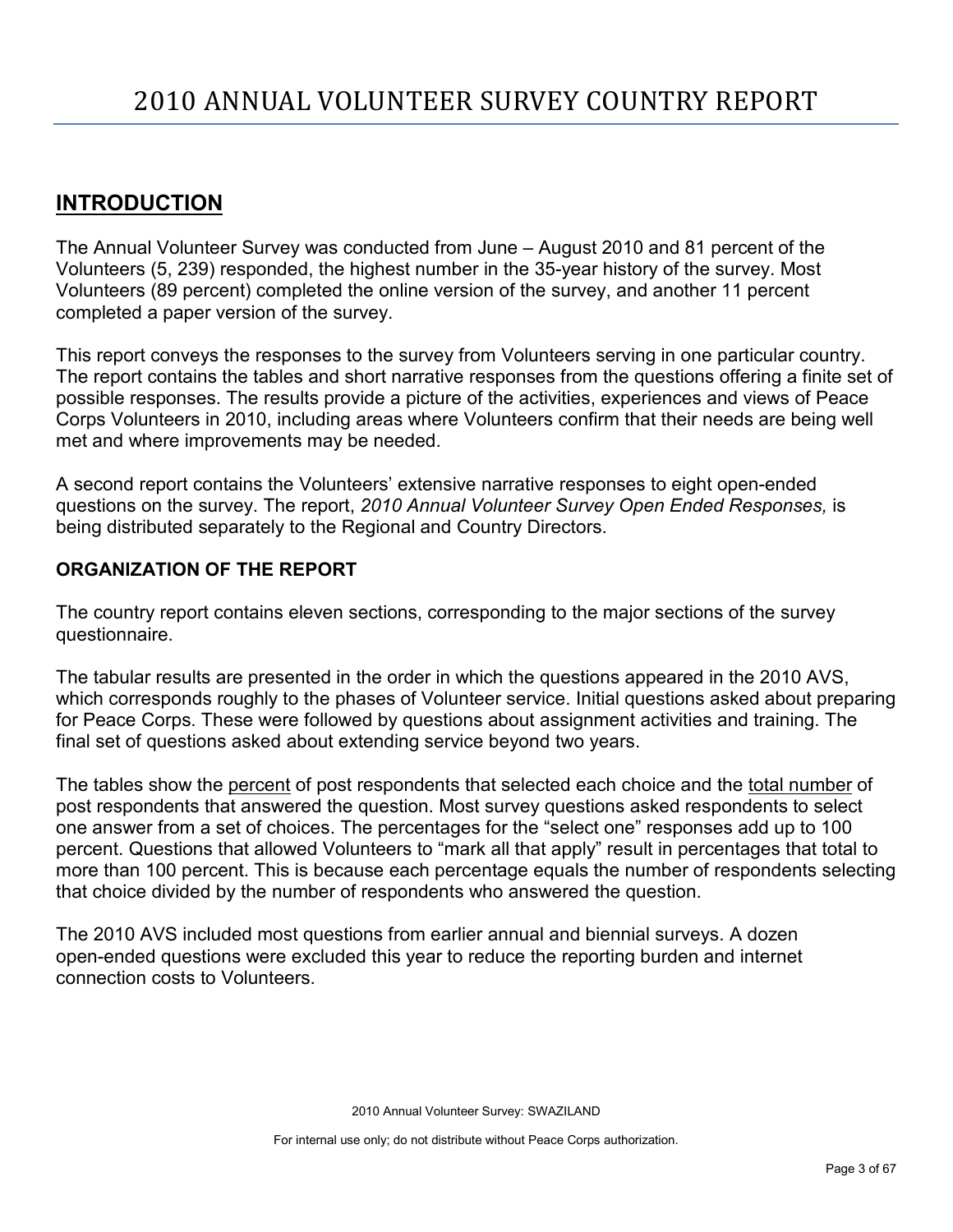Key questions were added to gather more information about:

- Experiences with insensitive comments and behavior based on race, ethnicity, age, gender, or sexual orientation
- Observations or comments about harassment/discrimination experiences (added to the online 2010 AVS after the survey began)
- Reasons that might influence whether or not to extend Volunteer service beyond two years

A crosswalk between the 2009 and 2010 questions is posted on the OSIRP intranet under 2010 AVS Reports "Reference Documents." Earlier surveys and global, regional and post reports are also on the OSIRP Intranet.

## **HOW TO USE THE INFORMATION**

Posts are encouraged to share the results with staff and Volunteers. These reports are an excellent way to initiate a dialogue with staff and Volunteers at post about what is working well and areas for improvement. In the past, posts have found it useful to share the results with their Volunteers, via the VAC, monthly newsletters, summary bulletins, and presentations at PST and IST.

Please consider comparing these 2010 results with your 2006, 2008 and 2009 survey results to identify trends and changes over time. You may also want to compare your country's results with the regional and global numbers.

## <span id="page-3-0"></span>**A. Basic Information**

This section reports on the overall response rate and percentages of online and paper surveys completed, as well as the Volunteers' descriptions of their project and site. Results are more representative of all Volunteers at post when the response rate is above 50 percent.

The 2010 Annual Volunteer Survey response rate for SWAZILAND was 86%.

| Completed Online and Paper Surveys |      |        |  |  |
|------------------------------------|------|--------|--|--|
| Percent                            |      | Number |  |  |
| Online                             | 50%  | 21     |  |  |
| Paper                              | 50%  | 21     |  |  |
| Total                              | 100% | 42     |  |  |

**Completed Online and Paper Surveys**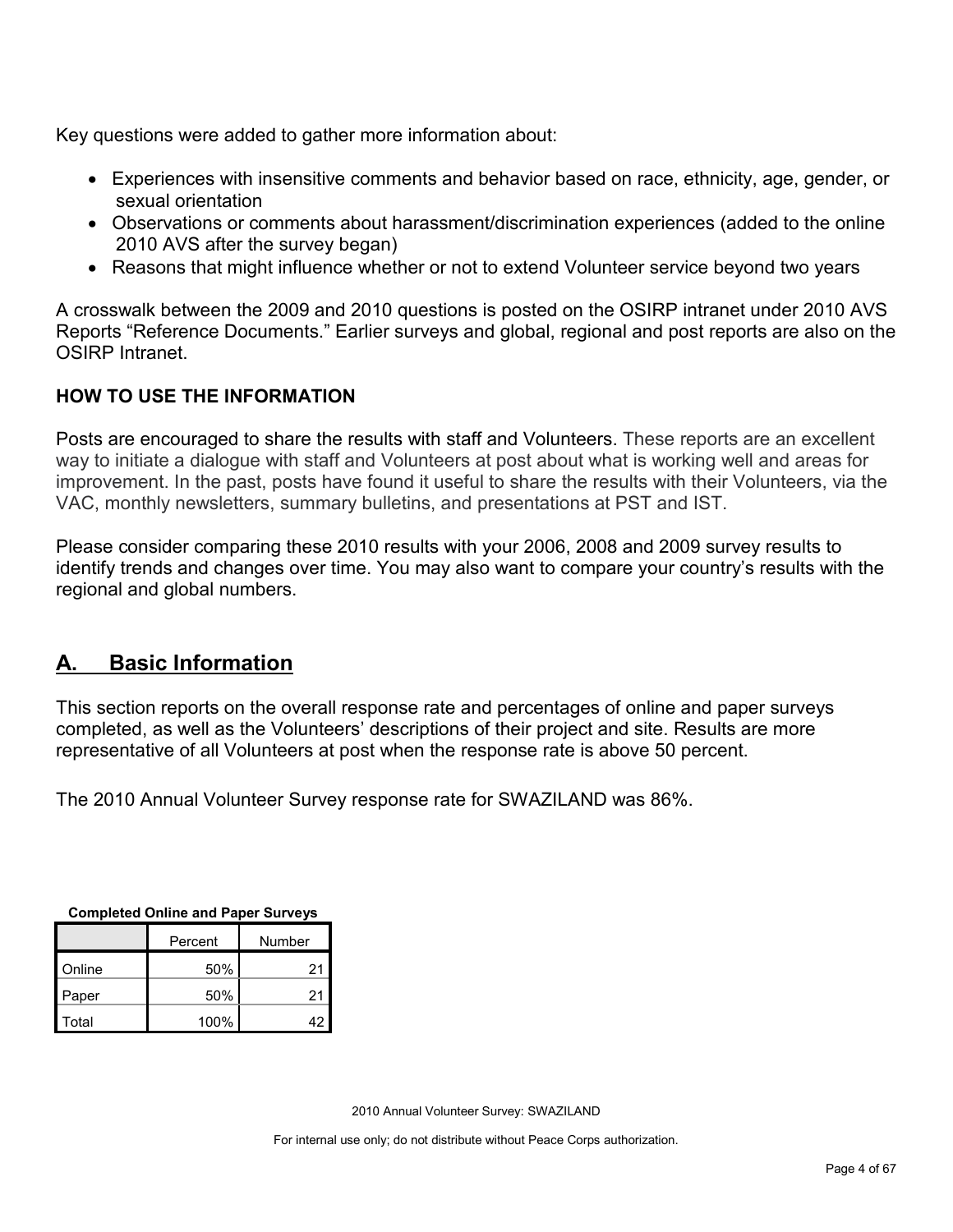|                   | Percent | Number |
|-------------------|---------|--------|
| 6 months or less  | 2%      |        |
| 7 to 12 months    |         |        |
| 13 to 20 months   | 57%     | 24     |
| 21 to 27 months   | 38%     | 16     |
| 28 months or more | 2%      |        |
| <b>Fotal</b>      | 100%    |        |

**A2: How many months have you been in country?**

**A3: Please select your project.**

|                       | Percent | Number |
|-----------------------|---------|--------|
| Community Health      | 93%     | 39     |
| Other. Please specify | 7%      |        |
| otal <sup>.</sup>     | 100%    |        |

**A3. Description of "other" project**



#### **A4: Please choose the best description of your assigned site.**

|                                           | Percent | Number |
|-------------------------------------------|---------|--------|
| Village/rural area (pop. under 2,000)     | 76%     | 31     |
| Rural town (pop. 2,000 + 25,000)          | 20%     |        |
| Capital of the country                    | 5%      |        |
| City (pop. over 25,000) - not the capital |         |        |
| Outer island (regardless of size)         |         |        |
| Total                                     | 100%    | 41     |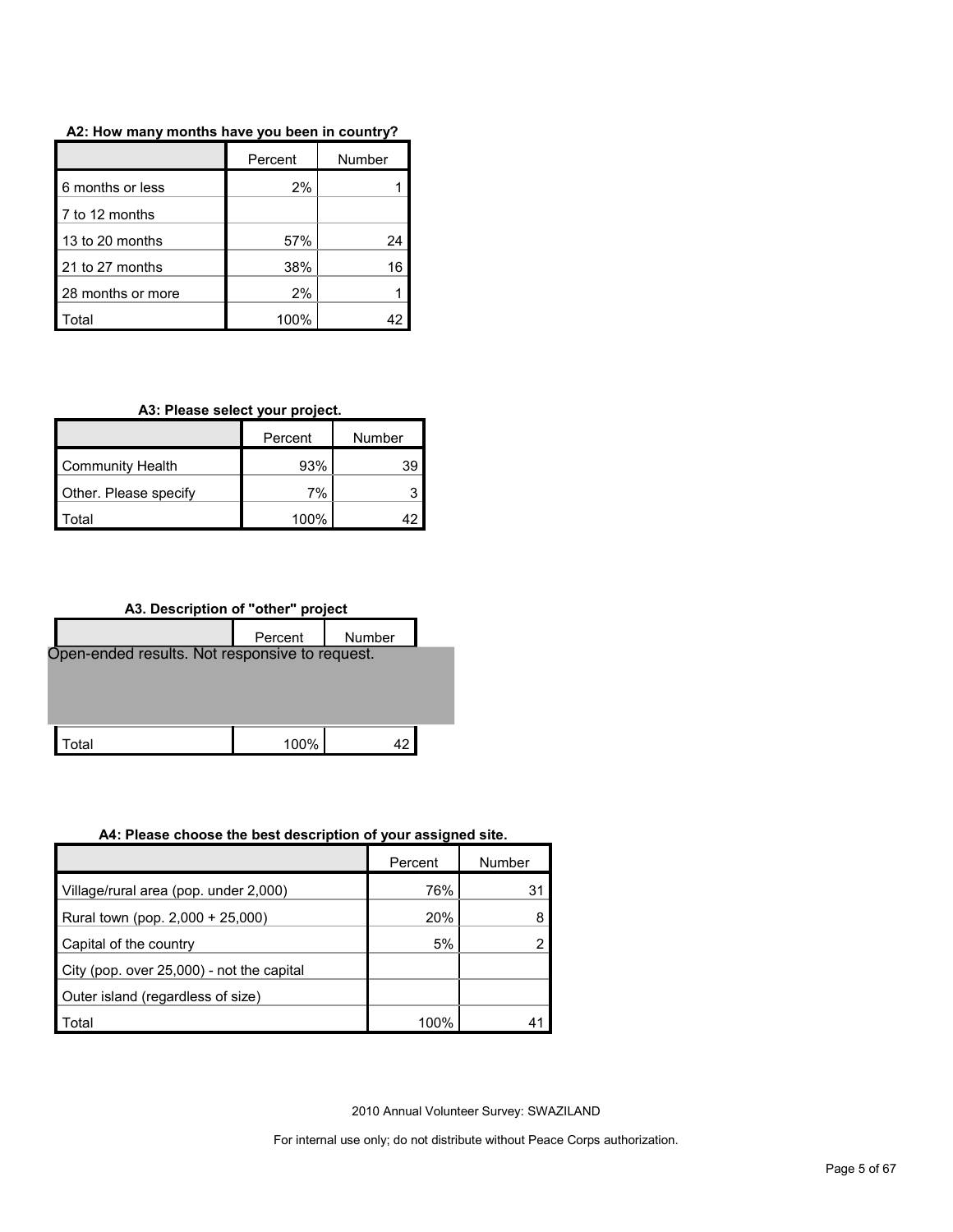## <span id="page-5-0"></span>**B. Preparing for the Peace Corps**

This section reports Volunteers' motivations in applying and accepting a Peace Corps assignment, as well as how prepared they are currently to meet the challenges of service.

|                                                                   |                      | % Selected This | <b>Total PCVs</b> |
|-------------------------------------------------------------------|----------------------|-----------------|-------------------|
|                                                                   | <b>PCV Responses</b> | Choice          | Responding        |
| Personal interest in the Peace Corps                              | 34                   | 81%             |                   |
| Peace Corps campus or community information session               | 10                   | 24%             |                   |
| Returned Peace Corps Volunteer whom you met or<br>know personally | 9                    | 21%             |                   |
|                                                                   |                      |                 |                   |
| Peace Corps website                                               | 7                    | 17%             |                   |
| Family member/s who served in the Peace Corps                     | 6                    | 14%             |                   |
| Peace Corps recruiter                                             | 4                    | 10%             |                   |
| Americorps service                                                | 3                    | 7%              |                   |
| Other: Please specify                                             | 3                    | 7%              |                   |
| Article or book about the Peace Corps                             | 2                    | 5%              |                   |
| Radio, TV, or print advertisement                                 | 2                    | 5%              |                   |
| Returned Peace Corps Volunteer who spoke to your                  | 2                    | 5%              |                   |
| school or group about the Peace Corps                             |                      |                 |                   |
| Peace Corps material in the mail                                  |                      |                 |                   |
| Social media (Facebook, Twitter, etc.                             |                      |                 |                   |
| Total                                                             |                      |                 | 42                |

## **B1: What prompted you to apply to the PC? Mark all that apply.**

Percents may total to more than 100% since Volunteers were asked to "Mark all that apply."

| B1.OTHER: Description of other reasons for applying to Peace Corps |                |               |
|--------------------------------------------------------------------|----------------|---------------|
|                                                                    | <b>PERCENT</b> | <b>NUMBER</b> |
| Open-ended results. Not responsive to request.                     |                |               |
|                                                                    |                |               |
|                                                                    |                |               |
|                                                                    |                |               |
| Total                                                              | 100%           | 42            |

2010 Annual Volunteer Survey: SWAZILAND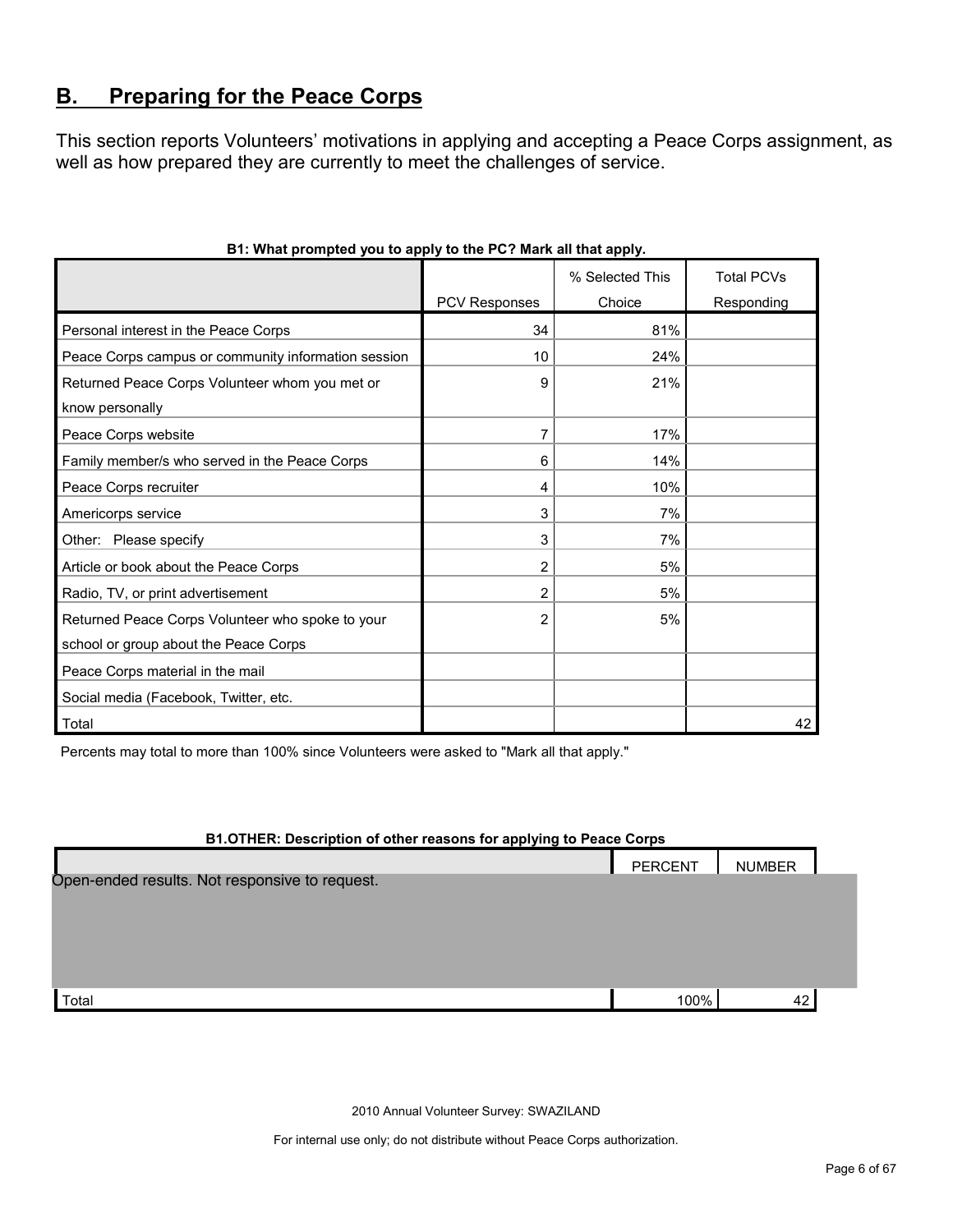| B2: How important were the following factors in accepting a PC assignment? |  |  |
|----------------------------------------------------------------------------|--|--|
|                                                                            |  |  |

|                                |               | Somewhat  |           |       |
|--------------------------------|---------------|-----------|-----------|-------|
|                                | Not Important | important | Important | Total |
| Different culture              | 5%            | 15%       | 80%       | 41    |
| Work experience                | 5%            | 39%       | 56%       | 41    |
| Help others                    | 3%            | 10%       | 88%       | 40    |
| International experience       | 2%            | 12%       | 86%       | 42    |
| Language                       | 21%           | 48%       | 31%       | 42    |
| Personal growth                |               | 14%       | 86%       | 42    |
| U. S. job market               | 58%           | 24%       | 18%       | 38    |
| Serve my country               | 28%           | 43%       | 30%       | 40    |
| Travel/adventure               | 2%            | 34%       | 63%       | 41    |
| Please specify below<br>Other: |               |           | 100%      |       |

## **B2.OTHER: Description of other factor/s in accepting a PC assignment**

|                                                | <b>PERCENT</b> | <b>NUMBER</b> |  |
|------------------------------------------------|----------------|---------------|--|
| Open-ended results. Not responsive to request. |                |               |  |
|                                                |                |               |  |
|                                                |                |               |  |
| Total                                          | 100%           | 42            |  |

## **B3: How prepared do you feel today to meet the challenges of PC service?**

|    | Not at all | Minimally | Adequately | Considerabl∨ | Exceptionally | Total         |
|----|------------|-----------|------------|--------------|---------------|---------------|
| B3 |            | 7%        | 26%        | 50%          | 7%            | $\sim$<br>. . |

## <span id="page-6-0"></span>**C. Your Peace Corps Assignment**

This section reports Volunteers' work on their primary assignment and their secondary activities. The term "primary assignment" refers to the Volunteers' assignment which is part of an overall project plan designed by the host country partners and in-country Peace Corps staff.

| C1: Which best describes the focus of your primary assignment/work? |         |        |  |
|---------------------------------------------------------------------|---------|--------|--|
|                                                                     | Percent | Number |  |
| <b>HIV/AIDS</b>                                                     | 88%     |        |  |

## **C1: Which best describes the focus of your primary assignment/work?**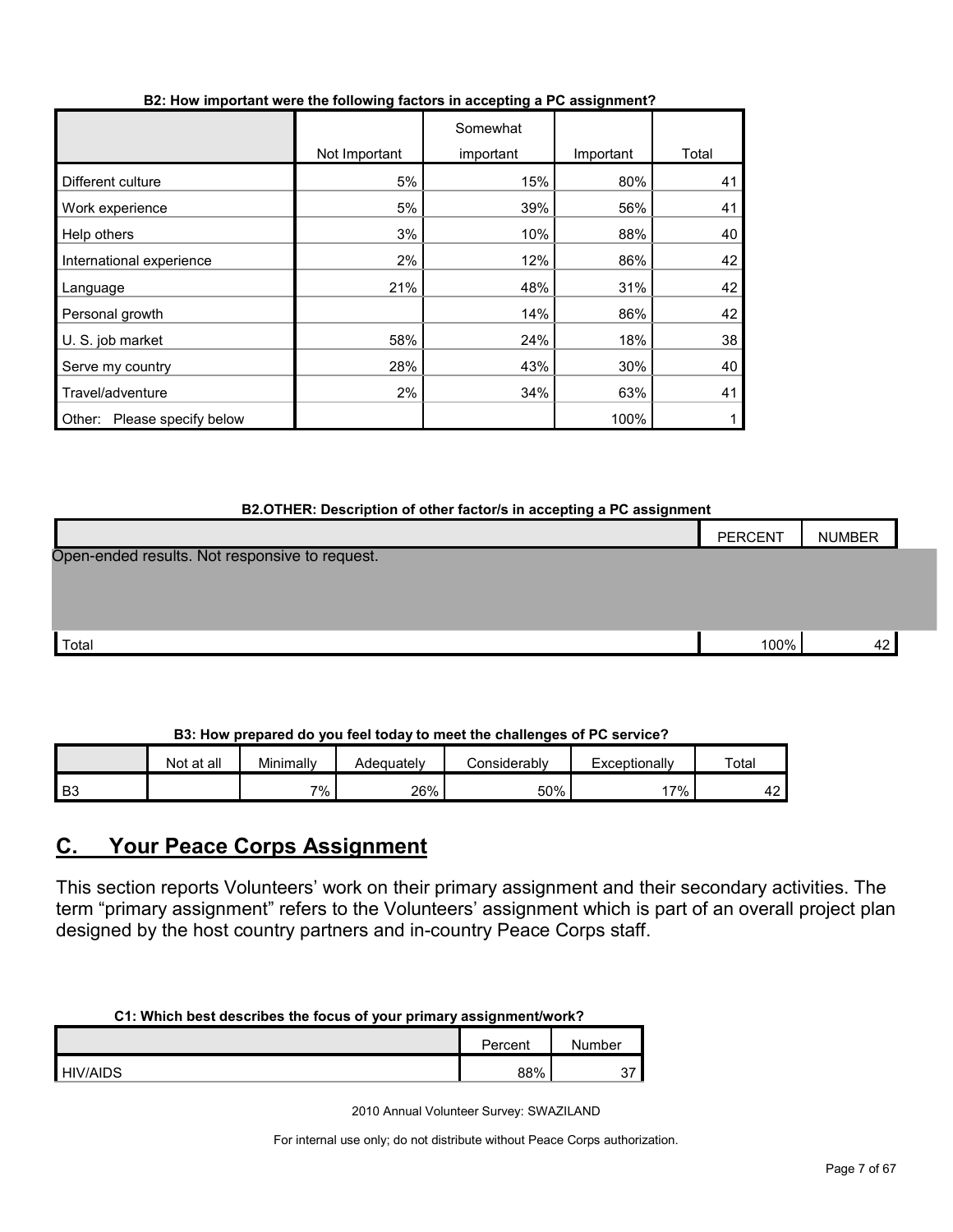| <b>Health extension</b>                         | 12%  | 5  |
|-------------------------------------------------|------|----|
| Business education/advising                     |      |    |
| Urban & regional planning/municipal development |      |    |
| Other: Please specify                           |      |    |
| Youth development                               |      |    |
| Water sanitation                                |      |    |
| Forestry/parks                                  |      |    |
| Environmental education                         |      |    |
| Other education                                 |      |    |
| Teacher training                                |      |    |
| Math/science teaching                           |      |    |
| English teaching                                |      |    |
| Agroforestry                                    |      |    |
| Information & communications technology (ICT)   |      |    |
| NGO development                                 |      |    |
| Community development                           |      |    |
| Agriculture/fish/livestock                      |      |    |
| Total                                           | 100% | 42 |

## **C1.OTHER: Description of "other" primary**

**assignment/work focus**

|       | <b>PFRCFNT</b><br><b>NUMBER</b> |  |
|-------|---------------------------------|--|
|       | 100%                            |  |
| Total | 100%                            |  |

## **C2: Are you a Masters International**

| student? |         |        |  |  |
|----------|---------|--------|--|--|
|          | Percent | Number |  |  |
| No       | 100%    | 42     |  |  |
| Yes      |         |        |  |  |
| Total    | 100%    | 42     |  |  |

## **C3: Which of the following activities does your primary assignment/work include?**

2010 Annual Volunteer Survey: SWAZILAND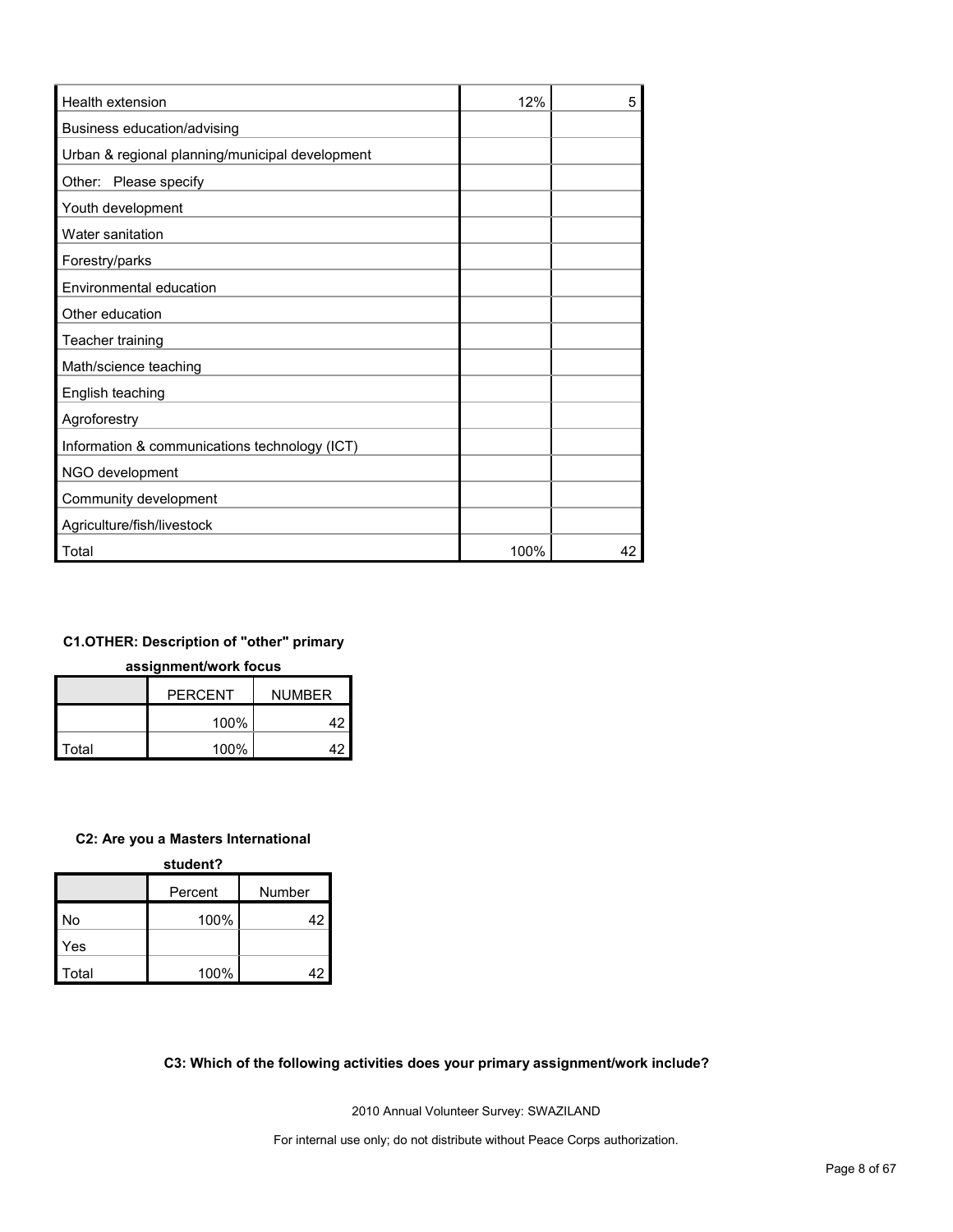|                                                       |                      | % Involved in | <b>Total PCVs</b> |
|-------------------------------------------------------|----------------------|---------------|-------------------|
|                                                       | <b>PCV Responses</b> | Activity      | Responding        |
| <b>HIV/AIDS</b>                                       | 41                   | 98%           |                   |
| Working with youth                                    | 26                   | 62%           |                   |
| Working with special groups (e.g., disabled, elderly, | 22                   | 52%           |                   |
| ethnic minorities, orphans)                           |                      |               |                   |
| Income generation                                     | 20                   | 48%           |                   |
| Nutrition education                                   | 19                   | 45%           |                   |
| Working with NGO(s)                                   | 18                   | 43%           |                   |
| Community food security (production/marketing)        | 15                   | 36%           |                   |
| Rural development                                     | 14                   | 33%           |                   |
| Child survival                                        | 13                   | 31%           |                   |
| Girls' education                                      | 11                   | 26%           |                   |
| Library development                                   | 10                   | 24%           |                   |
| World Wise Schools/ Correspondence Match              | 10                   | 24%           |                   |
| Household food security                               | 9                    | 21%           |                   |
| <b>Business advertising</b>                           | 7                    | 17%           |                   |
| Arts                                                  | 6                    | 14%           |                   |
| English teaching                                      | 6                    | 14%           |                   |
| Mobilize host country nationals (HCNs) to volunteer   | 6                    | 14%           |                   |
| Water and sanitation                                  | 6                    | 14%           |                   |
| Microenterprise development                           | 5                    | 12%           |                   |
| WID/GAD                                               | 5                    | 12%           |                   |
| Information and communications technology (ICT)       | 3                    | 7%            |                   |
| Sports/fitness                                        | 3                    | 7%            |                   |
| Biodiversity conservation                             | 1                    | 2%            |                   |
| Environment work                                      | 1                    | 2%            |                   |
| Literacy                                              | 1                    | 2%            |                   |
| Natural resources management                          | 1                    | 2%            |                   |
| Other: Please specify                                 | 1                    | 2%            |                   |
| Urban development/municipal development               |                      |               |                   |
| Total                                                 |                      |               | 42                |

Percents may total to more than 100% since Volunteers were asked to "Mark all that apply."

## **C3.OTHER: Description of other primary assignment/work activities**

| $\sqrt{2}$ | -- |
|------------|----|
|            |    |
|            |    |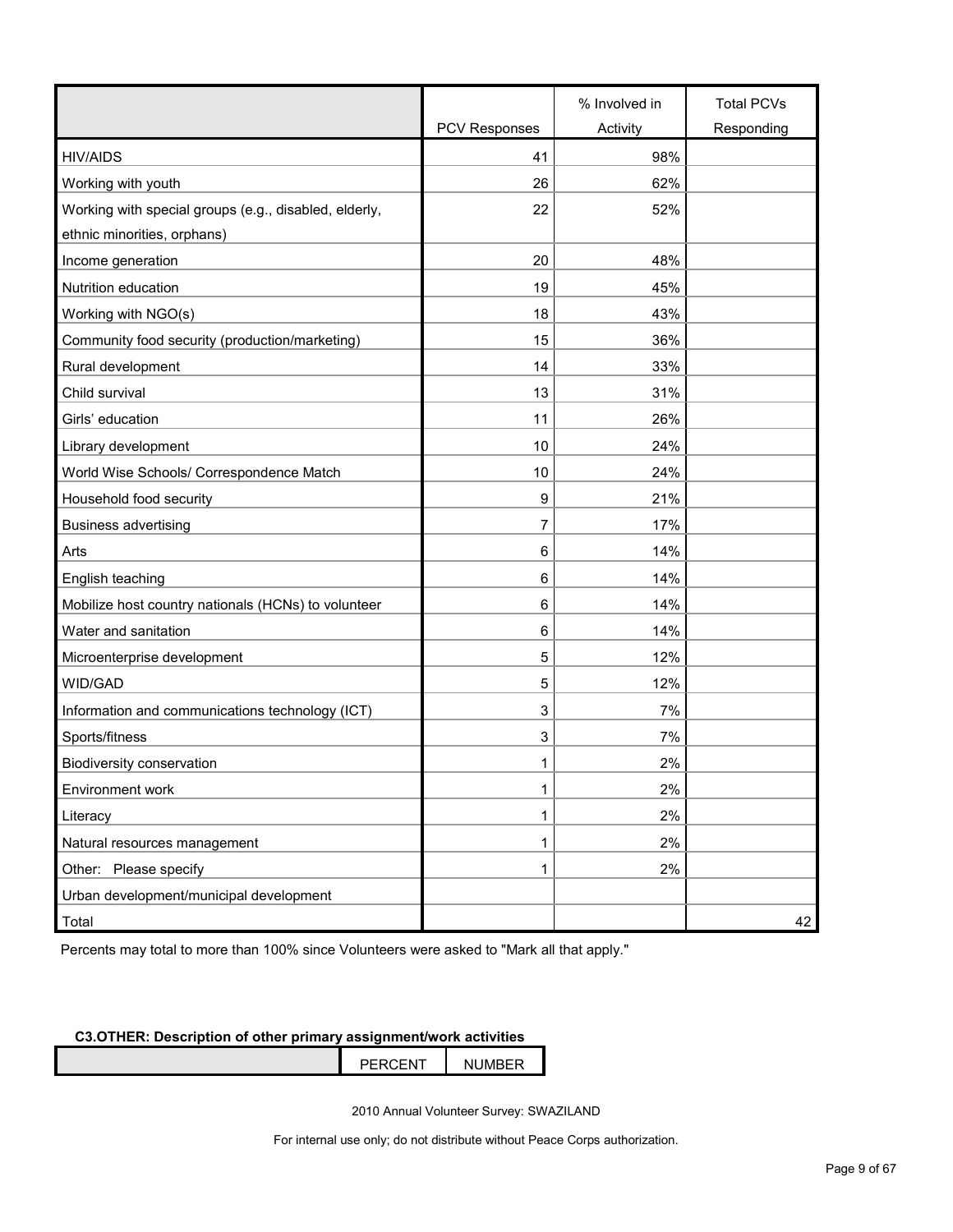Open-ended results. Not responsive to request.

| uldi | ነ0% |  |
|------|-----|--|

#### **C4: Hours Spent on Primary Assignment During Average Work Week**

|           | None | 1-10 hrs | 1-20 hrs<br>44 | 21-30 hrs | 31-40 hrs | More than 40 hrs | Total            |
|-----------|------|----------|----------------|-----------|-----------|------------------|------------------|
| C4Hrs6grp |      | 26%      | 40%            | 21%<br>∠  | 7%        | 5%               | $\sqrt{2}$<br>−∠ |

## **C4: How many hours do you spend on your primary assignment during an average work week?**

|    | All<br>Volunteers   | Average                      | Lowest reported | Highest reported | Did not answer |
|----|---------------------|------------------------------|-----------------|------------------|----------------|
| C4 | $\epsilon$<br>r 4 - | $\sim$<br>$\sim$<br><u>.</u> |                 | 80               |                |

## **C5: Which of the following do your secondary activities (other than your primary assignment work) include?**

|                                                       |                      | % Involved in | <b>Total PCVs</b> |
|-------------------------------------------------------|----------------------|---------------|-------------------|
|                                                       | <b>PCV Responses</b> | Activity      | Responding        |
| Library development                                   | 20                   | 51%           |                   |
| Income generation                                     | 18                   | 46%           |                   |
| Working with youth                                    | 15                   | 38%           |                   |
| Rural development                                     | 14                   | 36%           |                   |
| English teaching                                      | 13                   | 33%           |                   |
| Sports/fitness                                        | 12                   | 31%           |                   |
| Information and communications technology (ICT)       | 11                   | 28%           |                   |
| Nutrition education                                   | 10                   | 26%           |                   |
| World Wise Schools/ Correspondence Match              | 10                   | 26%           |                   |
| Working with special groups (e.g., disabled, elderly, | 8                    | 21%           |                   |
| ethnic minorities, orphans)                           |                      |               |                   |
| Arts                                                  | $\overline{7}$       | 18%           |                   |
| <b>Business advertising</b>                           | 7                    | 18%           |                   |
| Mobilize host country nationals (HCNs) to volunteer   | $\overline{7}$       | 18%           |                   |
| Water and sanitation                                  | 7                    | 18%           |                   |
| Community food security (production/marketing)        | 6                    | 15%           |                   |
| Girls' education                                      | 6                    | 15%           |                   |
| Household food security                               | 6                    | 15%           |                   |

2010 Annual Volunteer Survey: SWAZILAND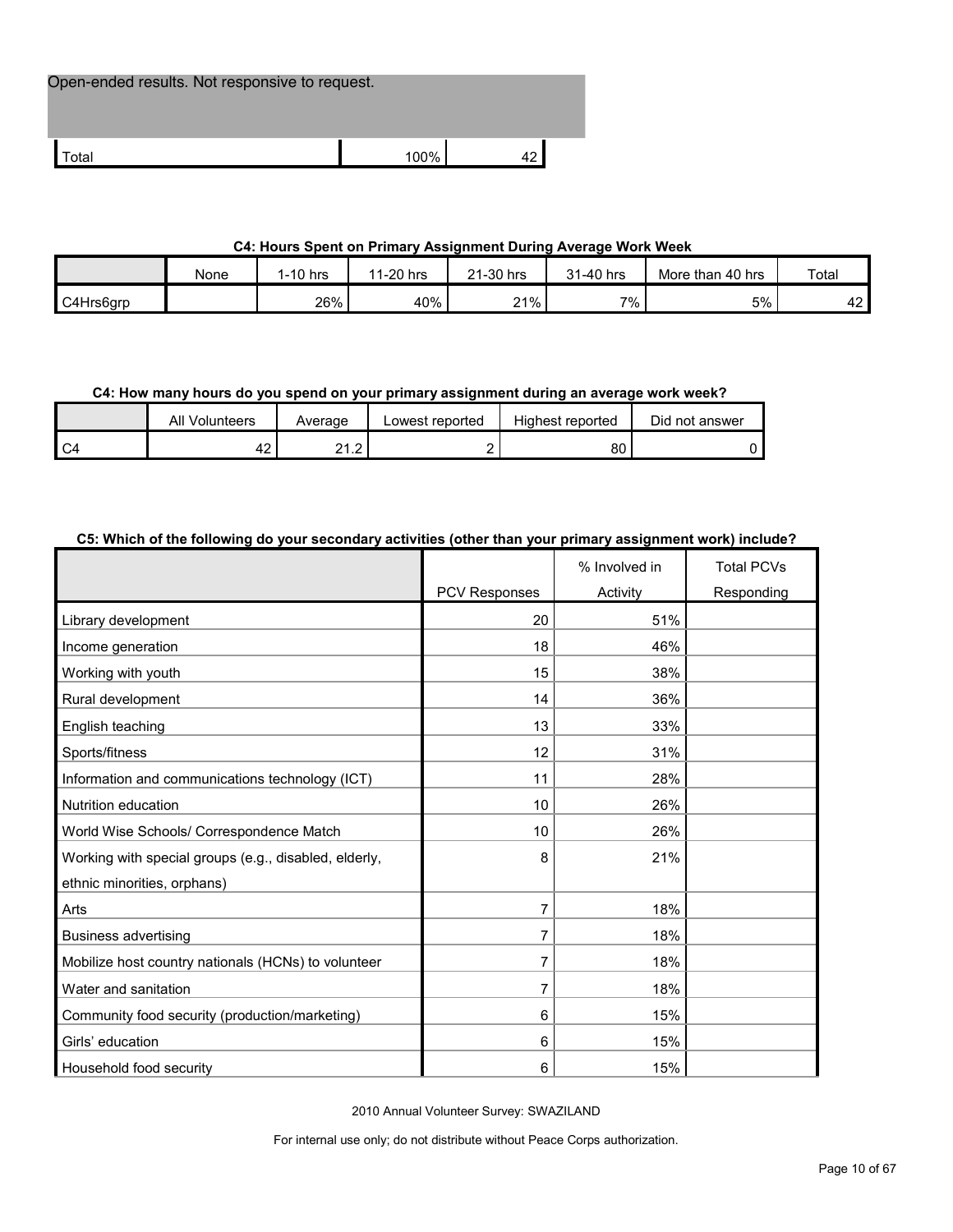| Literacy                                | 6 | 15% |    |
|-----------------------------------------|---|-----|----|
| Working with NGO(s)                     | 6 | 15% |    |
| <b>HIV/AIDS</b>                         | 5 | 13% |    |
| WID/GAD                                 | 5 | 13% |    |
| Microenterprise development             | 4 | 10% |    |
| Child survival                          | 3 | 8%  |    |
| Environment work                        |   | 5%  |    |
| Natural resources management            |   | 5%  |    |
| Urban development/municipal development |   | 3%  |    |
| Other: Please specify                   |   | 3%  |    |
| Biodiversity conservation               |   |     |    |
| Total                                   |   |     | 39 |

Percents may total to more than 100% since Volunteers were asked to "Mark all that apply."

## **C5.OTHER: Description of other secondary activities**

|                                                | Column N % | Count |  |  |
|------------------------------------------------|------------|-------|--|--|
| Open-ended results. Not responsive to request. |            |       |  |  |
|                                                |            |       |  |  |
| ʻotal                                          | 100%       |       |  |  |

#### **C5: No Secondary Activities**

|                         | Percent | Number |
|-------------------------|---------|--------|
| <b>NA</b>               | 93%     | 39     |
| No secondary activities | 7%      |        |
| otal <sup>.</sup>       | 100%    |        |

**C6: Hours Spent on Secondary Activities During Average Work Week**

|           | None | $1-10$ hrs | 1-20 hrs<br>44 | 1-30 hrs<br>$\Omega$ | 1-40 hrs<br>21 | More than 40 hrs | Total |
|-----------|------|------------|----------------|----------------------|----------------|------------------|-------|
| C6Hrs6grp |      | 38%        | 33%            | 26%                  | 3%             |                  | 39    |

**C6. How many hours do you spend on secondary activities during an average work week?**

2010 Annual Volunteer Survey: SWAZILAND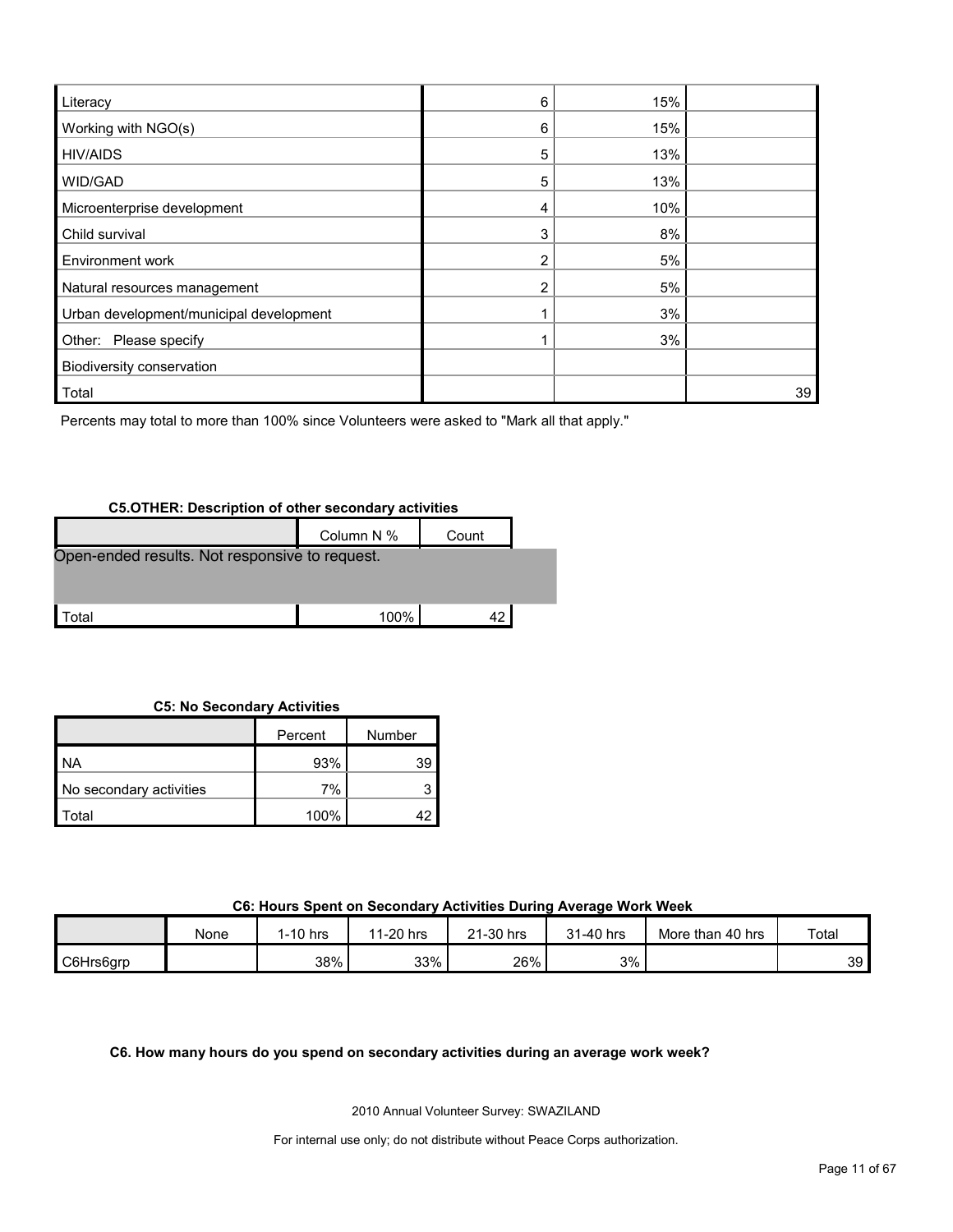|    | All<br>Volunteers | Average | Lowest reported | Highest reported | Did not answer |
|----|-------------------|---------|-----------------|------------------|----------------|
| C6 | 44                | 16.4    |                 | 38               |                |

| C7: How personally satisfying is your--? |  |
|------------------------------------------|--|
|------------------------------------------|--|

|                              | Not at all | Minimally | Adequately | Considerably | Exceptionally | Total |
|------------------------------|------------|-----------|------------|--------------|---------------|-------|
| Primary assignment           |            | $13\%$    | 40%        | 38%          | $10\%$        | 40'   |
| Secondary project activities |            | 3%        | 23%        | 59%          | 15%           | 39    |

NOTE: See the Open-Ended Responses report for Volunteer comments (C8) about their satisfaction with the work they do

## <span id="page-11-0"></span>**D. Training for Your Peace Corps Assignment**

This section reports Volunteers' assessment of the effectiveness of Pre-Service Training (PST) and In-Service Training at post. In-Service Training (IST) includes: Reconnect, Technical IST, Mid-Service and Close of Service Conferences, project management/leadership conferences, and other post-sponsored training sessions.

## **D1: How many weeks of PST did you have before you were sworn in?**

|                   | Less than 8 |         |         |          |       |          | More than 12 |       |
|-------------------|-------------|---------|---------|----------|-------|----------|--------------|-------|
|                   | weeks       | 8 weeks | 9 weeks | 10 weeks | weeks | 12 weeks | weeks        | Total |
| D <sub>1GRP</sub> | 3%          | 31%     | 54%     | 13%      |       |          |              | 39    |

#### **D2: How effective was your Pre-Service Training (PST) in preparing you to--**

|                                                     | Not effective | Poor | Adequate | Effective | Very effective |
|-----------------------------------------------------|---------------|------|----------|-----------|----------------|
| Manage cultural differences                         | 2%            |      | 40%      | 45%       | 12%            |
| Deal with adjustment issues                         | 2%            | 2%   | 33%      | 52%       | 10%            |
| Work with counterparts/community partners           | 2%            | 7%   | 64%      | 17%       | 10%            |
| Use language needed in work and social interactions | 5%            | 12%  | 36%      | 31%       | 14%            |
| Perform technical aspects of your work              | 5%            | 17%  | 48%      | 26%       | 5%             |
| Work on your project goals and objectives           |               | 19%  | 38%      | 38%       | 5%             |
| Conduct a participatory community needs             |               | 2%   | 43%      | 45%       | 10%            |
| assessment (e.g., PACA)                             |               |      |          |           |                |
| Monitor your project goals and outcomes             | 2%            | 12%  | 48%      | 33%       | 2%             |
| Maintain your physical health                       |               | 7%   | 19%      | 43%       | 31%            |
| Maintain your mental/emotional health               | 2%            | 7%   | 26%      | 31%       | 33%            |

2010 Annual Volunteer Survey: SWAZILAND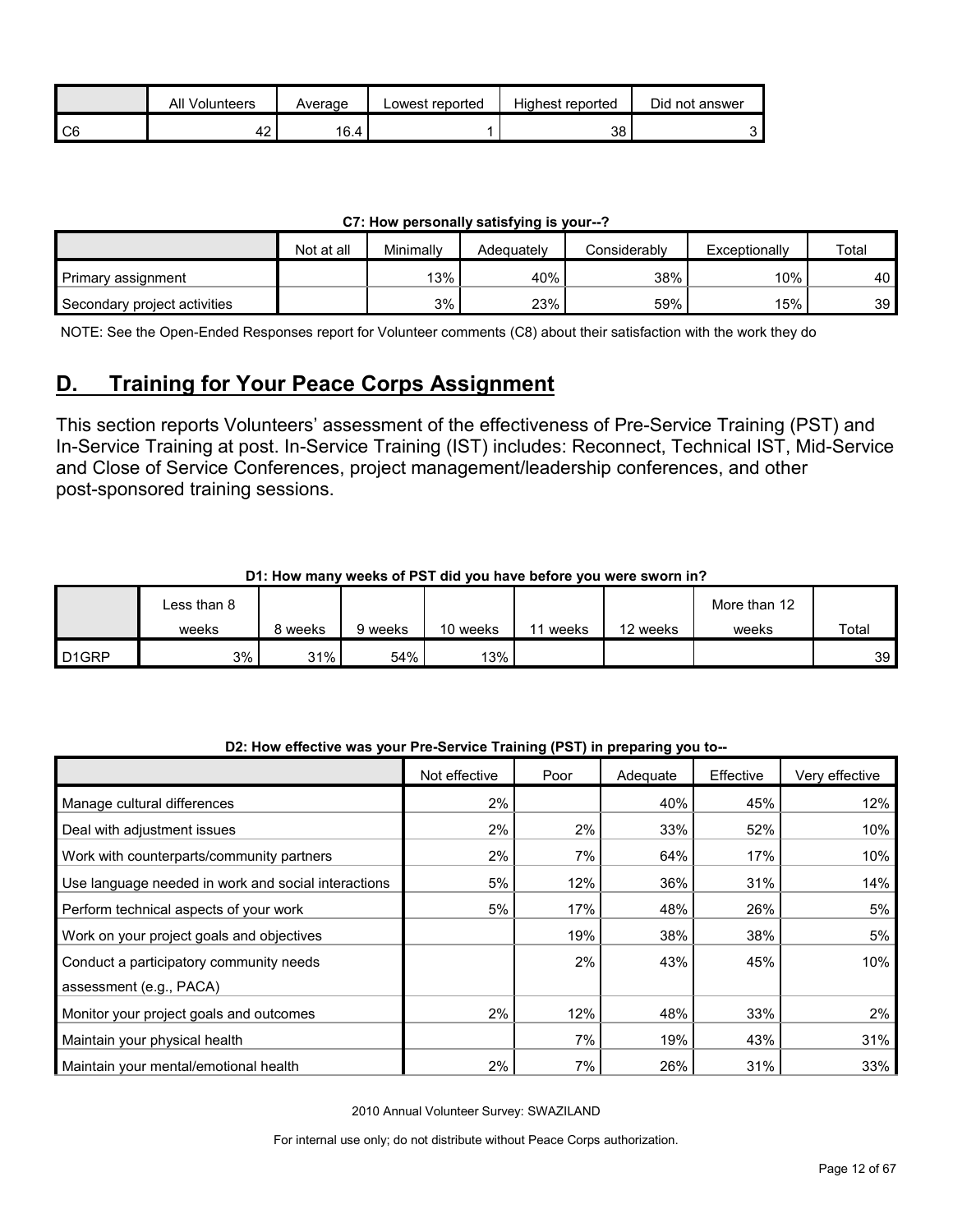|                                                     | Not effective | Poor | Adequate | Effective | Very effective |
|-----------------------------------------------------|---------------|------|----------|-----------|----------------|
| Manage cultural differences                         | 2%            |      | 40%      | 45%       | 12%            |
| Deal with adjustment issues                         | 2%            | 2%   | 33%      | 52%       | 10%            |
| Work with counterparts/community partners           | 2%            | 7%   | 64%      | 17%       | 10%            |
| Use language needed in work and social interactions | 5%            | 12%  | 36%      | 31%       | 14%            |
| Perform technical aspects of your work              | 5%            | 17%  | 48%      | 26%       | 5%             |
| Work on your project goals and objectives           |               | 19%  | 38%      | 38%       | 5%             |
| Conduct a participatory community needs             |               | 2%   | 43%      | 45%       | 10%            |
| assessment (e.g., PACA)                             |               |      |          |           |                |
| Monitor your project goals and outcomes             | 2%            | 12%  | 48%      | 33%       | 2%             |
| Maintain your physical health                       |               | 7%   | 19%      | 43%       | 31%            |
| Maintain your mental/emotional health               | 2%            | 7%   | 26%      | 31%       | 33%            |
| Maintain your personal safety and security          |               | 5%   | 12%      | 31%       | 52%            |

**D2: How effective was your Pre-Service Training (PST) in preparing you to--**

## **D2: How effective was your Pre-Service Training (PST) in preparing you to--**

|                                                     | NA/No training | Total |
|-----------------------------------------------------|----------------|-------|
| Manage cultural differences                         |                | 42    |
| Deal with adjustment issues                         |                | 42    |
| Work with counterparts/community partners           |                | 42    |
| Use language needed in work and social interactions | 2%             | 42    |
| Perform technical aspects of your work              |                | 42    |
| Work on your project goals and objectives           |                | 42    |
| Conduct a participatory community needs assessment  |                | 42    |
| (e.g., PACA)                                        |                |       |
| Monitor your project goals and outcomes             | 2%             | 42    |
| Maintain your physical health                       |                | 42    |
| Maintain your mental/emotional health               |                | 42    |
| Maintain your personal safety and security          |                | 42    |

## **D2: How effective was your Pre-Service Training (PST) in preparing you to-- (excluding "NA/No training" responses)**

|                                           | Not effective | Poor | Adequate | Effective | Verv effective | Total           |
|-------------------------------------------|---------------|------|----------|-----------|----------------|-----------------|
| Manage cultural differences               | 2%            |      | 40%      | 45%       | 12%            | 42 <sub>1</sub> |
| Deal with adjustment issues               | 2%            | 2%1  | 33%      | 52%       | 10%            | 42 <sub>1</sub> |
| Work with counterparts/community partners | $2\%$         | 7%   | 64%      | 17%       | 10%            | 42 <sub>1</sub> |

2010 Annual Volunteer Survey: SWAZILAND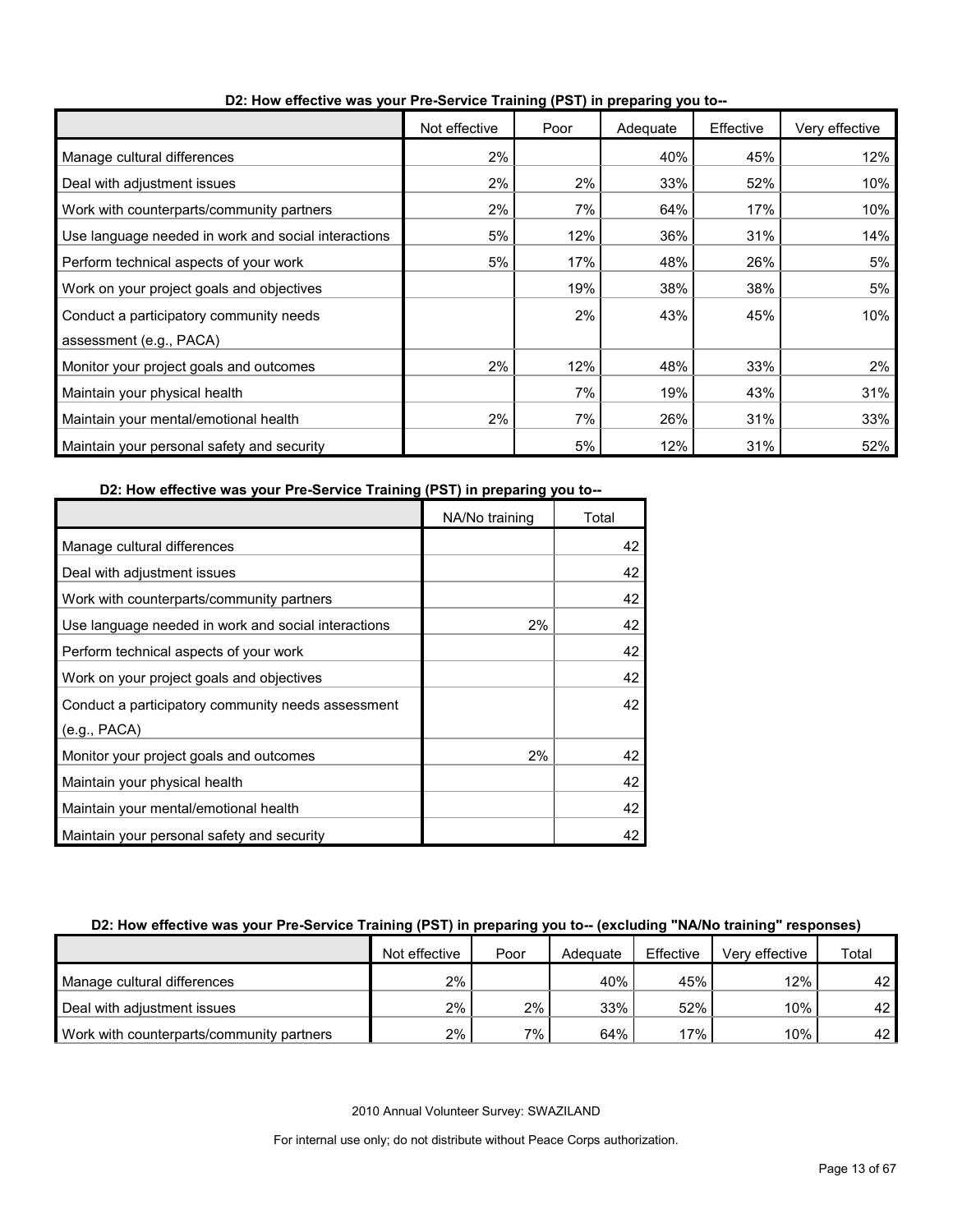| Use language needed in work and social     | 5%    | 12% | 37% | 32% | 15% | 41 |
|--------------------------------------------|-------|-----|-----|-----|-----|----|
| interactions                               |       |     |     |     |     |    |
| Perform technical aspects of your work     | 5%    | 17% | 48% | 26% | 5%  | 42 |
| Work on your project goals and objectives  |       | 19% | 38% | 38% | 5%  | 42 |
| Conduct a participatory community needs    |       | 2%  | 43% | 45% | 10% | 42 |
| assessment (e.g., PACA)                    |       |     |     |     |     |    |
| Monitor your project goals and outcomes    | $2\%$ | 12% | 49% | 34% | 2%  | 41 |
| Maintain your physical health              |       | 7%  | 19% | 43% | 31% | 42 |
| Maintain your mental/emotional health      | $2\%$ | 7%  | 26% | 31% | 33% | 42 |
| Maintain your personal safety and security |       | 5%  | 12% | 31% | 52% | 42 |

**D3: How many days of PC-sponsored training have you had since you were sworn in?**

|       | None | davs<br>ь. | $6-10$ davs | $1-15$ davs<br>14 | 16-20 days | 21-39 days | $40+$<br>davs | Total     |
|-------|------|------------|-------------|-------------------|------------|------------|---------------|-----------|
| D3GRP |      | 2%         | 5%          | 36%               | 38%        | 14%        | 5%            | ໍ່<br>ے 4 |

|                                                     |               |      | $3$ ()  p. op a $3$ job to |           |                |
|-----------------------------------------------------|---------------|------|----------------------------|-----------|----------------|
|                                                     | Not effective | Poor | Adequate                   | Effective | Very effective |
| Manage cultural differences                         | 2%            | 2%   | 43%                        | 33%       | 10%            |
| Deal with adjustment issues                         | 2%            | 5%   | 31%                        | 40%       | 17%            |
| Build and strengthen working relationships with     |               | 7%   | 24%                        | 43%       | 26%            |
| counterparts/community partners                     |               |      |                            |           |                |
| Use language needed in work and social interactions | 5%            | 29%  | 40%                        | 10%       | 2%             |
| Perform technical aspects of your work              | 2%            | 2%   | 29%                        | 55%       | 12%            |
| Work on your project goals and objectives           | $2\%$         | 5%   | 24%                        | 50%       | 19%            |
| Conduct a participatory community needs             |               | 12%  | 37%                        | 15%       | 5%             |
| assessment (e.g., PACA)                             |               |      |                            |           |                |
| Monitor project goals and outcomes                  |               | 5%   | 45%                        | 38%       | 12%            |
| Maintain your physical health                       |               | 12%  | 24%                        | 38%       | 12%            |
| Maintain your mental/emotional health               |               | 10%  | 31%                        | 43%       | 14%            |
| Maintain your personal safety and security          |               | 5%   | 26%                        | 31%       | 38%            |

**D4: How effective was your In-Service Training (IST) in preparing you to--**

## **D4: How effective was your In-Service Training (IST) in preparing you to--**

|                             | NA/No training | Total |
|-----------------------------|----------------|-------|
| Manage cultural differences | $10\%$         |       |
| Deal with adjustment issues | 5%             |       |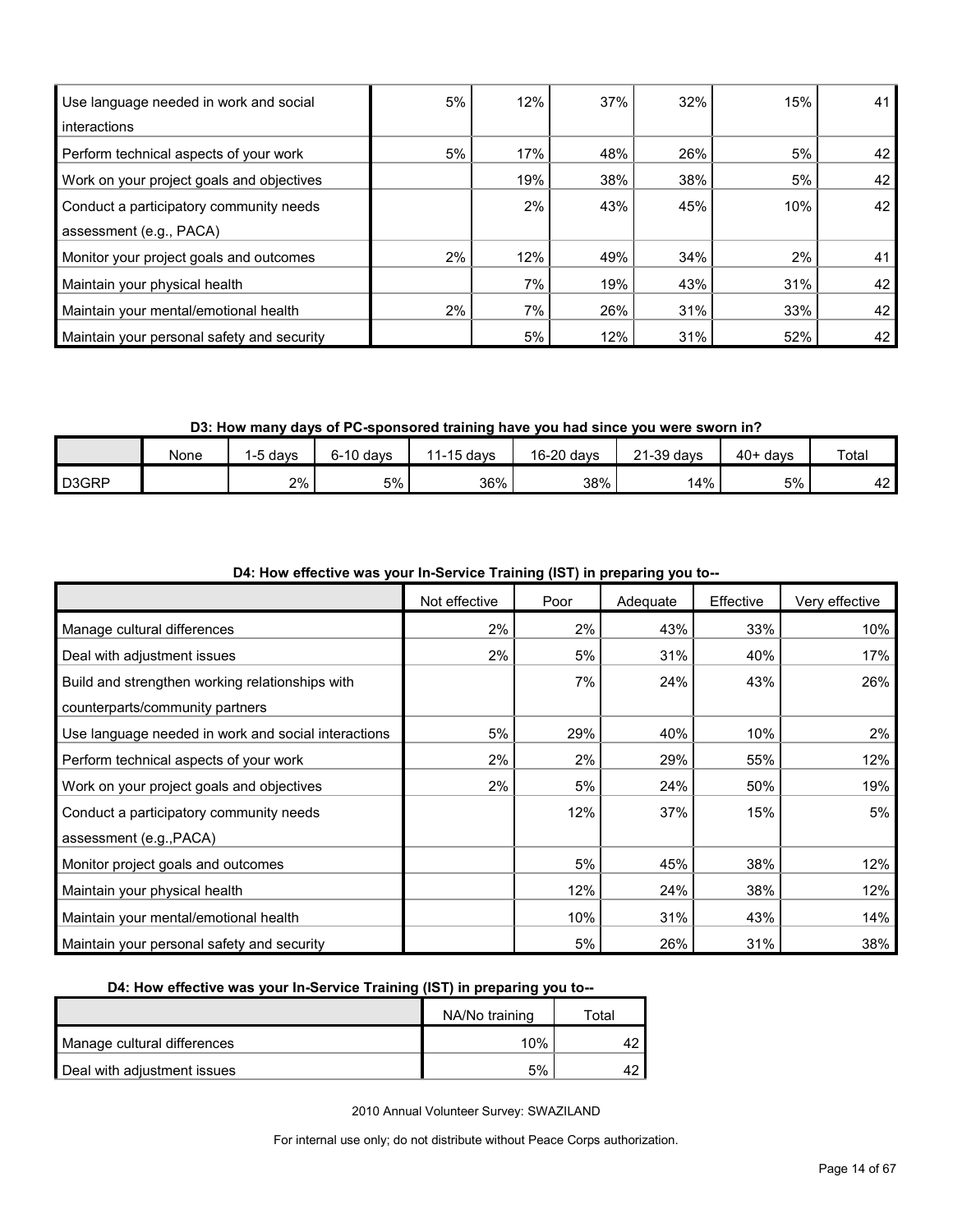| Build and strengthen working relationships with     |     | 42 |
|-----------------------------------------------------|-----|----|
| counterparts/community partners                     |     |    |
| Use language needed in work and social interactions | 14% | 42 |
| Perform technical aspects of your work              |     | 42 |
| Work on your project goals and objectives           |     | 42 |
| Conduct a participatory community needs assessment  | 32% | 41 |
| (e.g., PACA)                                        |     |    |
| Monitor project goals and outcomes                  |     | 42 |
| Maintain your physical health                       | 14% | 42 |
| Maintain your mental/emotional health               | 2%  | 42 |
| Maintain your personal safety and security          |     | 42 |

## **D4: How effective was your In-Service Training (IST) in preparing you to-- (excluding "NA/No training" responses)**

|                                                 | Not effective | Poor | Adequate | Effective | Very effective | Total |
|-------------------------------------------------|---------------|------|----------|-----------|----------------|-------|
| Manage cultural differences                     | 3%            | 3%   | 47%      | 37%       | 11%            | 38    |
| Deal with adjustment issues                     | 3%            | 5%   | 33%      | 43%       | 18%            | 40    |
| Build and strengthen working relationships with |               | 7%   | 24%      | 43%       | 26%            | 42    |
| counterparts/community partners                 |               |      |          |           |                |       |
| Use language needed in work and social          | 6%            | 33%  | 47%      | 11%       | 3%             | 36    |
| interactions                                    |               |      |          |           |                |       |
| Perform technical aspects of your work          | 2%            | 2%   | 29%      | 55%       | 12%            | 42    |
| Work on your project goals and objectives       | 2%            | 5%   | 24%      | 50%       | 19%            | 42    |
| Conduct a participatory community needs         |               | 18%  | 54%      | 21%       | 7%             | 28    |
| assessment (e.g., PACA)                         |               |      |          |           |                |       |
| Monitor project goals and outcomes              |               | 5%   | 45%      | 38%       | 12%            | 42    |
| Maintain your physical health                   |               | 14%  | 28%      | 44%       | 14%            | 36    |
| Maintain your mental/emotional health           |               | 10%  | 32%      | 44%       | 15%            | 41    |
| Maintain your personal safety and security      |               | 5%   | 26%      | 31%       | 38%            | 42    |

## **D5: Please list other types of training you have had that were sponsored by someone other than PC**

|      | __ |            |                         |  |
|------|----|------------|-------------------------|--|
|      |    | . <b>.</b> | . .<br>$ -$<br>mpe<br>. |  |
|      |    |            |                         |  |
| ---- |    |            |                         |  |

Open-ended results. Not responsive to request.

2010 Annual Volunteer Survey: SWAZILAND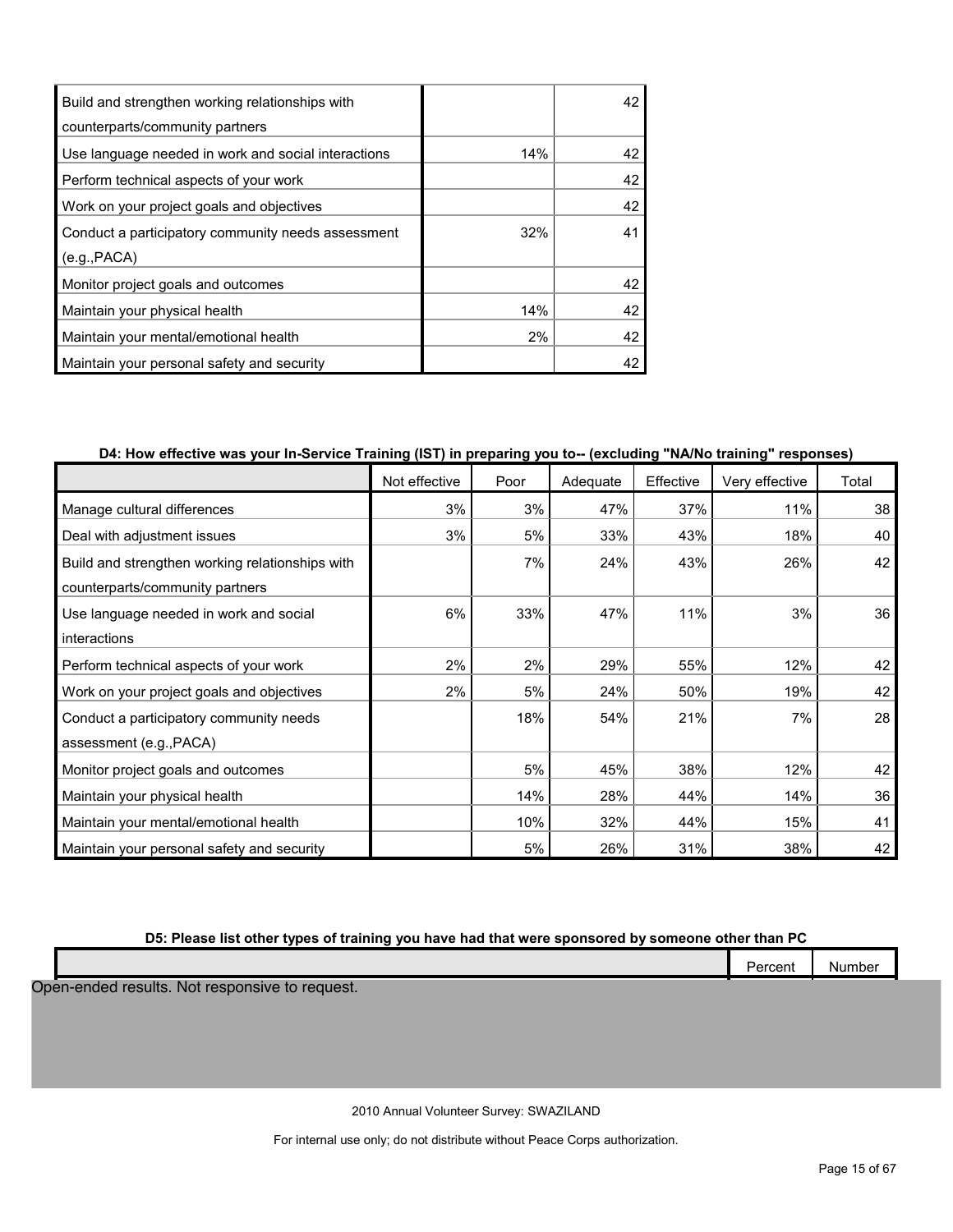Total 100% 42

## **D6: How well can you communicate in the language used by most local people in your**

| community? |
|------------|
|------------|

|      | Not at all | Poorly | Adequately | Well | Verv well | $\tau$ otai |
|------|------------|--------|------------|------|-----------|-------------|
| I D6 |            | 43%    | 38%        | 17%  | 2%        | 42          |

**Local language proficiency (D6) by Time in Country (A2)**

2010 Annual Volunteer Survey: SWAZILAND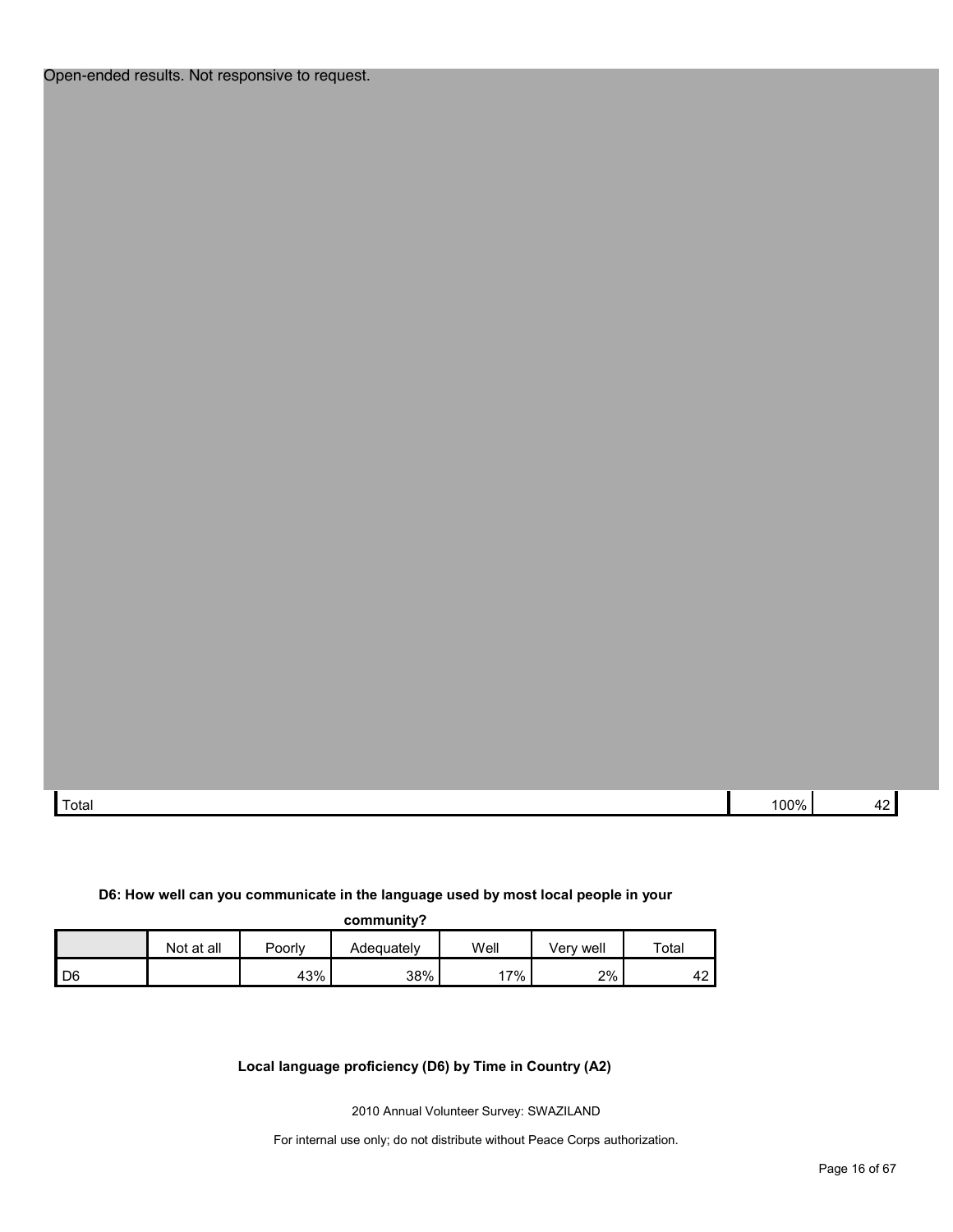|                   | Not at all | Poorly | Adequately | Well | Very well | Total |
|-------------------|------------|--------|------------|------|-----------|-------|
| 6 months or less  |            |        | 100%       |      |           |       |
| 7 to 12 months    |            |        |            |      |           |       |
| 13 to 20 months   |            | 50%    | 33%        | 17%  |           | 24    |
| 21 to 27 months   |            | 31%    | 44%        | 19%  | 6%        | 16    |
| 28 months or more |            | 100%   |            |      |           |       |
| Total             |            | 43%    | 38%        | 17%  | 2%        | 42    |

## <span id="page-16-0"></span>**E. Volunteer Assignment Goals and Impact**

This section reports Volunteers' self-assessments of their impact on the individuals and organizations in the communities in which they serve. The results address the extent to which Volunteers' work and other community interaction have achieved the following three goals:

Goal 1: To help the people of interested countries in meeting their need for trained men and women by transferring skills to, and building capacity of, host country partners

Goal 2: To help promote a better understanding of Americans on the part of the peoples served Goal 3: To help Americans understand the people and cultures of other countries

|                                                    | Not at all | Minimally | Adequately | Considerably | Exceptionally |
|----------------------------------------------------|------------|-----------|------------|--------------|---------------|
| Meets the objectives of the project plan           |            | 2%        | 43%        | 36%          | 12%           |
| Builds local capacity for sustainability (goal 1)  |            | 5%        | 29%        | 52%          | 12%           |
| Involves local people in planning and implementing |            |           | 21%        | 52%          | 24%           |
| activities                                         |            |           |            |              |               |
| Complements other local development activities     |            | 5%        | 31%        | 48%          | 12%           |
| Transfers skills to host country individuals and   |            | 5%        | 24%        | 48%          | 21%           |
| organizations (goal 1)                             |            |           |            |              |               |
| Mobilizes host country individuals to volunteer    | 2%         | 26%       | 36%        | 31%          |               |
| Helps promote a better understanding of Americans  | 2%         | 5%        | 17%        | 49%          | 24%           |
| on the part of the peoples served (goal 2)         |            |           |            |              |               |
| Helps promote a better understanding of other      | 2%         | 10%       | 22%        | 41%          | 22%           |
| peoples on the part of Americans (goal 3)          |            |           |            |              |               |

**E1: To what extent does your Volunteer work assignment address the following?**

## **E1: To what extent does your Volunteer work assignment address the following?**

|                                                   | ΝA | ™otal |
|---------------------------------------------------|----|-------|
| Meets the objectives of the project plan          | 7% |       |
| Builds local capacity for sustainability (goal 1) | 2% |       |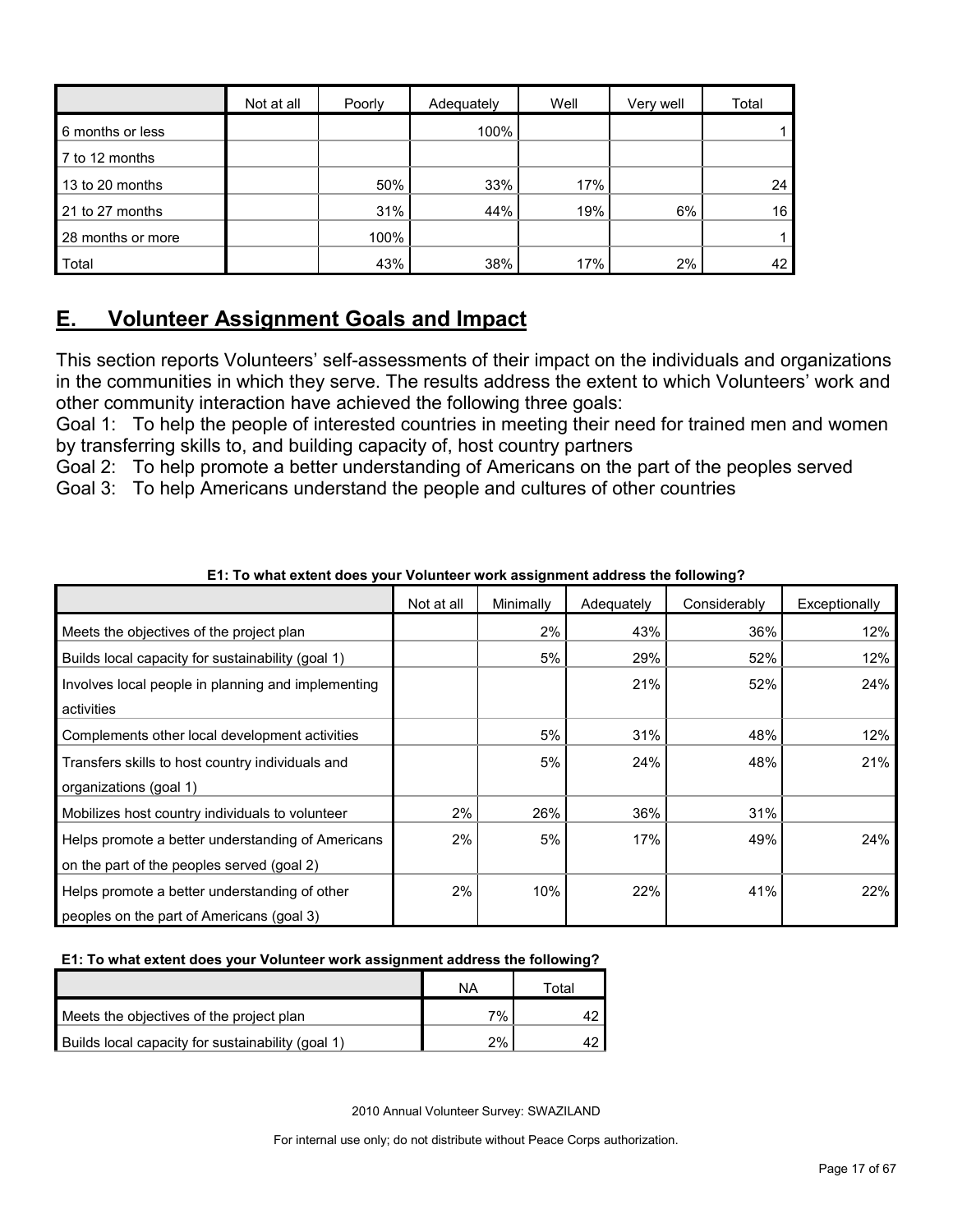| Involves local people in planning and implementing    | 2% | 42 |
|-------------------------------------------------------|----|----|
| activities                                            |    |    |
| Complements other local development activities        | 5% | 42 |
| Transfers skills to host country individuals and      | 2% | 42 |
| organizations (goal 1)                                |    |    |
| Mobilizes host country individuals to volunteer       | 5% | 42 |
| Helps promote a better understanding of Americans on  | 2% | 41 |
| the part of the peoples served (goal 2)               |    |    |
| Helps promote a better understanding of other peoples | 2% | 41 |
| on the part of Americans (goal 3)                     |    |    |

## **E1: To what extent does your Volunteer work assignment address the following? (excluding "NA" responses)**

|                                                       | Not at all | Minimally | Adequately | Considerably |
|-------------------------------------------------------|------------|-----------|------------|--------------|
| Meets the objectives of the project plan              |            | 3%        | 46%        | 38%          |
| Builds local capacity for sustainability (goal 1)     |            | 5%        | 29%        | 54%          |
| Involves local people in planning and implementing    |            |           | 22%        | 54%          |
| activities                                            |            |           |            |              |
| Complements other local development activities        |            | 5%        | 33%        | 50%          |
| Transfers skills to host country individuals and      |            | 5%        | 24%        | 49%          |
| organizations (goal 1)                                |            |           |            |              |
| Mobilizes host country individuals to volunteer       | 3%         | 28%       | 38%        | 33%          |
| Helps promote a better understanding of Americans on  | 3%         | 5%        | 18%        | 50%          |
| the part of the peoples served (goal 2)               |            |           |            |              |
| Helps promote a better understanding of other peoples | 3%         | 10%       | 23%        | 43%          |
| on the part of Americans (goal 3)                     |            |           |            |              |

## **E1: To what extent does your Volunteer work assignment address the following?**

**(excluding "NA" responses)**

|                                                    | Exceptionally | Total |  |  |
|----------------------------------------------------|---------------|-------|--|--|
| Meets the objectives of the project plan           | 13%           | 39    |  |  |
| Builds local capacity for sustainability (goal 1)  | 12%           | 41    |  |  |
| Involves local people in planning and implementing | 24%           | 41    |  |  |
| activities                                         |               |       |  |  |
| Complements other local development activities     | 13%           | 40    |  |  |
| Transfers skills to host country individuals and   | 22%           | 41    |  |  |
| organizations (goal 1)                             |               |       |  |  |
| Mobilizes host country individuals to volunteer    |               | 40    |  |  |
|                                                    |               |       |  |  |

2010 Annual Volunteer Survey: SWAZILAND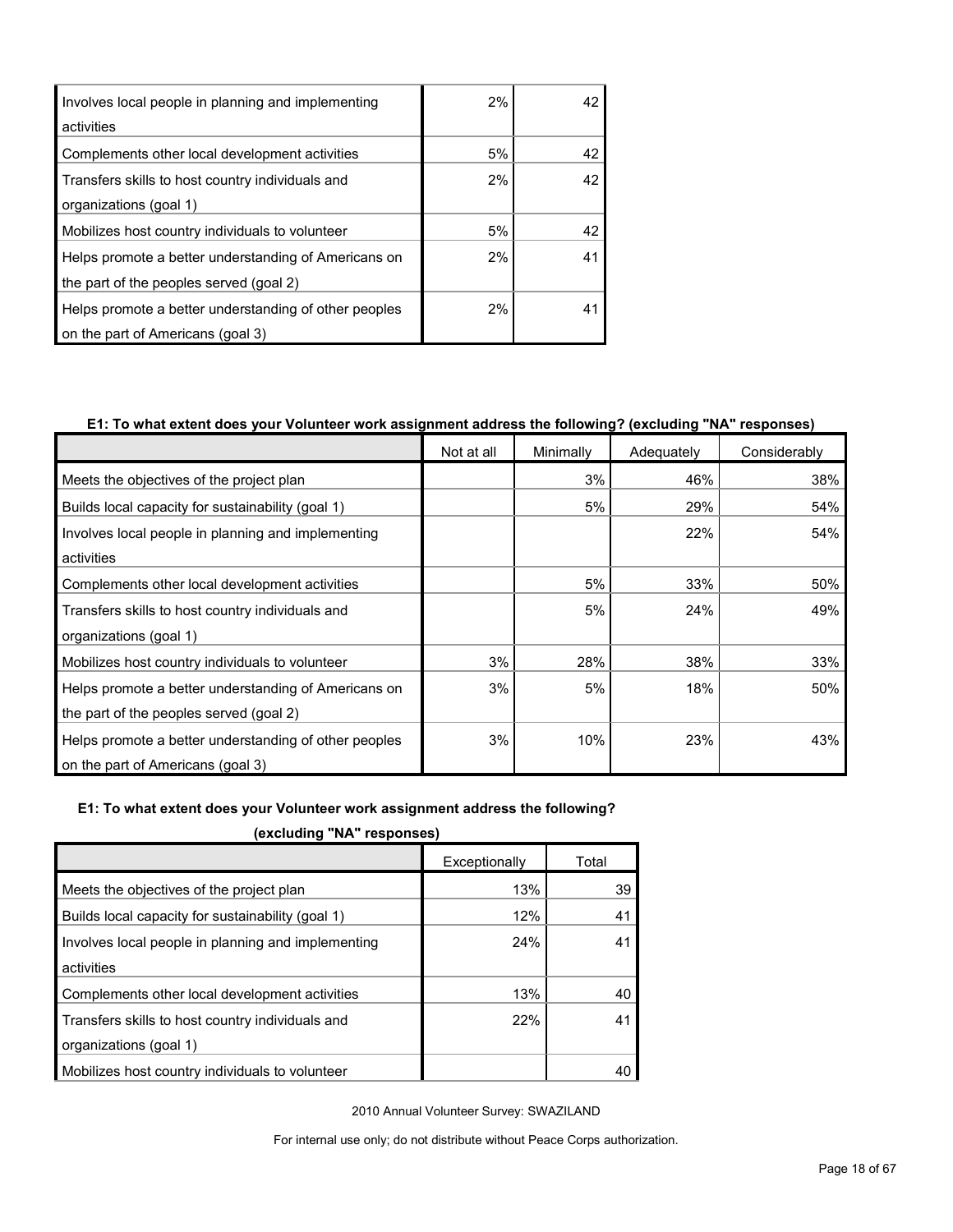| Helps promote a better understanding of Americans on  | 25% | 40 |
|-------------------------------------------------------|-----|----|
| the part of the peoples served (goal 2)               |     |    |
| Helps promote a better understanding of other peoples | 23% | 40 |
| on the part of Americans (goal 3)                     |     |    |

## **E2: How effective have you been in transferring knowledge and skills to help the following persons or groups build their**

| capacities?                                      |            |           |            |              |               |  |  |
|--------------------------------------------------|------------|-----------|------------|--------------|---------------|--|--|
|                                                  | Not at all | Minimally | Adequately | Considerably | Exceptionally |  |  |
| Your counterpart/community partner               |            | $7\%$     | 26%        | 36%          | 31%           |  |  |
| An organization other than your host institution | $2\%$      | 10%       | 38%        | 43%          | 7%            |  |  |
| Members of your host community                   |            | 12%       | 31%        | 48%          | 10%           |  |  |
| Other Peace Corps Volunteers                     | $2\%$      | 5%        | 31%        | 48%          | 12%           |  |  |

## **E2: How effective have you been in transferring knowledge and skills to help the**

| <b>TOROWING DETSURE OF GLOUPS DUNG LITER CAPACITIES:</b> |    |       |  |  |  |  |
|----------------------------------------------------------|----|-------|--|--|--|--|
|                                                          | ΝA | Total |  |  |  |  |
| Your counterpart/community partner                       |    |       |  |  |  |  |
| An organization other than your host institution         |    |       |  |  |  |  |
| Members of your host community                           |    |       |  |  |  |  |
| <b>Other Peace Corps Volunteers</b>                      | 2% |       |  |  |  |  |

## **following persons or groups build their capacities?**

## **E2: How effective have you been in transferring knowledge and skills to help the following persons or groups build their capacities? (excluding "NA" responses)**

|                                                  | -          |           |            |              |
|--------------------------------------------------|------------|-----------|------------|--------------|
|                                                  | Not at all | Minimally | Adequately | Considerably |
| Your counterpart/community partner               |            | 7%        | 26%        | 36%          |
| An organization other than your host institution | 2%         | 10%       | 38%        | 43%          |
| Members of your host community                   |            | 12%       | 31%        | 48%          |
| <b>Other Peace Corps Volunteers</b>              | 2%         | 5%        | 32%        | 49%          |

#### **E2: How effective have you been in transferring knowledge and skills to help the**

#### **following persons or groups build their capacities? (excluding "NA" responses)**

|                                                  | Exceptionally | Total |
|--------------------------------------------------|---------------|-------|
| Your counterpart/community partner               | 31%           |       |
| An organization other than your host institution | 7%            |       |
| Members of your host community                   | 10%           |       |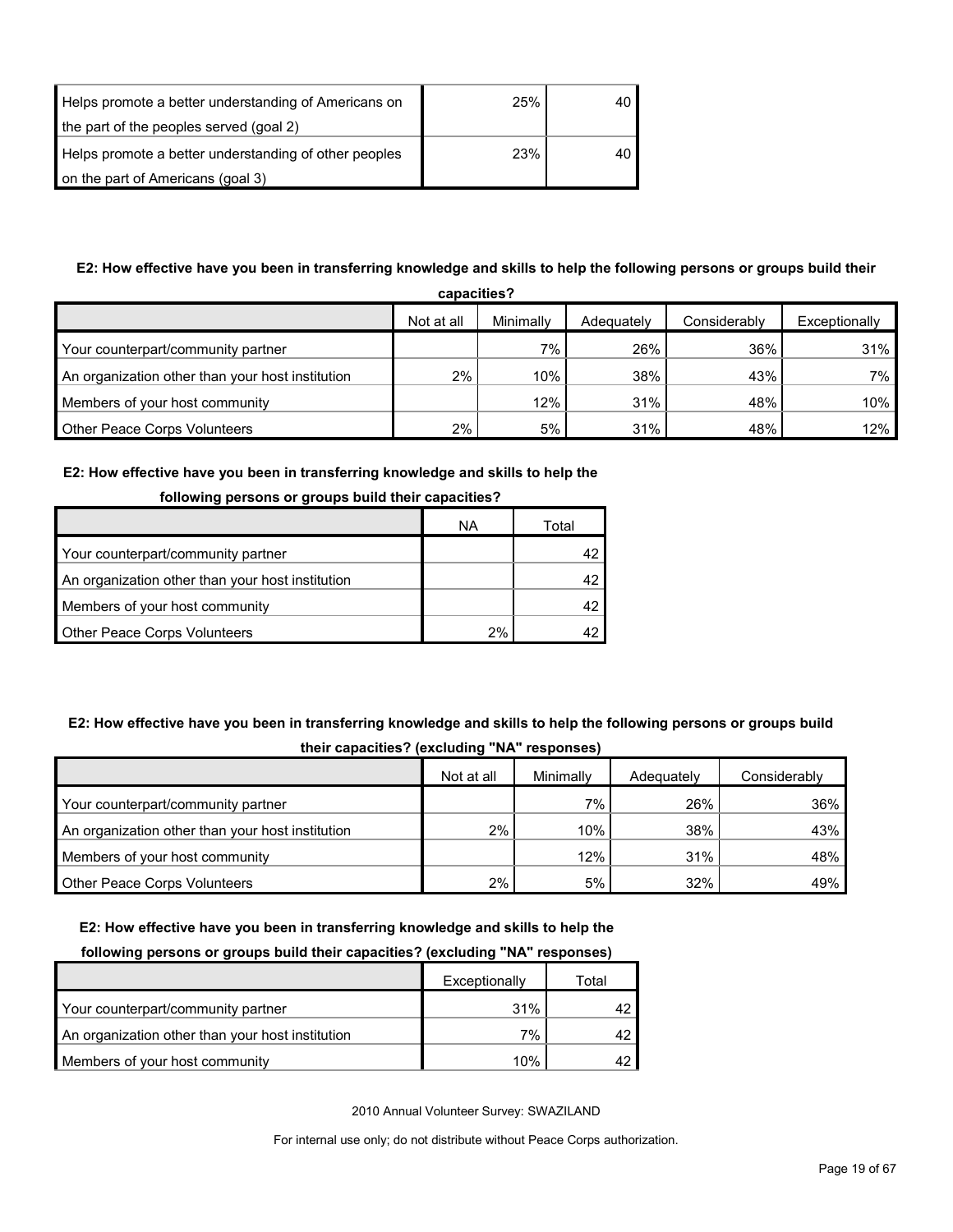#### **E2: How effective have you been in transferring knowledge and skills to help the**

|                                                  | Exceptionally | Total |
|--------------------------------------------------|---------------|-------|
| Your counterpart/community partner               | 31%           |       |
| An organization other than your host institution | 7%            | 42    |
| Members of your host community                   | 10%           | 42    |
| Other Peace Corps Volunteers                     | 12%           |       |

## **following persons or groups build their capacities? (excluding "NA" responses)**

## **E2.TEXT: Description of others to whom**

### **you are transferring skills to help build their**

| capacities |            |       |  |  |
|------------|------------|-------|--|--|
|            | Column N % | Count |  |  |
|            | 100%       | 42    |  |  |
| Total      | 100%       | 42    |  |  |

#### **E3: Based on your contact with host country nationals, to what extent have they gained a better understanding of**

**Americans?**

|    | Not at all | Minimally | Adequatelv | <b>Considerably</b> | Exceptionally | Too early to tell | Total |
|----|------------|-----------|------------|---------------------|---------------|-------------------|-------|
| ∽∟ |            |           | 25%        | 55%                 | 20%           |                   | 40    |

## **E3: Based on your contact with host country nationals, to what extent have they gained a better**

**understanding of Americans? (excluding "Too early to tell" responses)**

|      | Not at all | Minimally | Adequately | onsiderablyٽ | Exceptionally | Total |
|------|------------|-----------|------------|--------------|---------------|-------|
| l E3 |            |           | 25%        | 55%          | 20%           | 40    |

#### **E4: In which of the following third goal activities have you participated during your PC service? Mark all that**

**apply.**

|                                  | .                    |              |                          |
|----------------------------------|----------------------|--------------|--------------------------|
|                                  | <b>PCV Responses</b> | % Doing This | Total PCVs<br>Responding |
|                                  |                      |              |                          |
| Electronic updates               | 38                   | 90%          |                          |
| <b>Hosting American visitors</b> | 26                   | 62%          |                          |
| Hard copy/paper update           | 23                   | 55%          |                          |

2010 Annual Volunteer Survey: SWAZILAND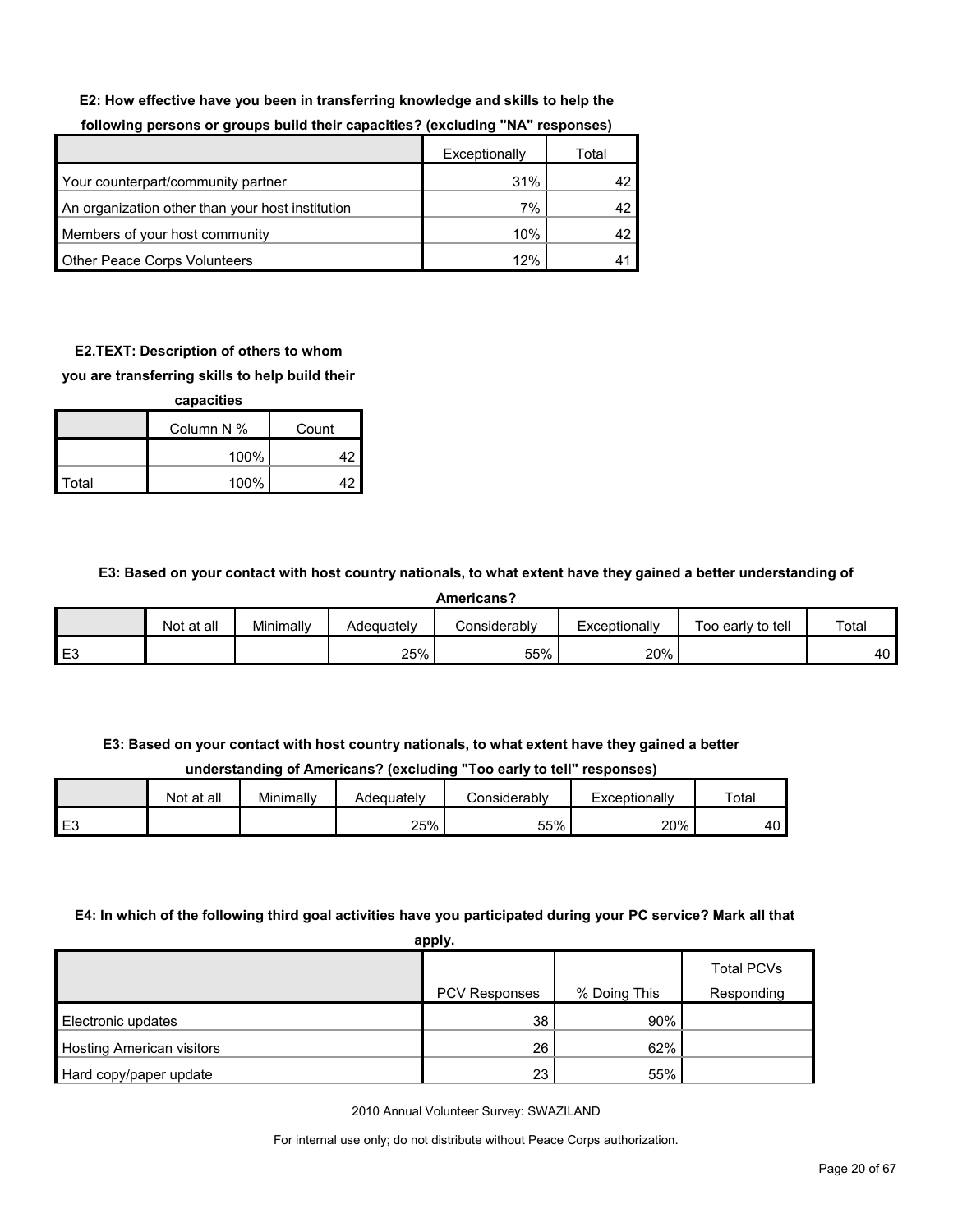| Enrollment in the CWWS/CMS program                    | 22 | 52% |    |
|-------------------------------------------------------|----|-----|----|
| Personal website or blog                              | 21 | 50% |    |
| Pen pal program/letter exchange                       | 13 | 31% |    |
| Podcasted/created a slide show or video posted online | 10 | 24% |    |
| While on home leave, spoke at a school or community   | 6  | 14% |    |
| group                                                 |    |     |    |
| Peace Corps Week activities                           | 4  | 10% |    |
| Other please specify                                  | 3  | 7%  |    |
| Posted to PC Digital Library                          |    | 2%  |    |
| <b>Total</b>                                          |    |     | 42 |

Percents may total to more than 100% since Volunteers were asked to "Mark all that apply."

#### **E4.TEXT: Description of "others" third goal activities**

|                                                | Column N % | Count |  |
|------------------------------------------------|------------|-------|--|
| Open-ended results. Not responsive to request. |            |       |  |
|                                                |            |       |  |
|                                                |            |       |  |
|                                                |            |       |  |
| <b>Total</b>                                   | 100%       | 42    |  |

#### **E4: When asked about third goal activities, Volunteer answered "No**

**involvement in third goal activities."** 

|                      |      | No third goal |       |
|----------------------|------|---------------|-------|
|                      | NA   | activities    | Total |
| No Goal 3 activities | 100% |               |       |

#### **E5: Based on your contact with Americans, to what extent have they gained a better understanding of host country**

**nationals?**

|        | --------------- |           |            |              |               |                   |              |  |  |  |  |
|--------|-----------------|-----------|------------|--------------|---------------|-------------------|--------------|--|--|--|--|
|        | at all<br>Not   | Minimally | Adequately | Considerabl∨ | Exceptionally | Too early to tell | Total        |  |  |  |  |
| ᄃ<br>└ |                 | 2%        | 24%        | 48%          | 24%           | 2%                | $\sim$<br>42 |  |  |  |  |

2010 Annual Volunteer Survey: SWAZILAND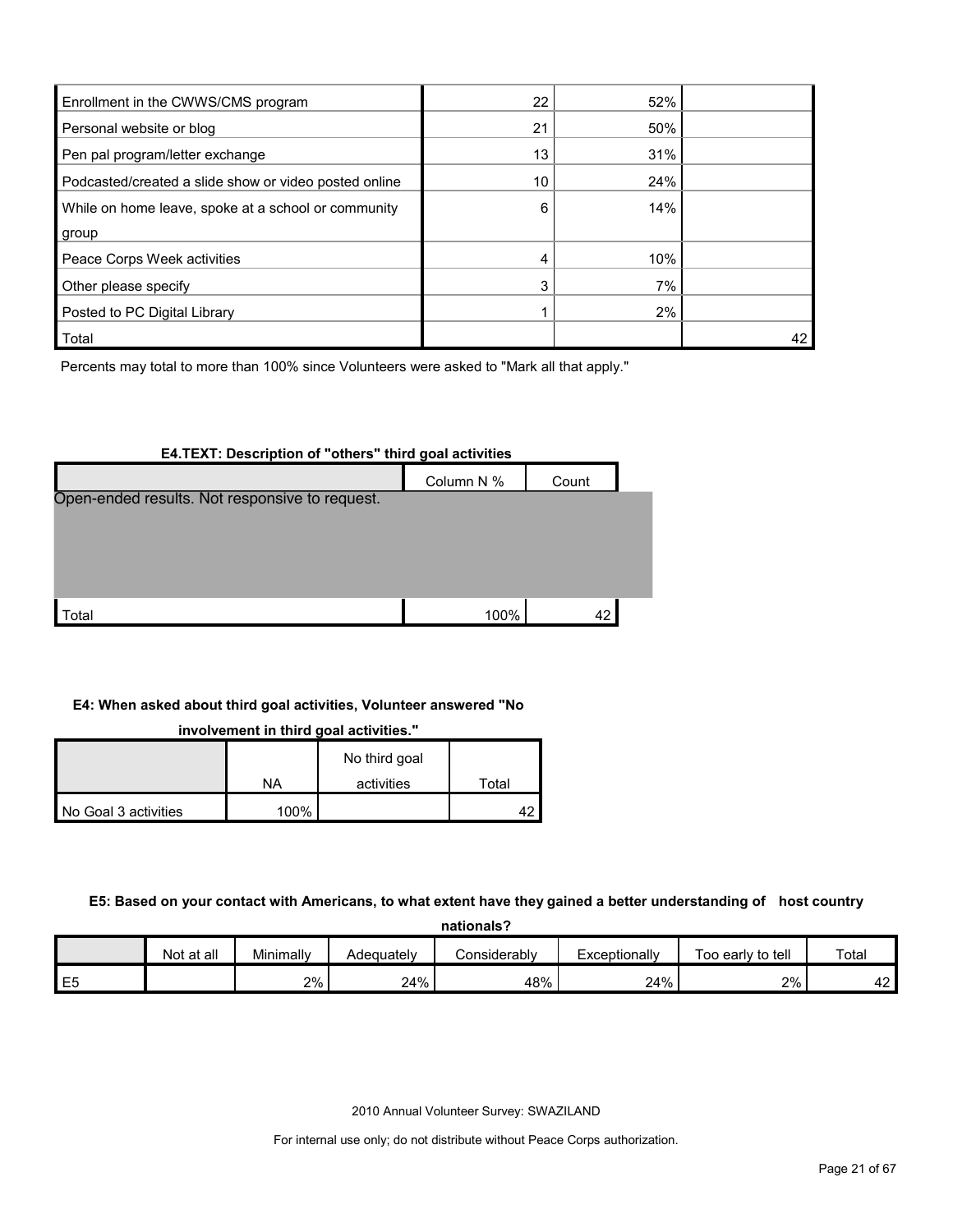#### **E5: Based on your contact with Americans, to what extent have they gained a better understanding of host**

|                | Not at all | Minimally | Adequatelv | :onsiderablv | Exceptionally | Total |
|----------------|------------|-----------|------------|--------------|---------------|-------|
| E <sub>5</sub> |            | 2%        | 24%        | 49%          | 24%           |       |

#### **country nationals? (excluding "Too early to tell" responses)**

## <span id="page-21-0"></span>**F. Peace Corps Support**

This section reports Volunteers' satisfaction with in-country Peace Corps staff support and how the Volunteers communicate with the post.

## **F1: How prepared for your arrival were the host people with whom you would be working?**

|      | Not at all | Minimally | Adequatelv | Considerably | Exceptionally | Total                                  |
|------|------------|-----------|------------|--------------|---------------|----------------------------------------|
| l F1 | 2%         | 21%       | 38%        | 29%          | 10%           | $\ddot{\phantom{1}}$<br>⊶<br><u>гд</u> |

## **F2: To what extent is your CD aware of Volunteer issues and concerns through interactions with PCVs?**

|    | Not at all | Minimally | Adequately | Considerably | Exceptionally | Total |
|----|------------|-----------|------------|--------------|---------------|-------|
| 旧り |            | 12%       | 29%        | 31%          | 29%           | ໍດ    |

## **F3: How satisfied are you with the health care you received from your PCMO(s)?**

|    | at all<br>Not | Minimally | Adeɑuatelv | Considerably | ∟xceptionallv | Used<br>Not | Total     |
|----|---------------|-----------|------------|--------------|---------------|-------------|-----------|
| FЗ | 2%            | 2%        | 21%        | 26%          | 33%           | 5%          | . הי<br>╍ |

#### **F3: How satisfied are you with the health care you received from your PCMO(s)?(excluding "Not used"**

| responses) |  |
|------------|--|
|            |  |

|       | ∶at all<br>Not | Minimally | Adequatelv | こonsiderablv | Exceptionally | Total |
|-------|----------------|-----------|------------|--------------|---------------|-------|
| ⊿ ⊏?i | 3%             | 13%       | 23%        | 28%          | 35%           | 40    |

## **F4: How satisfied are you with the following support provided by in-country PC staff?**

|                           | Not at all | Minimally | Adequately | Considerably | Exceptionally | <b>NA</b> | Total |
|---------------------------|------------|-----------|------------|--------------|---------------|-----------|-------|
| Administrative/logistical | 2%         | 2%        | 26%        | 26%          | 43%           |           | 42    |
| Cross-cultural            |            | 5%        | 31%        | 36%          | 29%           |           | 42    |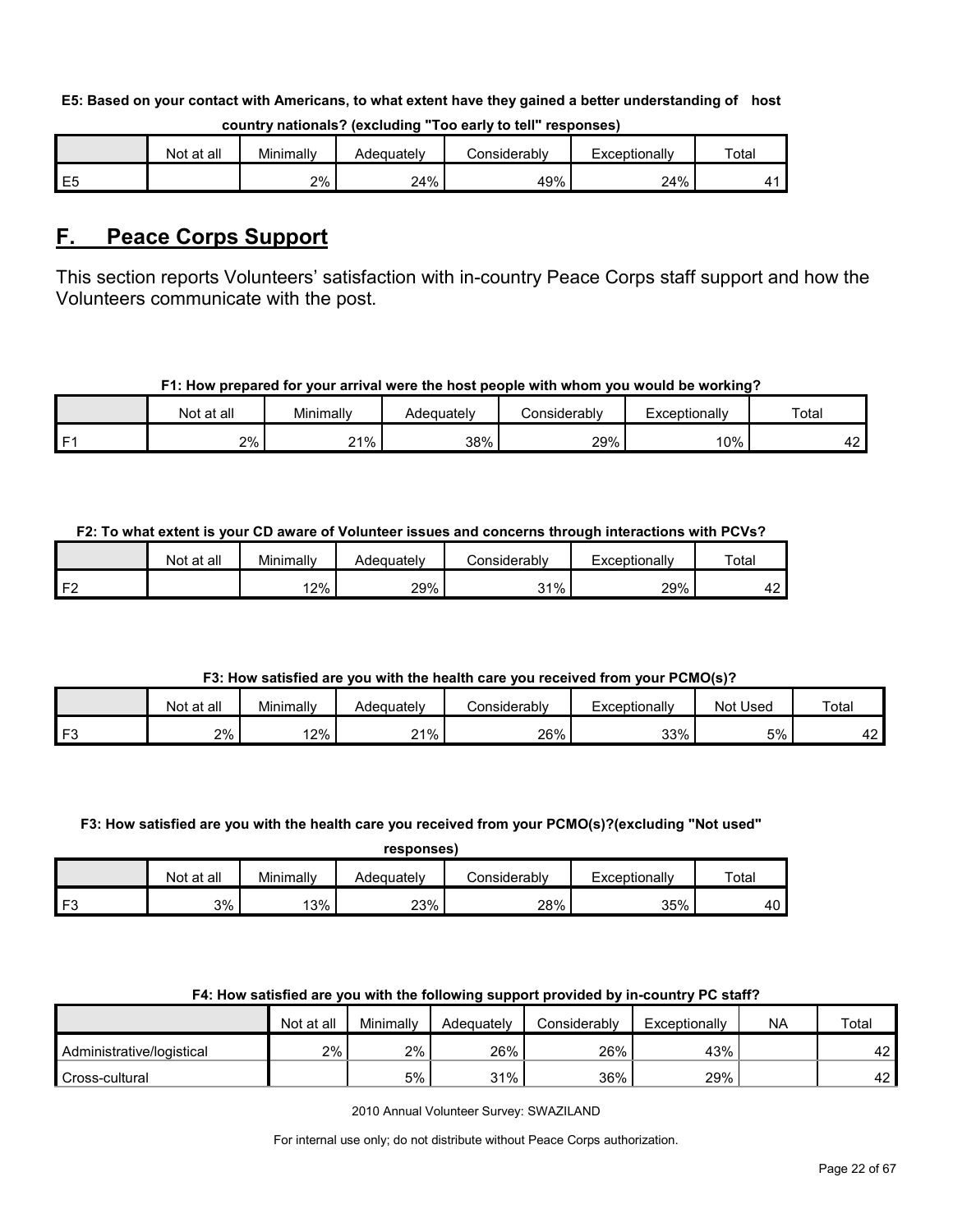| Emotional                   | $2\%$ | 14% | 24% | 24% | 33% | 2% | 42 |
|-----------------------------|-------|-----|-----|-----|-----|----|----|
| Feedback on my work reports | 2%    | 10% | 38% | 26% | 24% |    | 42 |
| Job assignment              |       | 10% | 38% | 21% | 29% | 2% | 42 |
| Language learning           | 10%   | 10% | 36% | 21% | 24% |    | 42 |
| Medical                     | 5%    | 10% | 24% | 26% | 31% | 5% | 42 |
| Safety and security         | $2\%$ | 2%  | 10% | 17% | 69% |    | 42 |
| Site selection/preparation  | $2\%$ | 7%  | 31% | 29% | 31% |    | 42 |
| Technical skills            | 2%    | 10% | 39% | 37% | 12% |    | 41 |

#### **F4: How satisfied are you with the following support provided by in-country PC staff? (excluding "NA" responses)**

|                             | Not at all | Minimally | Adequately | Considerably | Exceptionally | Total |
|-----------------------------|------------|-----------|------------|--------------|---------------|-------|
| Administrative/logistical   | 2%         | 2%        | 26%        | 26%          | 43%           | 42    |
| Cross-cultural              |            | 5%        | 31%        | 36%          | 29%           | 42    |
| Emotional                   | 2%         | 15%       | 24%        | 24%          | 34%           | 41    |
| Feedback on my work reports | 2%         | 10%       | 38%        | 26%          | 24%           | 42    |
| Job assignment              |            | 10%       | 39%        | 22%          | 29%           | 41    |
| Language learning           | 10%        | 10%       | 36%        | 21%          | 24%           | 42    |
| Medical                     | 5%         | 10%       | 25%        | 28%          | 33%           | 40    |
| Safety and security         | 2%         | 2%        | 10%        | 17%          | 69%           | 42    |
| Site selection/preparation  | 2%         | 7%        | 31%        | 29%          | 31%           | 42    |
| <b>Technical skills</b>     | 2%         | 10%       | 39%        | 37%          | 12%           | 41    |

#### **F5: What level of PC support have you received to help cope with stress from issues such as HIV/AIDS, food insecurity,**

**etc. in your community? (Including PCVs w/no need for support)**

|    |            |                 | Adeauate | Considerable | Exceptional | NA.<br>I have no |       |
|----|------------|-----------------|----------|--------------|-------------|------------------|-------|
|    | No support | Minimal support | support  | support      | support     | need for support | Total |
| F5 | 7%         | $7\%$           | 22%      | 34%          | 24%         | 5%               | 41    |

## **F5: What level of PC support have you received to help cope with stress from issues such as HIV/AIDS, food insecurity,**

#### **etc. in your community? (excluding "NA/No need for support" responses)** No support | Minimal support | Adequate support Considerable support Exceptional support **Total** F5 8% | 8% | 23% | 36% | 26% | 39

2010 Annual Volunteer Survey: SWAZILAND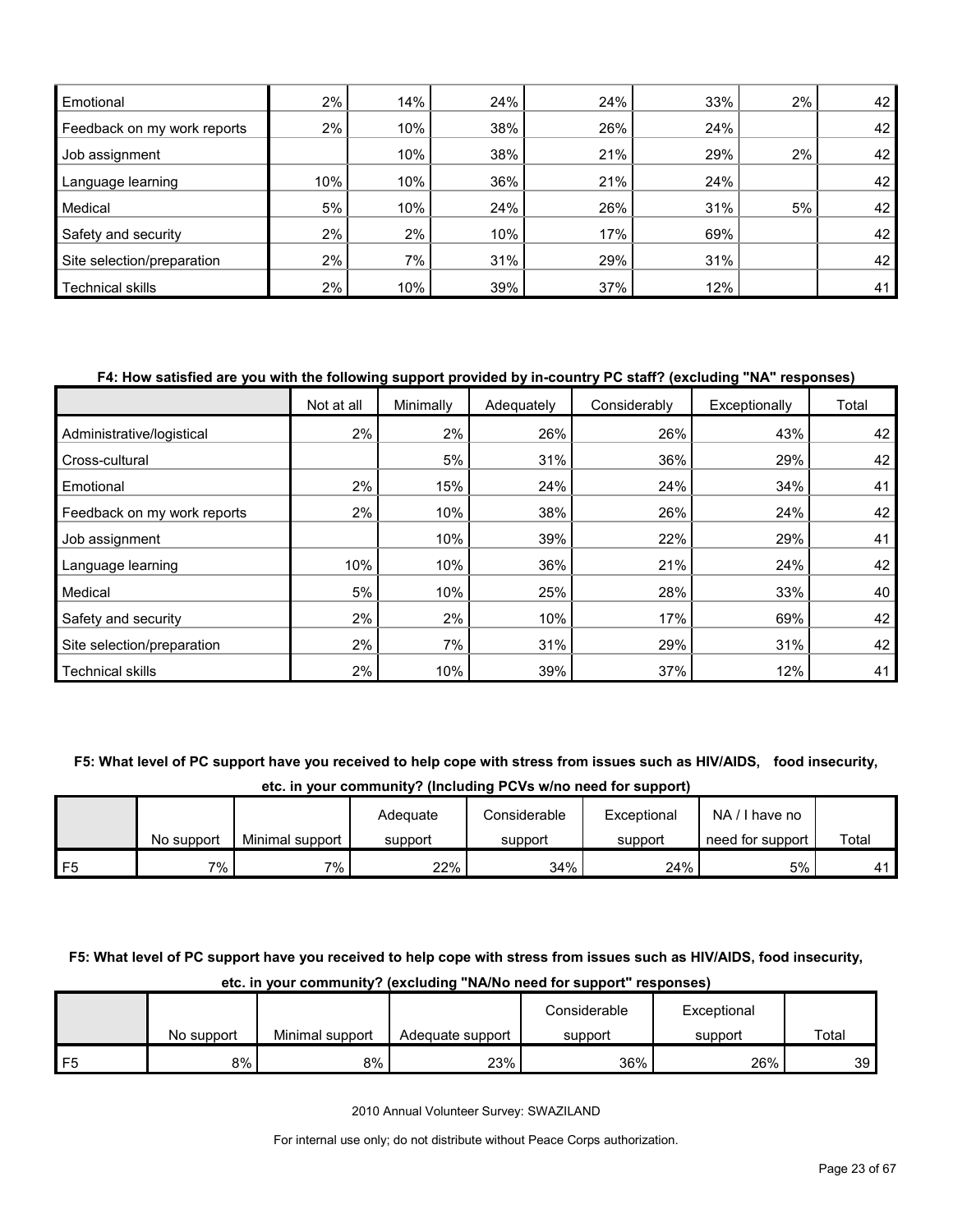## **F6a: How would you rate your interaction with the Country Director (CD)**

| in terms of the following? |  |
|----------------------------|--|
|----------------------------|--|

|                          | Inadequate | Adequate | Total |
|--------------------------|------------|----------|-------|
| <b>CD Responsiveness</b> | 12%        | 88%      |       |
| CD Informative content   | 10%        | 90%      |       |
| CD Comfort level         | 33%        | 67%      |       |
| CD Site visits           | 19%        | 81%      |       |

## **F6b: How would you rate your interaction with the PTO in terms of --?**

|                                | Inadequate | Adequate | Total |
|--------------------------------|------------|----------|-------|
| <b>PTO Responsiveness</b>      | 8%         | 92%      | 39    |
| <b>PTO</b> Informative content | $0\%$      | 100%     | 39    |
| <b>PTO Comfort level</b>       | 0%         | 100%     | 39    |
| <b>PTO Site visits</b>         | 8%         | 92%      | 39    |

## **F6c: How would you rate your interaction with the APCD/Program Manager in**

|--|

|                                    | Inadequate | Adequate | Total |
|------------------------------------|------------|----------|-------|
| <b>APCD/PM Responsiveness</b>      | 15%        | 85%      |       |
| <b>APCD/PM Informative content</b> | 10%        | 90%      |       |
| APCD/PM Comfort level              | 10%        | 90%      |       |
| <b>APCD/PM Site visits</b>         | 15%        | 85%      |       |

## **F6d: How would you rate your interaction with the PCMO in terms of --?**

|                                 | Inadeguate | Adequate | Total |
|---------------------------------|------------|----------|-------|
| <b>PCMO Responsiveness</b>      | 20%        | 80%      |       |
| <b>PCMO</b> Informative content | 17%        | 83%      |       |
| PCMO Comfort level              | 24%        | 76%      |       |
| <b>PCMO Site visits</b>         | 7%         | 93%      |       |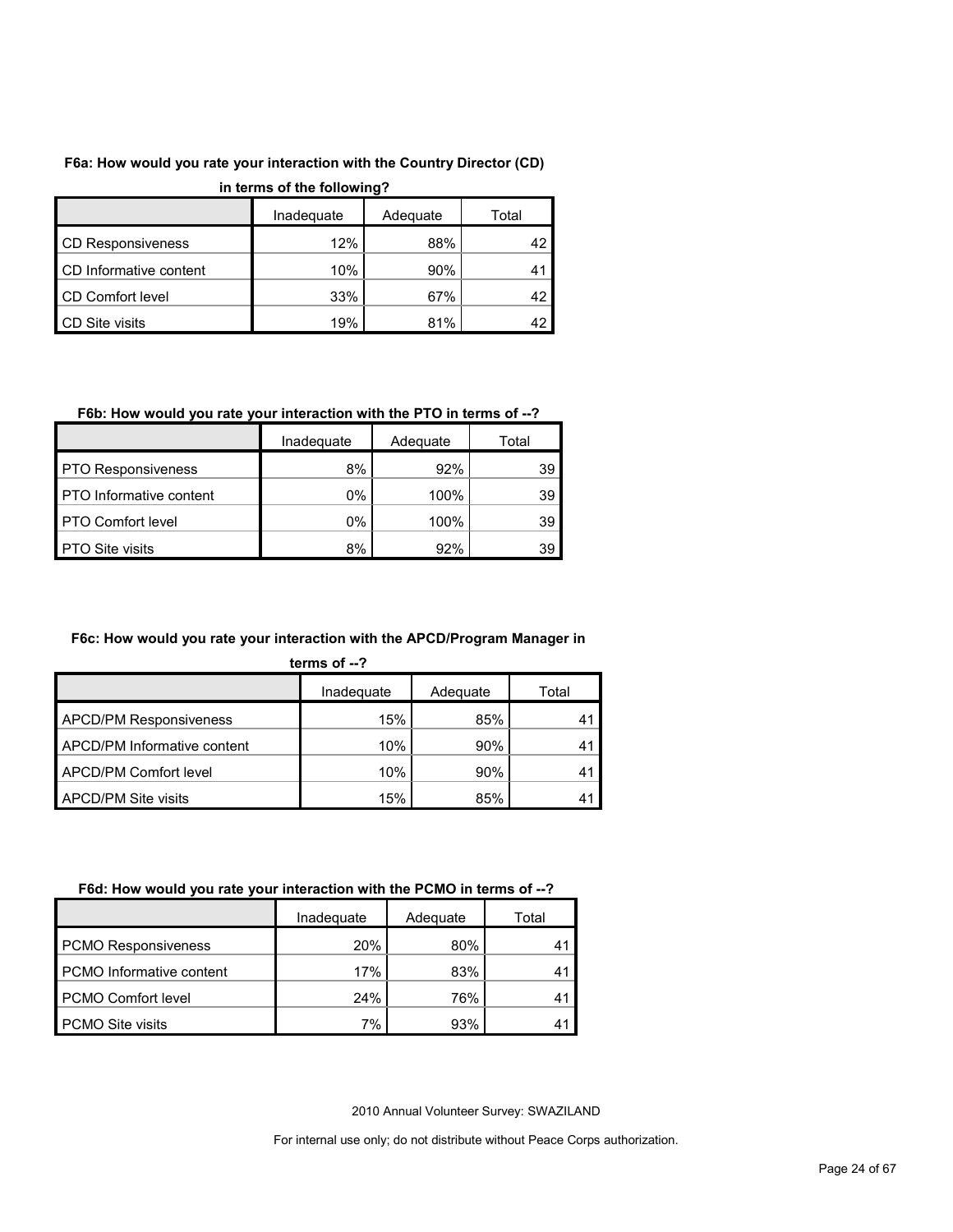## **F6e: How would you rate your interaction with the Safety and Security**

|                           | Inadequate | Adequate | Total |
|---------------------------|------------|----------|-------|
| <b>SSC Responsiveness</b> | 7%         | 93%      |       |
| SSC Informative content   | $0\%$      | 100%     | 42    |
| <b>SSC Comfort level</b>  | 2%         | 98%      |       |
| <b>SSC Site visits</b>    | 7%         | 93%      |       |

#### **Coordinator (SSC) in terms of --?**

#### **F6f: How would you rate your interaction with the Training Manager in terms**

**of --?**

|                              | Inadequate | Adequate | Total |
|------------------------------|------------|----------|-------|
| <b>TrMngr Responsiveness</b> | 8%         | 92%      | 39    |
| TrMngr Informative content   | 0%         | 100%     | 39    |
| <b>TrMngr Comfort level</b>  | 0%         | 100%     | 39    |
| TrMngr Site visits           | 0%         | 100%     | 39    |

#### **F6g: How would you rate your interaction with administrative staff in terms**

| of $-2$                     |            |          |       |
|-----------------------------|------------|----------|-------|
|                             | Inadequate | Adequate | Total |
| <b>Admin Responsiveness</b> | 8%         | 92%      | 39    |
| Admin Informative content   | 3%         | 97%      | 39    |
| Admin Comfort level         | 3%         | 97%      | 39    |
| <b>Admin Site visits</b>    | 5%         | 95%      | 39    |

#### **F7: What is the best method for you to communicate with your Peace**

| <b>Corps office?</b>        |         |        |
|-----------------------------|---------|--------|
|                             | Percent | Number |
| Cell phone                  | 76%     | 32     |
| Text messaging (SMS)        | 14%     |        |
| In-person visits            | 7%      |        |
| Email                       | 2%      |        |
| Other: Please specify below |         |        |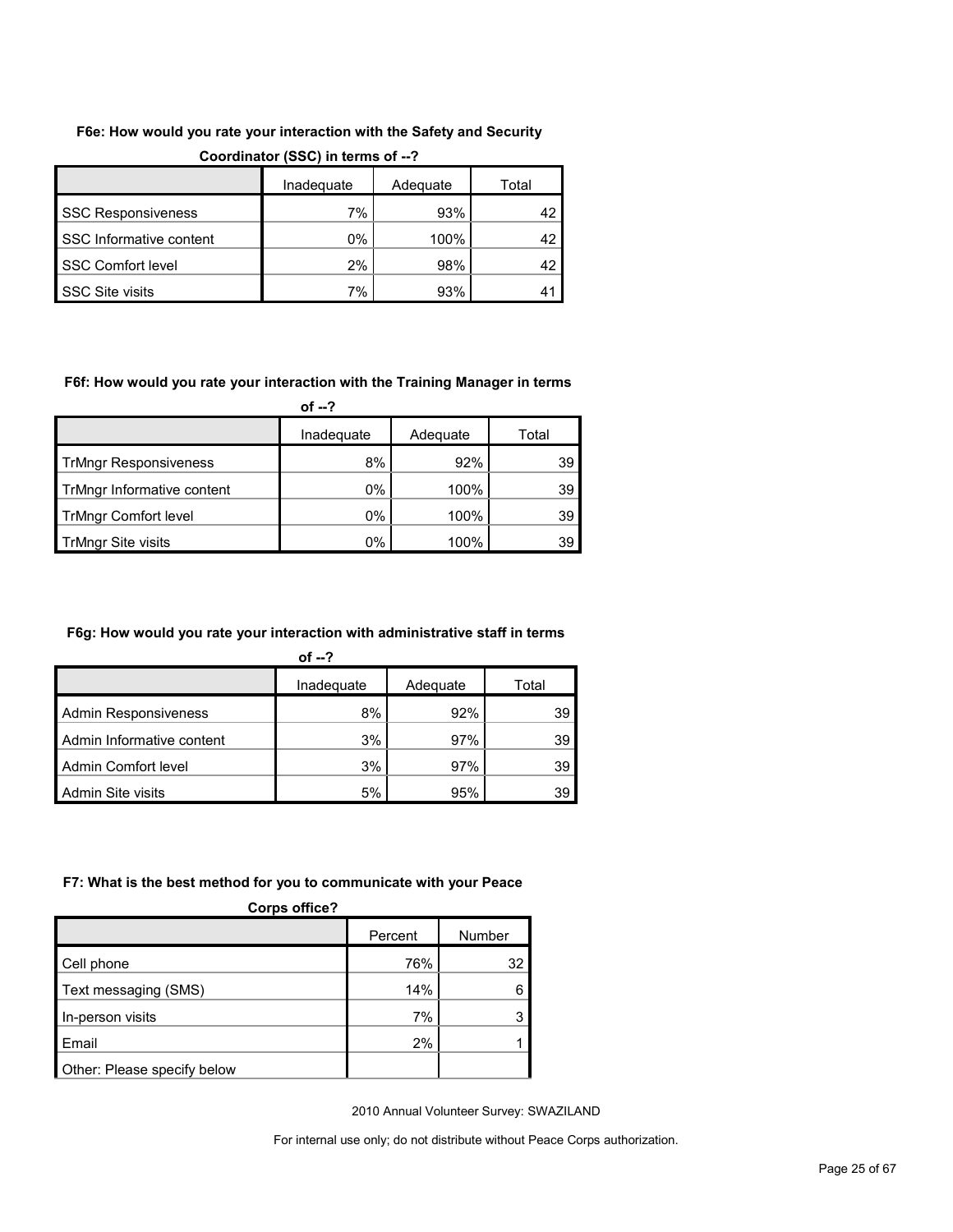| Open-ended question results. Not responsive to request. |      |  |
|---------------------------------------------------------|------|--|
|                                                         |      |  |
|                                                         |      |  |
| Гоtal                                                   | 100% |  |

## **F7.OTHER: Description of "other" best**

|       | <b>PERCENT</b> | <b>NUMBER</b> |
|-------|----------------|---------------|
|       | 100%           | 42            |
| Total | 100%           | 42            |

**F8: In general, how do you rate the effectiveness of your communication resources for contacting your** 

| PC staff in-country? |               |      |          |           |                |             |  |  |  |
|----------------------|---------------|------|----------|-----------|----------------|-------------|--|--|--|
|                      | Not effective | Poor | Adequate | Effective | Verv effective | $\tau$ otal |  |  |  |
| F <sub>8</sub>       | 2%            | 5%   | $.7\%$   | 36%       | 40%            | 42          |  |  |  |

## <span id="page-25-0"></span>**G. Your Safety and Security**

This section reports on how safe Volunteers feel. Volunteers' experiences with various types of insensitive remarks or behaviors, harassment or discrimination, and crime are summarized, as well as whether harassment and crime events were reported to Peace Corps.

**G1: How safe do you feel...?**

|                                    | Not at All Safe | Often Unsafe | Adequately Safe | Usually Safe | Very Safe | Total |
|------------------------------------|-----------------|--------------|-----------------|--------------|-----------|-------|
| Where you live                     |                 | 5%           | 7%              | 26%          | 62%       | 42    |
| Where you work                     |                 |              | 10%             | 31%          | 60%       | 42    |
| When you travel in-country         |                 | 10%          | 21%             | 33%          | 36%       | 42    |
| City where main Peace Corps office |                 | 2%           | 21%             | 43%          | 33%       | 42    |
| is located                         |                 |              |                 |              |           |       |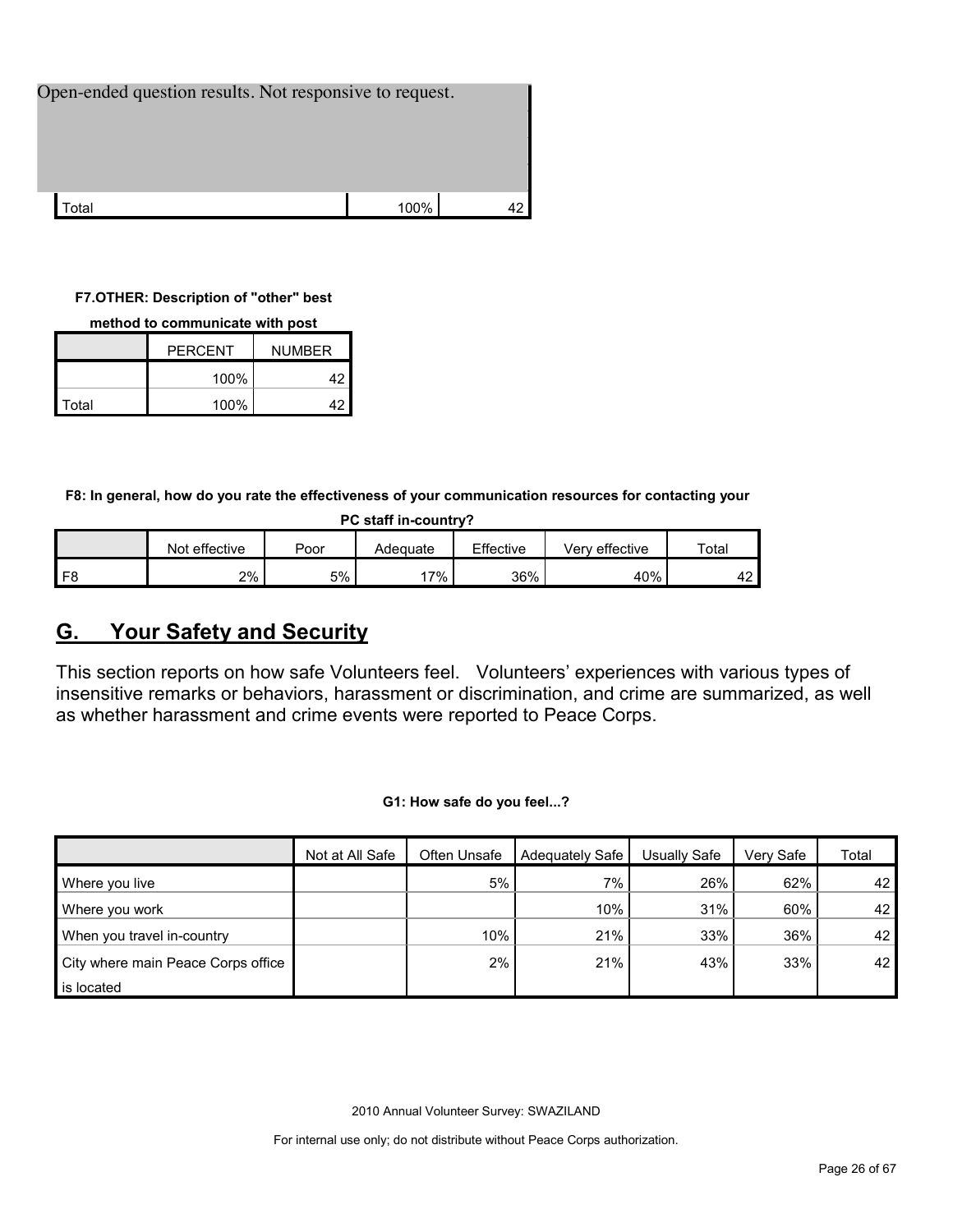**G2: Have you encountered insensitive comments or behavior toward you based on your race, ethnicity, age, gender, or sexual orientation from any of the following sources?**

|                         | Yes | No  | <b>NA</b> | Total |
|-------------------------|-----|-----|-----------|-------|
| Host/home stay family   | 19% | 81% |           | 42    |
| Community members       | 69% | 31% |           | 42    |
| <b>Other Volunteers</b> | 15% | 85% |           | 4     |
| PC in-country staff     | 10% | 90% |           |       |
| Other                   | 54% | 15% | 31%       |       |

**G2: Have you encountered insensitive comments or behavior toward you based on your race, ethnicity, age, gender, or sexual orientation from any of** 

|                         | Yes | No  | Total |
|-------------------------|-----|-----|-------|
| Host/home stay family   | 19% | 81% | 42    |
| Community members       | 69% | 31% | 42    |
| <b>Other Volunteers</b> | 15% | 85% | 41    |
| PC in-country staff     | 10% | 90% | 42    |
| Other                   | 78% | 22% | я     |

**the following sources? (excluding "NA" responses)**

#### **G2.OTHER: Description of "other" sources of insensitive comments/behavior**

|                                                                                                                 | PERCENT | <b>NUMBER</b> |
|-----------------------------------------------------------------------------------------------------------------|---------|---------------|
| Open-ended results. Not responsive to request.                                                                  |         |               |
|                                                                                                                 |         |               |
|                                                                                                                 |         |               |
|                                                                                                                 |         |               |
|                                                                                                                 |         |               |
|                                                                                                                 |         |               |
|                                                                                                                 |         |               |
|                                                                                                                 |         |               |
|                                                                                                                 |         |               |
|                                                                                                                 |         |               |
| Total                                                                                                           | 100%    | 42            |
| NOTE: See Open-Ended Responses Report for comments Volunteers wrote in response to Question G3 to explain their |         |               |
| harassment/discrimination answers.                                                                              |         |               |

2010 Annual Volunteer Survey: SWAZILAND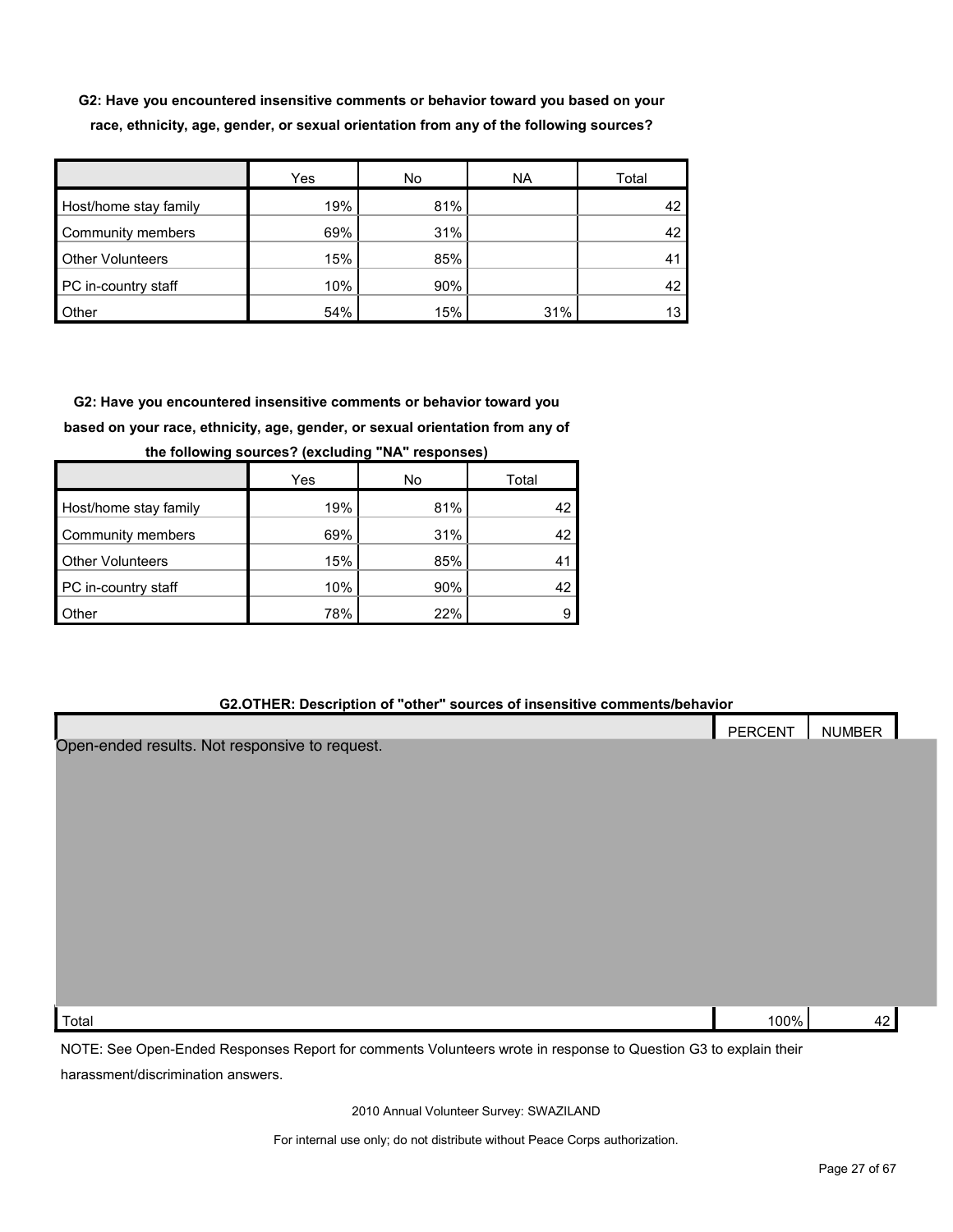|                              | None | Once | 2-5 times | 6-10 times | 11-25 times | 26+ times | Total |
|------------------------------|------|------|-----------|------------|-------------|-----------|-------|
| Age H/D                      | 80%  | 3%   | 15%       |            | 3%          |           | 40    |
| Anti-American H/D            | 64%  | 18%  | 13%       |            | 3%          | 3%        | 39    |
| Disability H/D               | 100% |      |           |            |             |           | 39    |
| Gender H/D                   | 62%  | 8%   | 13%       | 3%         | 8%          | 8%        | 39    |
| Racial/color H/D             | 50%  | 3%   | 15%       | 8%         | 10%         | 15%       | 40    |
| Religious H/D                | 71%  | 5%   | 13%       | 5%         |             | 5%        | 38    |
| Sexual orientation H/D       | 100% |      |           |            |             |           | 38    |
| Sexual harassment (physical) | 71%  | 8%   | 13%       | 3%         | 5%          |           | 38    |
| Sexual harassment (verbal)   | 53%  | 3%   | 8%        | 3%         | 8%          | 26%       | 38    |

**G3: Please indicate the number of times you experienced the following types of discrimination/harassment: PERCENTAGES**

## **G3: Please indicate the number of times you experienced the following types of discrimination/harassment: NUMBERS**

|                              | None            | Once | 2-5 times | 6-10 times | 11-25 times | 26+ times | Total |
|------------------------------|-----------------|------|-----------|------------|-------------|-----------|-------|
| Age H/D                      | 32 <sup>2</sup> |      | 6         |            |             |           | 40    |
| Anti-American H/D            | 25              |      | 5         |            |             |           | 39    |
| Disability H/D               | 39              |      |           |            |             |           | 39    |
| Gender H/D                   | 24              | 3    | 5         |            |             | 3         | 39    |
| Racial/color H/D             | 20              |      | 6         | 3          | 4           | 6         | 40    |
| Religious H/D                | 27              | 2    | 5         |            |             | ◠         | 38    |
| Sexual orientation H/D       | 38              |      |           |            |             |           | 38    |
| Sexual harassment (physical) | 27              | 3    | 5         |            |             |           | 38    |
| Sexual harassment (verbal)   | 20 <sub>1</sub> |      |           |            |             | 10        | 38    |

## **G3: Volunteers experiencing AGE discrimination/harassment: Events by Number of Reports to PC**

|         |             |       | Reported Age H/D |           |            |             |           |                 |
|---------|-------------|-------|------------------|-----------|------------|-------------|-----------|-----------------|
|         |             | Never | Once             | 2-5 times | 6-10 times | 11-25 times | 26+ times | Total           |
| Age H/D | Once        |       |                  |           |            |             |           |                 |
|         | 2-5 times   | 5     |                  |           |            |             |           | $6\phantom{.}6$ |
|         | 6-10 times  |       |                  |           |            |             |           |                 |
|         | 11-25 times |       |                  |           |            |             |           |                 |
|         | 26+ times   |       |                  |           |            |             |           |                 |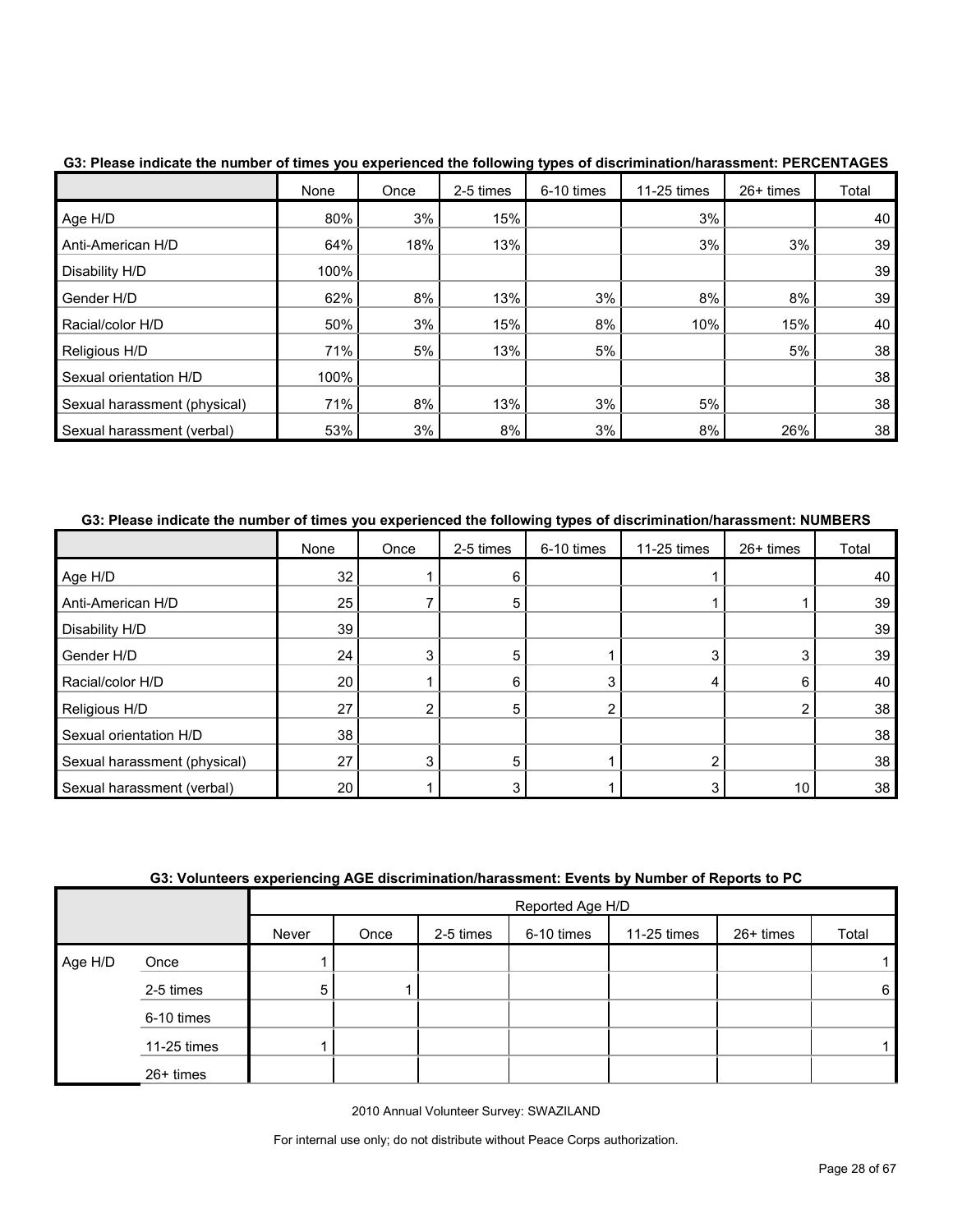| 0ta |  |  |  |  |
|-----|--|--|--|--|
|     |  |  |  |  |

NOTE: Some PCVs provided the number of events without answering how many times they reported the event/s.

|         |                   |             | OS. VOIDINEEIS EXPENENCING AOE GISCHININGUONIGIASSINENI. EVENIS DY PEISON RESPONSIDIE |                                          |                          |                   |
|---------|-------------------|-------------|---------------------------------------------------------------------------------------|------------------------------------------|--------------------------|-------------------|
|         |                   | Stranger    | Someone you<br>know                                                                   | Counterpart,<br>supervisor,<br>co-worker | Peace Corps<br>Volunteer | Peace Corps staff |
|         |                   | Responsible | Responsible                                                                           | Responsible                              | Responsible              | Responsible       |
| Age H/D | Once              |             |                                                                                       |                                          |                          |                   |
|         | 2-5 times         |             | 2                                                                                     |                                          | 2                        |                   |
|         | 6-10 times        |             |                                                                                       |                                          |                          |                   |
|         | 11-25 times       |             |                                                                                       |                                          |                          |                   |
|         | 26+ times         |             |                                                                                       |                                          |                          |                   |
|         | <b>Total PCVs</b> |             |                                                                                       |                                          |                          |                   |

## **G3: Volunteers experiencing AGE discrimination/harassment: Events by Person Responsible**

NOTE: Some PCVs provided the number of events without answering who was responsible.

#### **G3: Volunteers experiencing AGE discrimination/harassment:**

|         | <b>Events by Person Responsible</b> |                               |             |  |  |  |  |  |
|---------|-------------------------------------|-------------------------------|-------------|--|--|--|--|--|
|         |                                     | Host country family<br>member | Other       |  |  |  |  |  |
|         |                                     | Responsible                   | Responsible |  |  |  |  |  |
| Age H/D | Once                                |                               |             |  |  |  |  |  |
|         | 2-5 times                           |                               |             |  |  |  |  |  |
|         | 6-10 times                          |                               |             |  |  |  |  |  |
|         | 11-25 times                         |                               |             |  |  |  |  |  |
|         | $26+$ times                         |                               |             |  |  |  |  |  |
|         | <b>Total PCVs</b>                   |                               |             |  |  |  |  |  |

NOTE: Some PCVs provided the number of events without answering who was responsible.

#### **G3: Volunteers experiencing ANTI-AMERICAN discrimination/harassment: Events by Number of Reports to PC**

|                   |      |       |      | Reported Anti-American H/D |            |             |           |       |
|-------------------|------|-------|------|----------------------------|------------|-------------|-----------|-------|
|                   |      | Never | Once | 2-5 times                  | 6-10 times | 11-25 times | 26+ times | Total |
| Anti-American H/D | Once |       |      |                            |            |             |           |       |

2010 Annual Volunteer Survey: SWAZILAND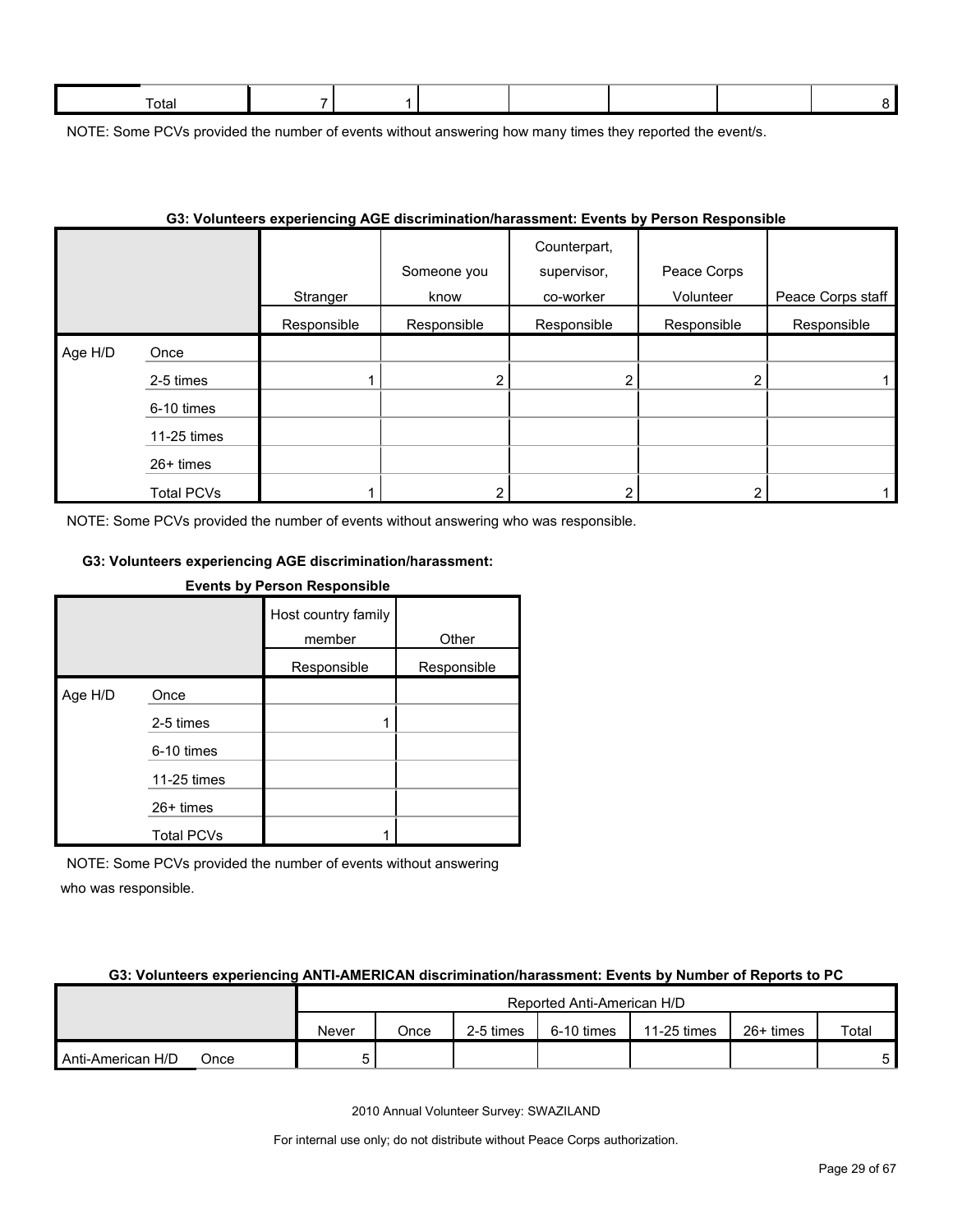|  | 2-5 times   | 5  |  |  | 5  |
|--|-------------|----|--|--|----|
|  | 6-10 times  |    |  |  |    |
|  | 11-25 times |    |  |  |    |
|  | 26+ times   |    |  |  |    |
|  | Total       | 10 |  |  | 11 |

NOTE: Some PCVs provided the number of events without answering how many times they reported the event/s.

#### **G3: Volunteers experiencing ANTI-AMERICAN discrimination/harassment: Events by Person Responsible**

|                   |                   | Stranger       | Someone you<br>know | Counterpart,<br>supervisor,<br>co-worker | Peace Corps<br>Volunteer | Peace Corps<br>staff |
|-------------------|-------------------|----------------|---------------------|------------------------------------------|--------------------------|----------------------|
|                   |                   | Responsible    | Responsible         | Responsible                              | Responsible              | Responsible          |
| Anti-American H/D | Once              | 3              |                     |                                          |                          |                      |
|                   | 2-5 times         | $\overline{2}$ |                     |                                          |                          |                      |
|                   | 6-10 times        |                |                     |                                          |                          |                      |
|                   | 11-25 times       |                |                     |                                          |                          |                      |
|                   | $26+$ times       |                |                     |                                          |                          |                      |
|                   | <b>Total PCVs</b> |                | 3                   |                                          |                          |                      |

NOTE: Some PCVs provided the number of events without answering who was responsible.

#### **G3: Volunteers experiencing ANTI-AMERICAN discrimination/harassment:**

#### **Events by Person Responsible**

|                   |                   | Host country family<br>member | Other       |
|-------------------|-------------------|-------------------------------|-------------|
|                   |                   | Responsible                   | Responsible |
| Anti-American H/D | Once              |                               |             |
|                   | 2-5 times         |                               |             |
|                   | 6-10 times        |                               |             |
|                   | 11-25 times       |                               |             |
|                   | $26+$ times       |                               |             |
|                   | <b>Total PCVs</b> | 2                             |             |

NOTE: Some PCVs provided the number of events without answering who was responsible.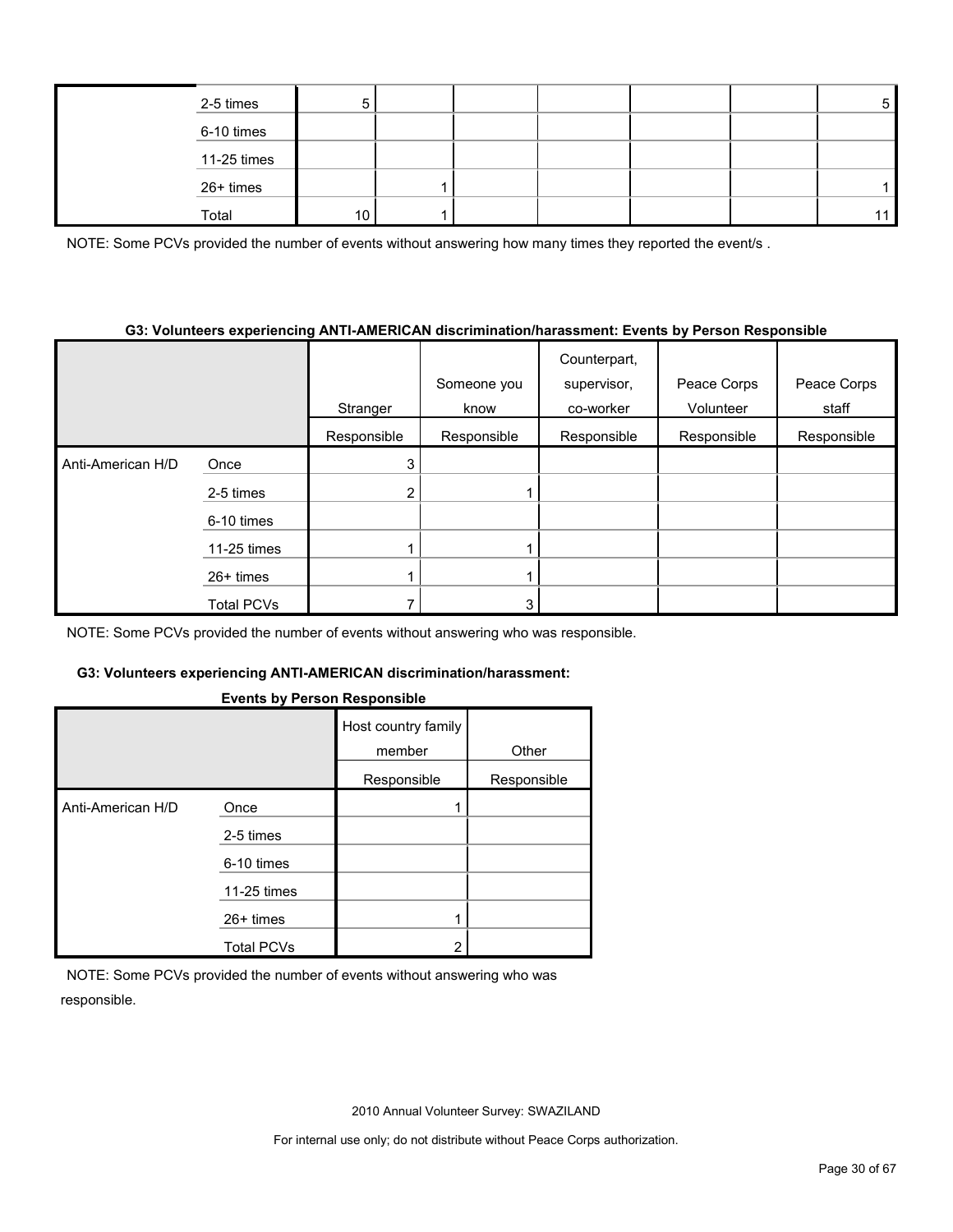|                |             | Reported Disability H/D |      |           |            |             |           |       |
|----------------|-------------|-------------------------|------|-----------|------------|-------------|-----------|-------|
|                |             | Never                   | Once | 2-5 times | 6-10 times | 11-25 times | 26+ times | Total |
| Disability H/D | Once        |                         |      |           |            |             |           |       |
|                | 2-5 times   |                         |      |           |            |             |           |       |
|                | 6-10 times  |                         |      |           |            |             |           |       |
|                | 11-25 times |                         |      |           |            |             |           |       |
|                | 26+ times   |                         |      |           |            |             |           |       |
|                | Total       |                         |      |           |            |             |           |       |

#### **G3: Volunteers experiencing DISABILITY discrimination/harassment: Events by Number of Reports to PC**

NOTE: Some PCVs provided the number of events without answering how many times they reported the event/s.

#### **G3: Volunteers experiencing DISABILITY discrimination/harassment: Events by Person Responsible**

|                |             |             | Someone you | Counterpart,<br>supervisor, | Peace Corps |                   |
|----------------|-------------|-------------|-------------|-----------------------------|-------------|-------------------|
|                |             |             | know        | co-worker                   | Volunteer   | Peace Corps staff |
|                |             | Stranger    |             |                             |             |                   |
|                |             | Responsible | Responsible | Responsible                 | Responsible | Responsible       |
| Disability H/D | Once        |             |             |                             |             |                   |
|                | 2-5 times   |             |             |                             |             |                   |
|                | 6-10 times  |             |             |                             |             |                   |
|                | 11-25 times |             |             |                             |             |                   |
|                | 26+ times   |             |             |                             |             |                   |
|                | Total PCVs  |             |             |                             |             |                   |

NOTE: Some PCVs provided the number of events without answering who was responsible.

#### **G3: Volunteers experiencing DISABILITY discrimination/harassment:**

#### **Events by Person Responsible**

|                |                   | Host country family<br>member | Other       |
|----------------|-------------------|-------------------------------|-------------|
|                |                   | Responsible                   | Responsible |
| Disability H/D | Once              |                               |             |
|                | 2-5 times         |                               |             |
|                | 6-10 times        |                               |             |
|                | 11-25 times       |                               |             |
|                | 26+ times         |                               |             |
|                | <b>Total PCVs</b> |                               |             |

2010 Annual Volunteer Survey: SWAZILAND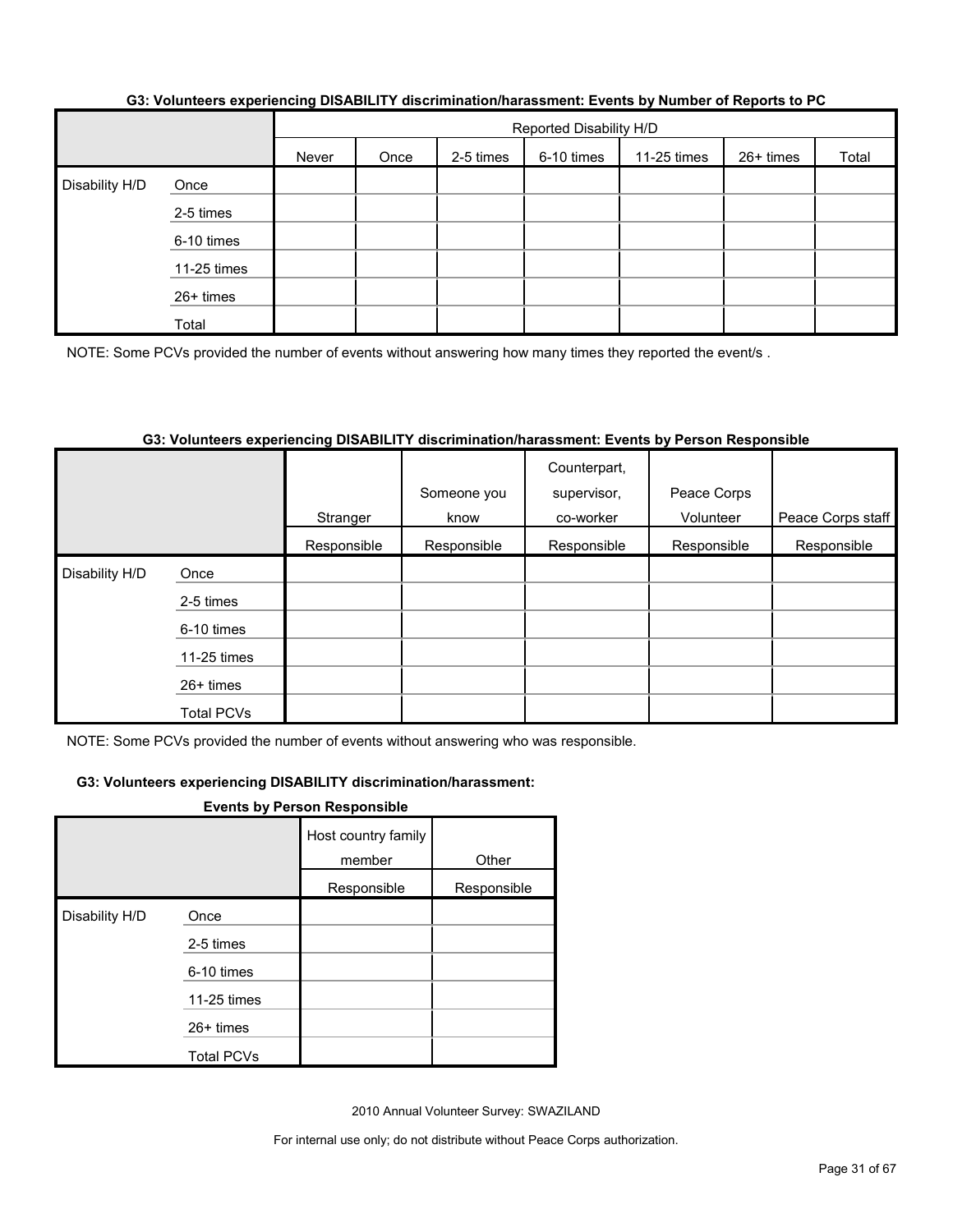#### **G3: Volunteers experiencing DISABILITY discrimination/harassment:**

|                |                   | Host country family<br>member | Other       |
|----------------|-------------------|-------------------------------|-------------|
|                |                   | Responsible                   | Responsible |
| Disability H/D | Once              |                               |             |
|                | 2-5 times         |                               |             |
|                | 6-10 times        |                               |             |
|                | 11-25 times       |                               |             |
|                | 26+ times         |                               |             |
|                | <b>Total PCVs</b> |                               |             |

#### **Events by Person Responsible**

NOTE: Some PCVs provided the number of events without answering who was responsible.

|            |             | Reported Gender H/D |      |           |            |             |           |                |  |
|------------|-------------|---------------------|------|-----------|------------|-------------|-----------|----------------|--|
|            |             | Never               | Once | 2-5 times | 6-10 times | 11-25 times | 26+ times | Total          |  |
| Gender H/D | Once        |                     |      |           |            |             |           | $\overline{2}$ |  |
|            | 2-5 times   | 5                   |      |           |            |             |           | 5              |  |
|            | 6-10 times  |                     |      |           |            |             |           |                |  |
|            | 11-25 times | 3                   |      |           |            |             |           | 3 <sub>1</sub> |  |
|            | 26+ times   |                     |      |           |            |             |           | $\overline{2}$ |  |
|            | Total       | 12                  |      |           |            |             |           | 13             |  |

#### **G3: Volunteers experiencing GENDER discrimination/harassment: Events by Number of Reports to PC**

NOTE: Some PCVs provided the number of events without answering how many times they reported the event/s .

#### **G3: Volunteers experiencing GENDER discrimination/harassment: Events by Person Responsible**

|            |             |             |             | Counterpart, |             |                   |
|------------|-------------|-------------|-------------|--------------|-------------|-------------------|
|            |             |             | Someone you | supervisor,  | Peace Corps |                   |
|            |             | Stranger    | know        | co-worker    | Volunteer   | Peace Corps staff |
|            |             | Responsible | Responsible | Responsible  | Responsible | Responsible       |
| Gender H/D | Once        |             |             |              |             |                   |
|            | 2-5 times   |             |             |              |             |                   |
|            | 6-10 times  |             |             |              |             |                   |
|            | 11-25 times |             |             |              |             |                   |

2010 Annual Volunteer Survey: SWAZILAND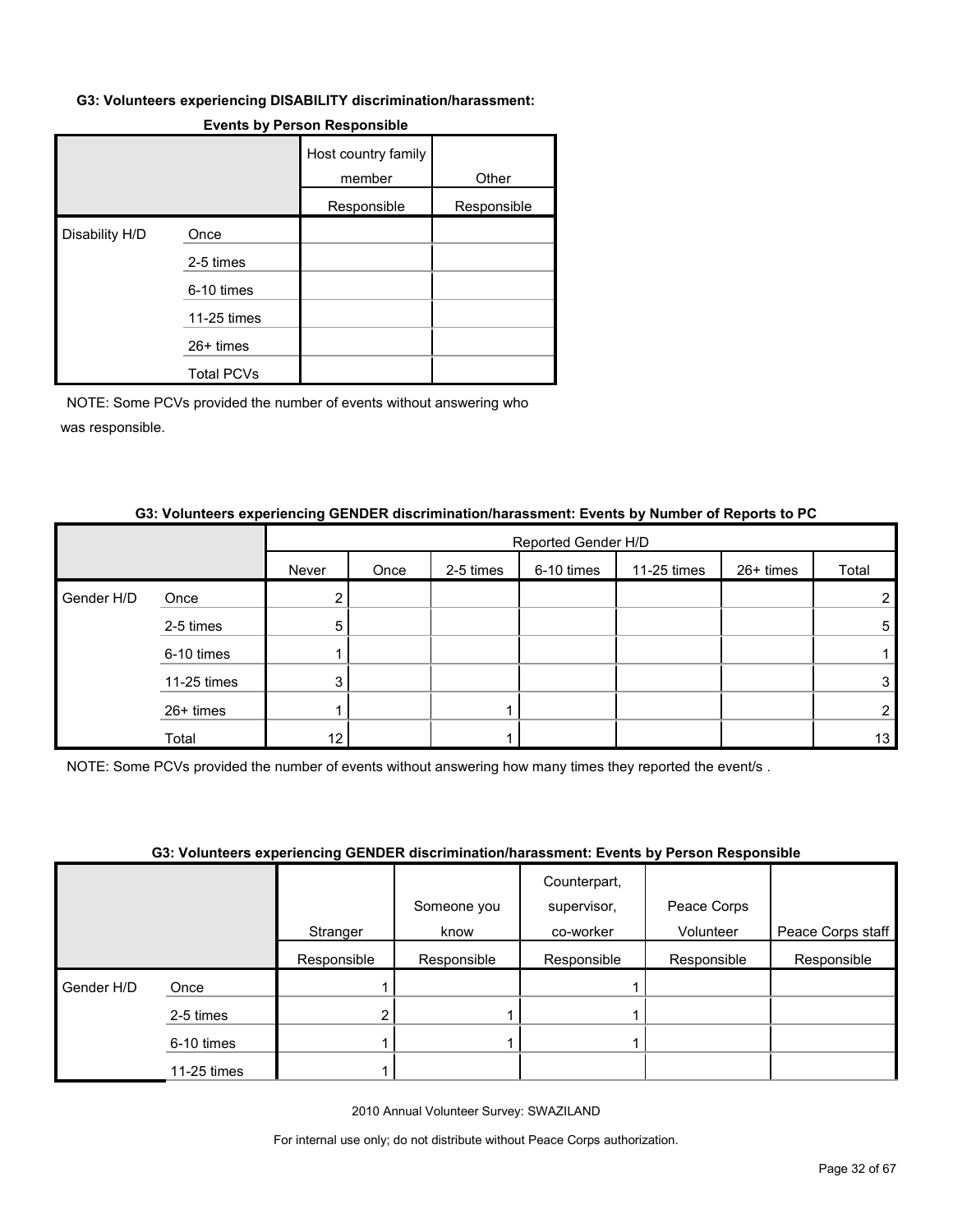| 26+ times  | . . |  |  |
|------------|-----|--|--|
| Total PCVs |     |  |  |

ä,

NOTE: Some PCVs provided the number of events without answering who was responsible.

#### **G3: Volunteers experiencing GENDER discrimination/harassment:**

| <b>Events by Person Responsible</b> |  |
|-------------------------------------|--|
|                                     |  |

|            |                   | Host country family |             |
|------------|-------------------|---------------------|-------------|
|            |                   | member              | Other       |
|            |                   | Responsible         | Responsible |
| Gender H/D | Once              |                     |             |
|            | 2-5 times         |                     |             |
|            | 6-10 times        |                     |             |
|            | 11-25 times       | 1                   |             |
|            | $26+$ times       | 1                   |             |
|            | <b>Total PCVs</b> | 3                   |             |

NOTE: Some PCVs provided the number of events without answering who was responsible.

|                  |             | Reported Racial/color H/D |      |           |            |             |           |                |
|------------------|-------------|---------------------------|------|-----------|------------|-------------|-----------|----------------|
|                  |             | Never                     | Once | 2-5 times | 6-10 times | 11-25 times | 26+ times | Total          |
| Racial/color H/D | Once        |                           |      |           |            |             |           |                |
|                  | 2-5 times   | 5                         |      |           |            |             |           | 5              |
|                  | 6-10 times  | 3                         |      |           |            |             |           | $3 \mid$       |
|                  | 11-25 times |                           |      |           |            |             |           | $\overline{2}$ |
|                  | 26+ times   | 2                         |      |           |            |             |           | 3              |
|                  | Total       | 12                        |      |           |            |             |           | 14             |

NOTE: Some PCVs provided the number of events without answering how many times they reported the event/s .

## **G3: Volunteers experiencing RACIAL/COLOR discrimination/harassment: Events by Person Responsible**

|             |             | Counterpart, |             |             |
|-------------|-------------|--------------|-------------|-------------|
|             | Someone you | supervisor,  | Peace Corps | Peace Corps |
| Stranger    | know        | co-worker    | Volunteer   | staff       |
| Responsible | Responsible | Responsible  | Responsible | Responsible |

2010 Annual Volunteer Survey: SWAZILAND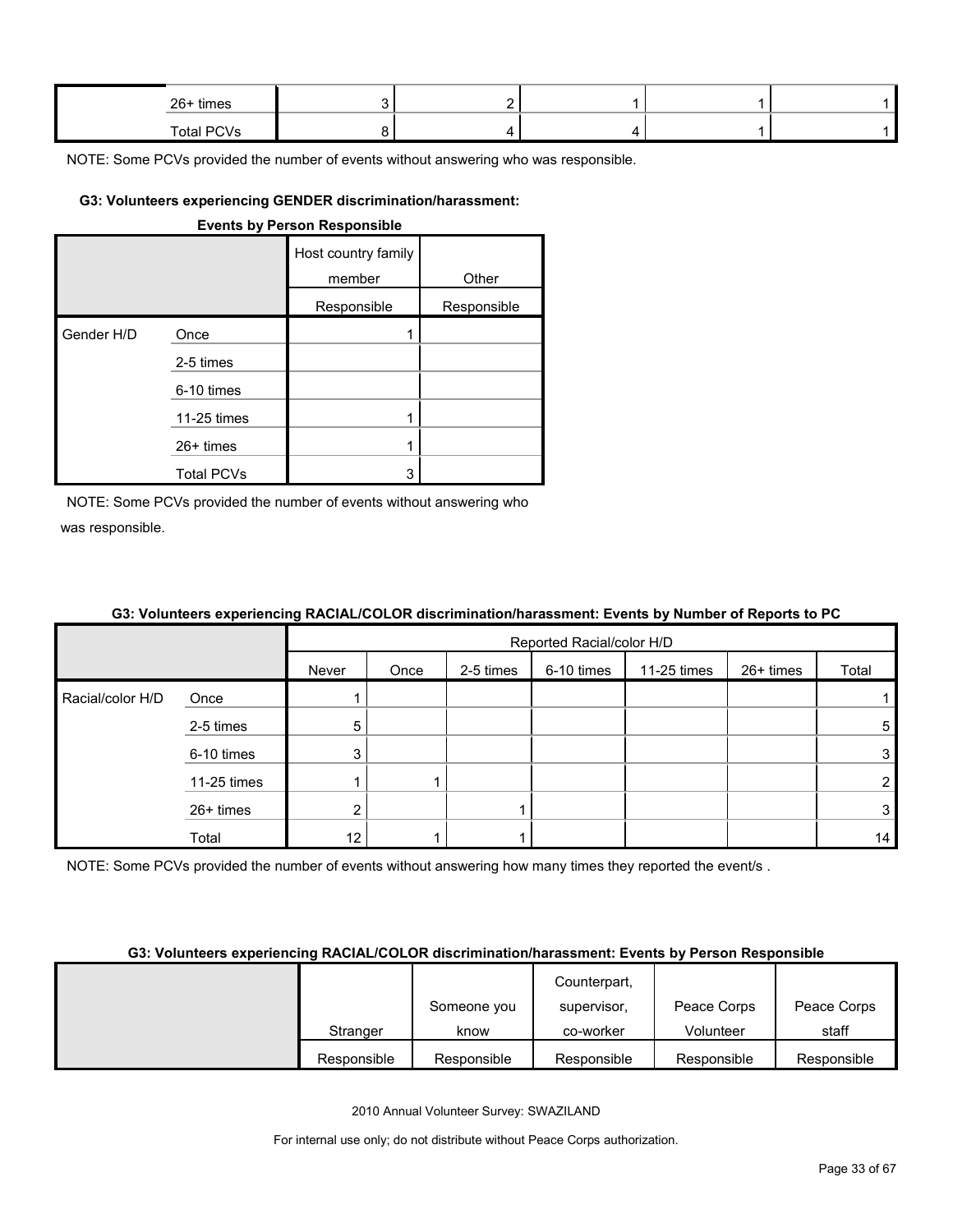| Racial/color H/D | Once              |    |   |  |
|------------------|-------------------|----|---|--|
|                  | 2-5 times         |    |   |  |
|                  | 6-10 times        |    |   |  |
|                  | 11-25 times       |    |   |  |
|                  | 26+ times         | 5  | ◠ |  |
|                  | <b>Total PCVs</b> | 13 | 3 |  |

NOTE: Some PCVs provided the number of events without answering who was responsible.

#### **G3: Volunteers experiencing RACIAL/COLOR discrimination/harassment:**

#### **Events by Person Responsible**

|                  |                   | Host country family<br>member | Other       |
|------------------|-------------------|-------------------------------|-------------|
|                  |                   | Responsible                   | Responsible |
| Racial/color H/D | Once              |                               |             |
|                  | 2-5 times         |                               |             |
|                  | 6-10 times        |                               |             |
|                  | 11-25 times       |                               |             |
|                  | $26+$ times       |                               |             |
|                  | <b>Total PCVs</b> | 2                             |             |

NOTE: Some PCVs provided the number of events without answering who was responsible.

#### **G3: Volunteers experiencing RELIGIOUS discrimination/harassment: Events by Number of Reports to PC**

|               |             | Reported Religious H/D |      |           |            |             |           |       |
|---------------|-------------|------------------------|------|-----------|------------|-------------|-----------|-------|
|               |             | Never                  | Once | 2-5 times | 6-10 times | 11-25 times | 26+ times | Total |
| Religious H/D | Once        |                        |      |           |            |             |           |       |
|               | 2-5 times   | 5                      |      |           |            |             |           | 5     |
|               | 6-10 times  |                        |      |           |            |             |           |       |
|               | 11-25 times |                        |      |           |            |             |           |       |
|               | 26+ times   |                        |      |           |            |             |           |       |
|               | Total       | 9                      |      |           |            |             |           | 9     |

NOTE: Some PCVs provided the number of events without answering how many times they reported the event/s.

#### **G3: Volunteers experiencing RELIGIOUS discrimination/harassment: Events by Person Responsible**

2010 Annual Volunteer Survey: SWAZILAND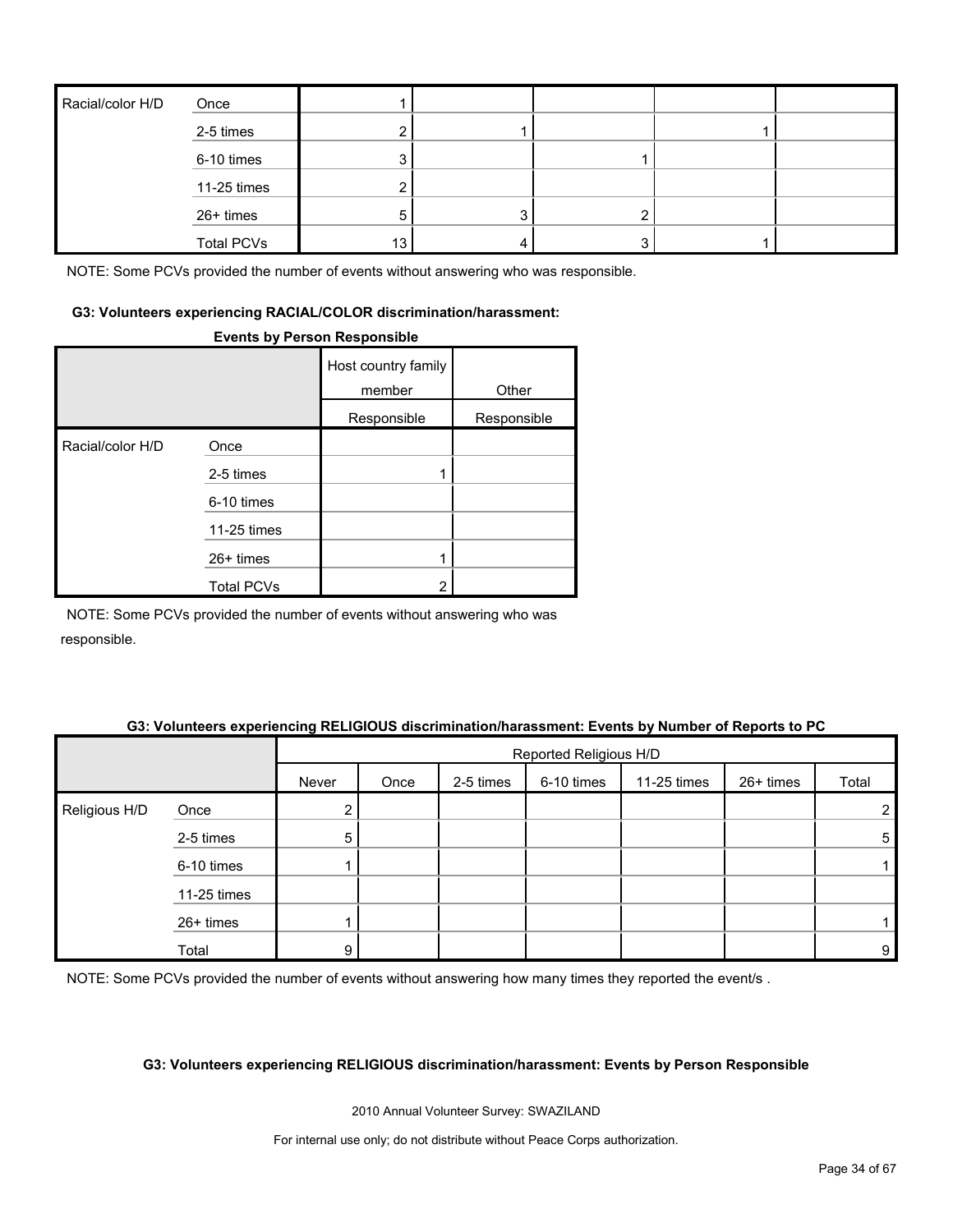|               |                   | Stranger       | Someone you<br>know | Counterpart,<br>supervisor,<br>co-worker | Peace Corps<br>Volunteer | Peace Corps staff |
|---------------|-------------------|----------------|---------------------|------------------------------------------|--------------------------|-------------------|
|               |                   | Responsible    | Responsible         | Responsible                              | Responsible              | Responsible       |
| Religious H/D | Once              |                |                     |                                          |                          |                   |
|               | 2-5 times         |                |                     | 2                                        |                          |                   |
|               | 6-10 times        |                |                     |                                          |                          |                   |
|               | 11-25 times       |                |                     |                                          |                          |                   |
|               | 26+ times         | $\overline{2}$ |                     |                                          |                          |                   |
|               | <b>Total PCVs</b> | 3              |                     | 4                                        |                          |                   |

NOTE: Some PCVs provided the number of events without answering who was responsible.

#### **G3: Volunteers experiencing RELIGIOUS discrimination/harassment:**

|               |                   | Host country family<br>member | Other       |
|---------------|-------------------|-------------------------------|-------------|
|               |                   | Responsible                   | Responsible |
| Religious H/D | Once              |                               |             |
|               | 2-5 times         |                               |             |
|               | 6-10 times        |                               |             |
|               | 11-25 times       |                               |             |
|               | $26+$ times       |                               |             |
|               | <b>Total PCVs</b> |                               |             |

#### **Events by Person Responsible**

NOTE: Some PCVs provided the number of events without answering who

was responsible.

#### **G3: Volunteers experiencing SEXUAL ORIENTATION discrimination/harassment: Events by Number of Reports to PC**

|                        |             |       | Reported Sexual orientation H/D |           |            |             |
|------------------------|-------------|-------|---------------------------------|-----------|------------|-------------|
|                        |             | Never | Once                            | 2-5 times | 6-10 times | 11-25 times |
| Sexual orientation H/D | Once        |       |                                 |           |            |             |
|                        | 2-5 times   |       |                                 |           |            |             |
|                        | 6-10 times  |       |                                 |           |            |             |
|                        | 11-25 times |       |                                 |           |            |             |
|                        | 26+ times   |       |                                 |           |            |             |
|                        | Total       |       |                                 |           |            |             |

2010 Annual Volunteer Survey: SWAZILAND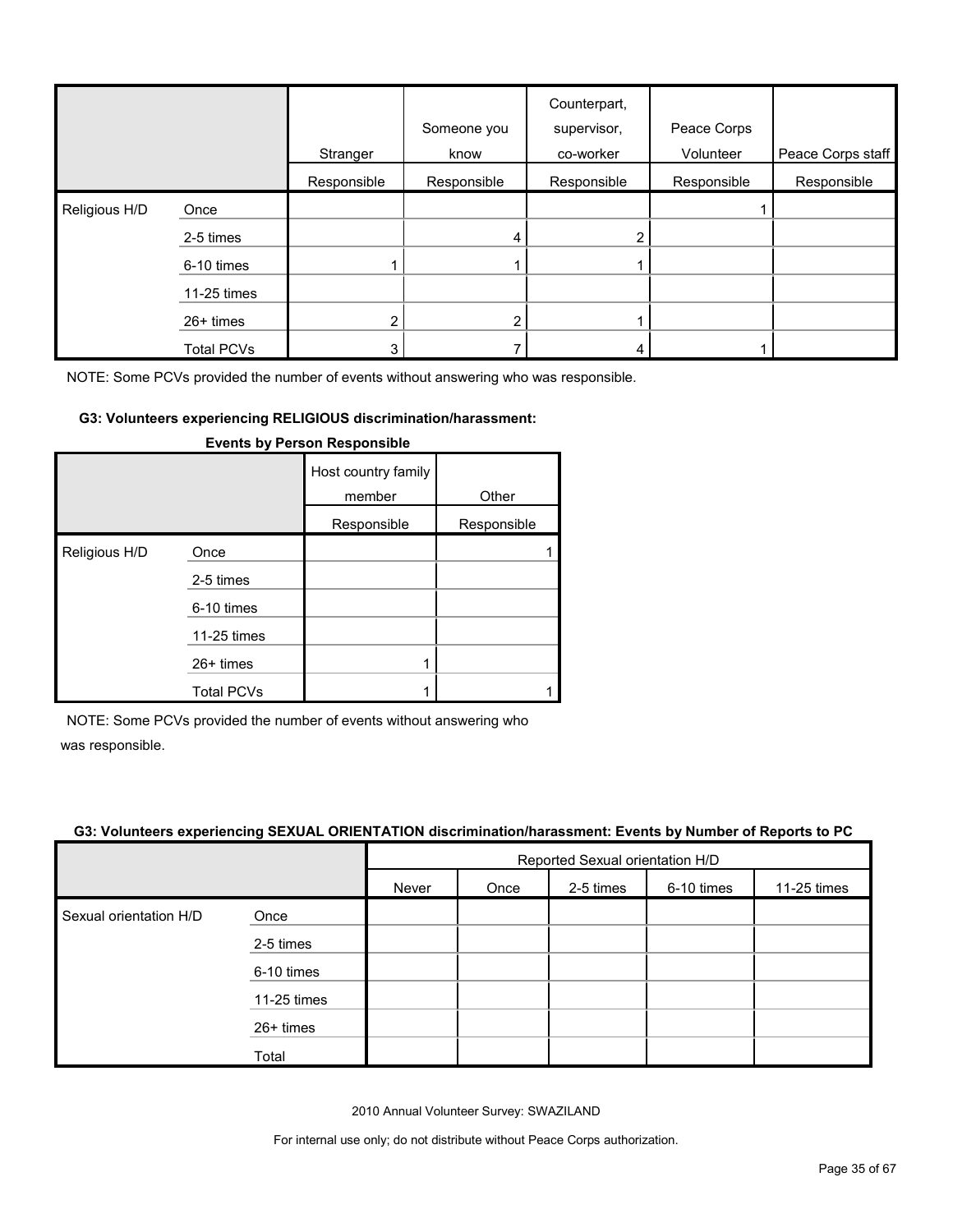#### **G3: Volunteers experiencing SEXUAL ORIENTATION discrimination/harassment: Events by Number of Reports to PC**

|                        |             | Reported Sexual orientation H/D |      |           |            |             |
|------------------------|-------------|---------------------------------|------|-----------|------------|-------------|
|                        |             | Never                           | Once | 2-5 times | 6-10 times | 11-25 times |
| Sexual orientation H/D | Once        |                                 |      |           |            |             |
|                        | 2-5 times   |                                 |      |           |            |             |
|                        | 6-10 times  |                                 |      |           |            |             |
|                        | 11-25 times |                                 |      |           |            |             |
|                        | 26+ times   |                                 |      |           |            |             |
|                        | Total       |                                 |      |           |            |             |

NOTE: Some PCVs provided the number of events without answering how many times they reported the event/s.

#### **G3: Volunteers experiencing SEXUAL ORIENTATION discrimination/harassment:**

| <b>Events by Number of Reports to PC</b> |             |                                 |       |  |  |
|------------------------------------------|-------------|---------------------------------|-------|--|--|
|                                          |             | Reported Sexual orientation H/D |       |  |  |
|                                          |             | $26+$ times                     | Total |  |  |
| Sexual orientation H/D                   | Once        |                                 |       |  |  |
|                                          | 2-5 times   |                                 |       |  |  |
|                                          | 6-10 times  |                                 |       |  |  |
|                                          | 11-25 times |                                 |       |  |  |
|                                          | $26+$ times |                                 |       |  |  |
|                                          | Total       |                                 |       |  |  |

NOTE: Some PCVs provided the number of events without answering how many times they reported the event/s .

#### **G3: Volunteers experiencing SEXUAL ORIENTATION discrimination/harassment: Events by Person Responsible**

|                        |                   | Stranger    | Someone you<br>know | Counterpart,<br>supervisor,<br>co-worker | Peace Corps<br>Volunteer | Peace Corps<br>staff |
|------------------------|-------------------|-------------|---------------------|------------------------------------------|--------------------------|----------------------|
|                        |                   | Responsible | Responsible         | Responsible                              | Responsible              | Responsible          |
| Sexual orientation H/D | Once              |             |                     |                                          |                          |                      |
|                        | 2-5 times         |             |                     |                                          |                          |                      |
|                        | 6-10 times        |             |                     |                                          |                          |                      |
|                        | 11-25 times       |             |                     |                                          |                          |                      |
|                        | 26+ times         |             |                     |                                          |                          |                      |
|                        | <b>Total PCVs</b> |             |                     |                                          |                          |                      |

2010 Annual Volunteer Survey: SWAZILAND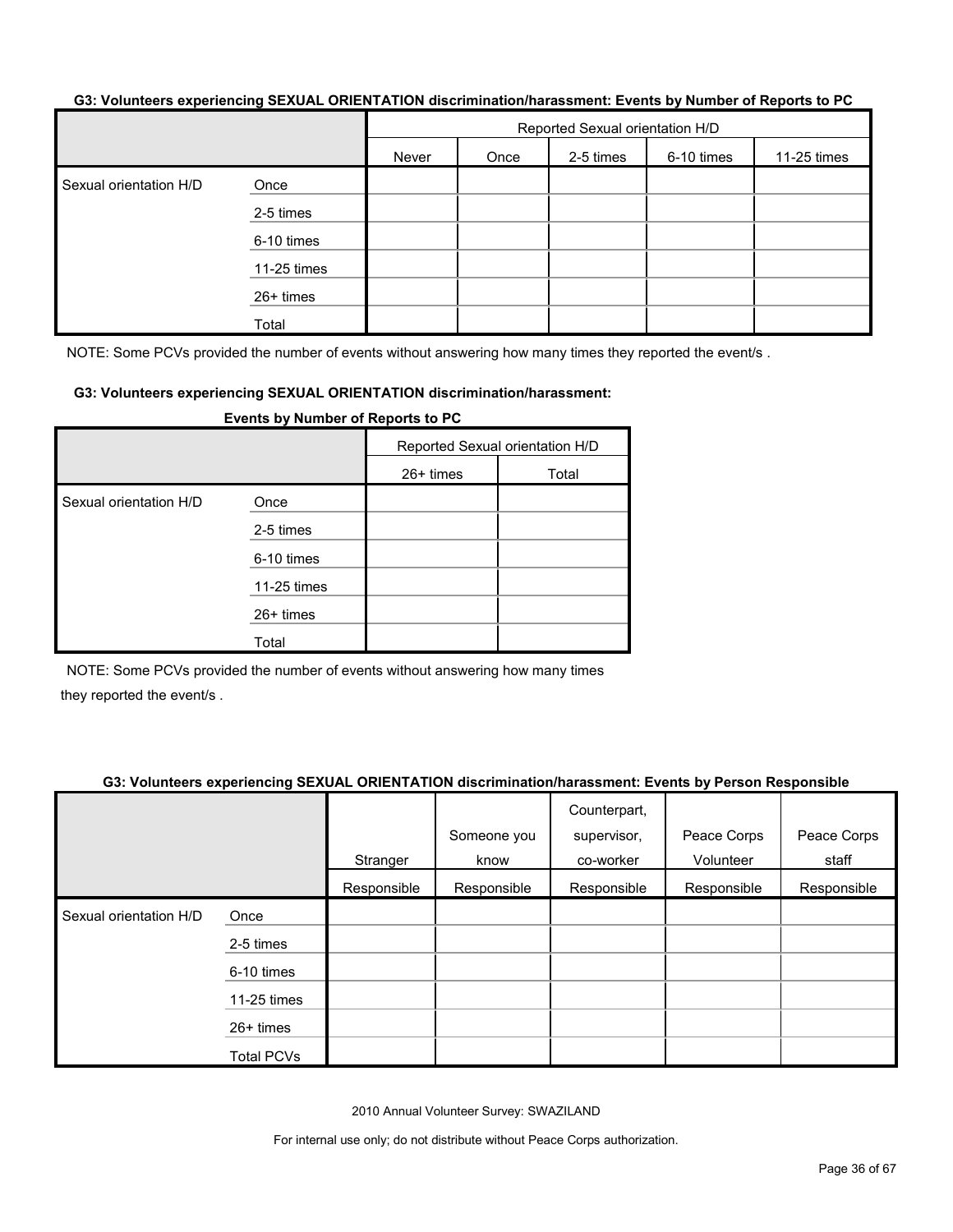#### **G3: Volunteers experiencing SEXUAL ORIENTATION discrimination/harassment: Events by Person Responsible**

|                        |                   |             |             | Counterpart, |             |             |
|------------------------|-------------------|-------------|-------------|--------------|-------------|-------------|
|                        |                   |             | Someone you | supervisor,  | Peace Corps | Peace Corps |
|                        |                   | Stranger    | know        | co-worker    | Volunteer   | staff       |
|                        |                   | Responsible | Responsible | Responsible  | Responsible | Responsible |
| Sexual orientation H/D | Once              |             |             |              |             |             |
|                        | 2-5 times         |             |             |              |             |             |
|                        | 6-10 times        |             |             |              |             |             |
|                        | 11-25 times       |             |             |              |             |             |
|                        | 26+ times         |             |             |              |             |             |
|                        | <b>Total PCVs</b> |             |             |              |             |             |

NOTE: Some PCVs provided the number of events without answering who was responsible.

#### **G3: Volunteers experiencing SEXUAL ORIENTATION discrimination/harassment:**

|                        |                   | Host country family<br>member<br>Responsible | Other<br>Responsible |
|------------------------|-------------------|----------------------------------------------|----------------------|
| Sexual orientation H/D | Once              |                                              |                      |
|                        | 2-5 times         |                                              |                      |
|                        | 6-10 times        |                                              |                      |
|                        | 11-25 times       |                                              |                      |
|                        | $26+$ times       |                                              |                      |
|                        | <b>Total PCVs</b> |                                              |                      |

#### **Events by Person Responsible**

NOTE: Some PCVs provided the number of events without answering who was responsible.

#### **G3: Volunteers experiencing PHYSICAL SEXUAL harassment: Events by Number of Reports to PC**

|                              |             | Reported Sexual harassment (physical) |      |           |            |             |
|------------------------------|-------------|---------------------------------------|------|-----------|------------|-------------|
|                              |             | Never                                 | Once | 2-5 times | 6-10 times | 11-25 times |
| Sexual harassment (physical) | Once        | ົ                                     |      |           |            |             |
|                              | 2-5 times   | 3                                     |      |           |            |             |
|                              | 6-10 times  |                                       |      |           |            |             |
|                              | 11-25 times |                                       |      |           |            |             |
|                              | 26+ times   |                                       |      |           |            |             |

2010 Annual Volunteer Survey: SWAZILAND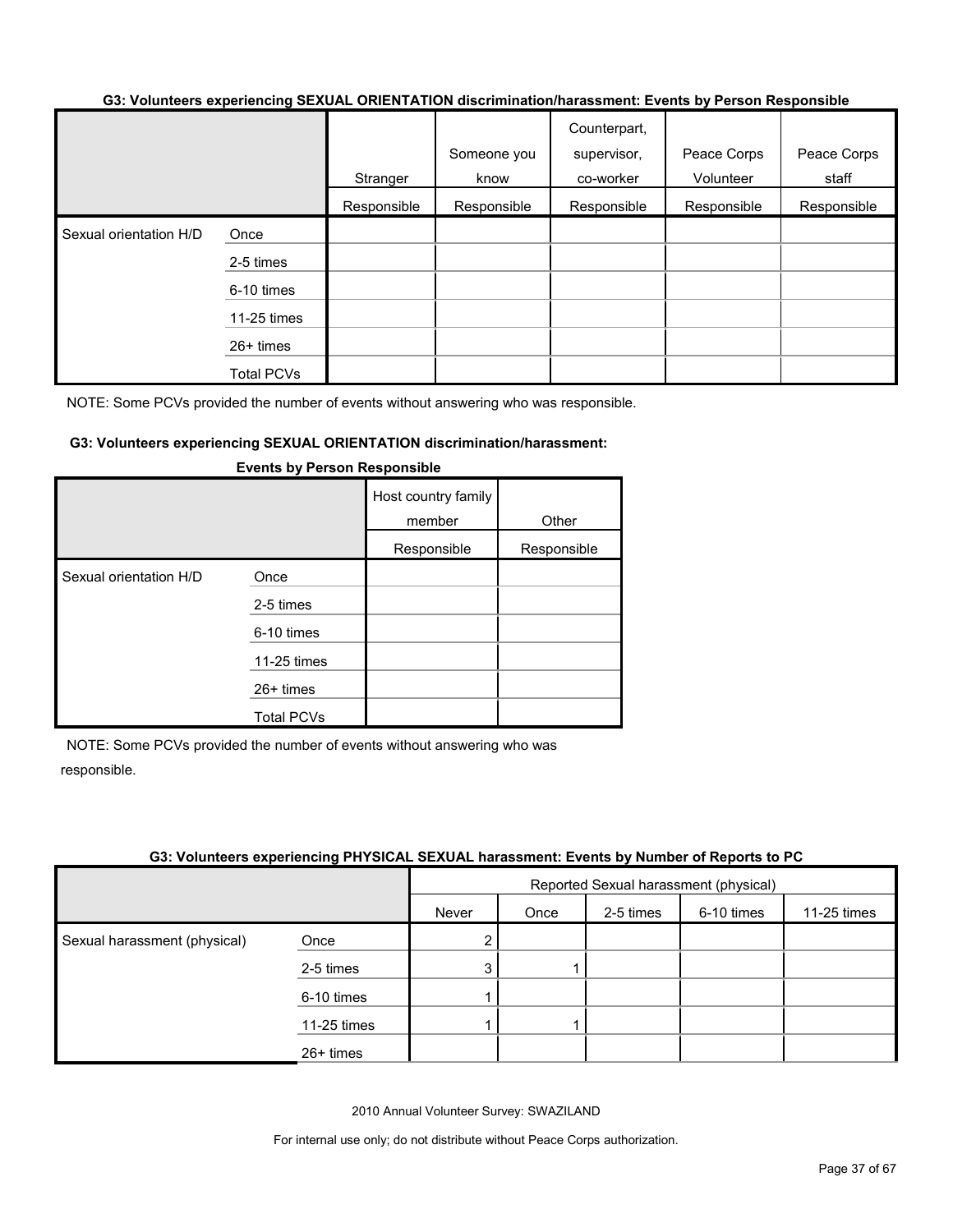| Γotal |  |  |  |
|-------|--|--|--|
|       |  |  |  |

NOTE: Some PCVs provided the number of events without answering how many times they reported the event/s.

#### **G3: Volunteers experiencing PHYSICAL SEXUAL harassment: Events by Number of Reports**

|                              | to PC       |           |                                       |
|------------------------------|-------------|-----------|---------------------------------------|
|                              |             |           | Reported Sexual harassment (physical) |
|                              |             | 26+ times | Total                                 |
| Sexual harassment (physical) | Once        |           | $\overline{2}$                        |
|                              | 2-5 times   |           | 4                                     |
|                              | 6-10 times  |           |                                       |
|                              | 11-25 times |           | $\overline{2}$                        |
|                              | $26+$ times |           |                                       |
|                              | Total       |           | 9                                     |

NOTE: Some PCVs provided the number of events without answering how many times they reported the event/s .

## **G3: Volunteers experiencing PHYSICAL SEXUAL harassment: Events by Person Responsible**

|                              |                   |             | Someone you | Counterpart,<br>supervisor, | Peace Corps |
|------------------------------|-------------------|-------------|-------------|-----------------------------|-------------|
|                              |                   | Stranger    | know        | co-worker                   | Volunteer   |
|                              |                   | Responsible | Responsible | Responsible                 | Responsible |
| Sexual harassment (physical) | Once              | 3           |             |                             |             |
|                              | 2-5 times         | 4           |             |                             |             |
|                              | 6-10 times        |             |             |                             |             |
|                              | 11-25 times       |             |             |                             |             |
|                              | 26+ times         |             |             |                             |             |
|                              | <b>Total PCVs</b> | 9           |             |                             |             |

NOTE: Some PCVs provided the number of events without answering who was responsible.

## **G3: Volunteers experiencing PHYSICAL SEXUAL harassment: Events by Person Responsible**

|                              | -          |                   |                               |             |
|------------------------------|------------|-------------------|-------------------------------|-------------|
|                              |            | Peace Corps staff | Host country family<br>member | Other       |
|                              |            | Responsible       | Responsible                   | Responsible |
| Sexual harassment (physical) | Once       |                   |                               |             |
|                              | 2-5 times  |                   |                               |             |
|                              | 6-10 times |                   |                               |             |

2010 Annual Volunteer Survey: SWAZILAND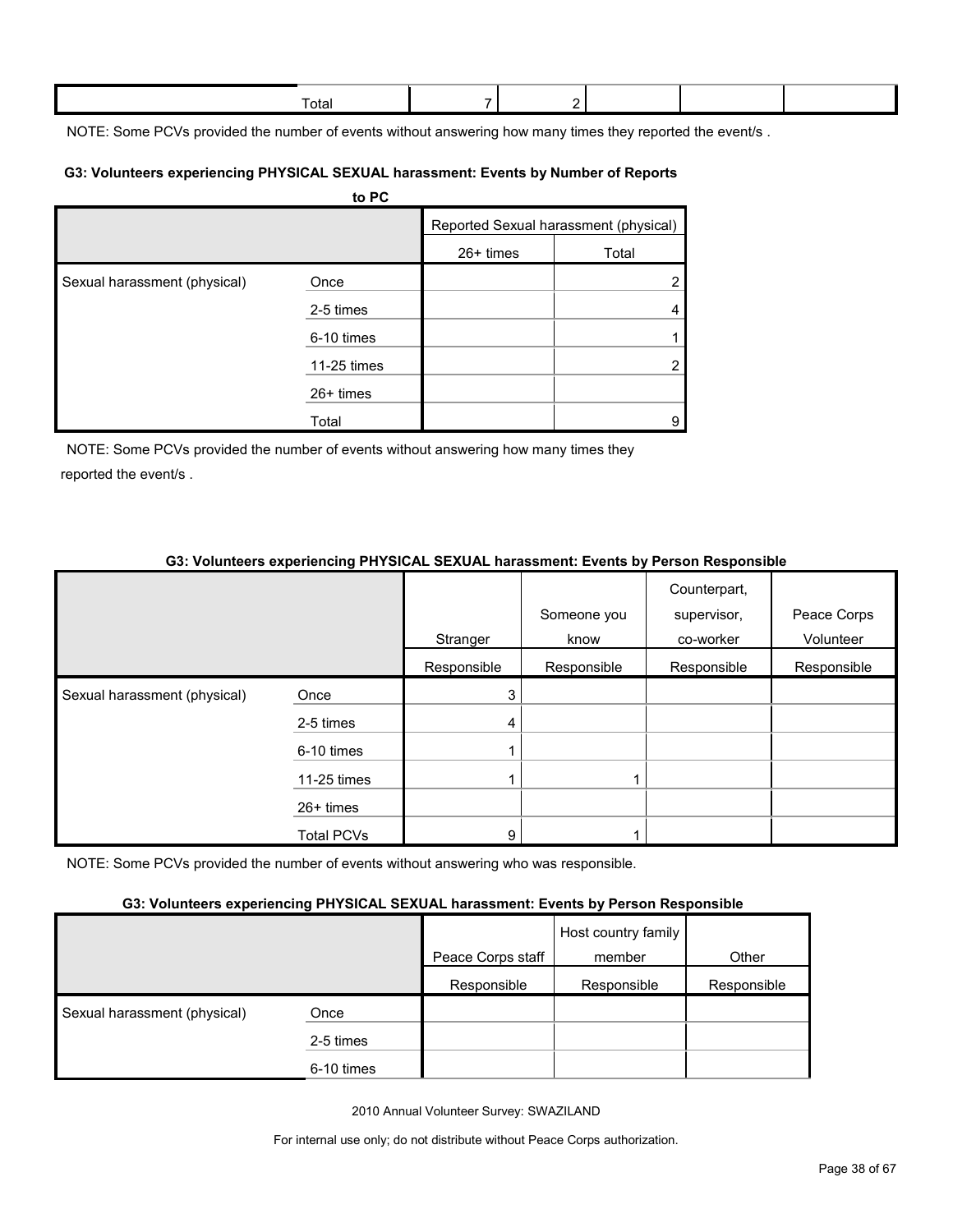| 11-25 times       |  |  |
|-------------------|--|--|
| 26+ times         |  |  |
| <b>Total PCVs</b> |  |  |

NOTE: Some PCVs provided the number of events without answering who was responsible.

## **G3: Volunteers experiencing VERBAL SEXUAL harassment: Events by Number of Reports to PC**

|                            |             | Reported Sexual harassment (verbal) |      |           |            |             |
|----------------------------|-------------|-------------------------------------|------|-----------|------------|-------------|
|                            |             | Never                               | Once | 2-5 times | 6-10 times | 11-25 times |
| Sexual harassment (verbal) | Once        |                                     |      |           |            |             |
|                            | 2-5 times   |                                     |      |           |            |             |
|                            | 6-10 times  |                                     |      |           |            |             |
|                            | 11-25 times |                                     |      |           |            |             |
|                            | 26+ times   | 4                                   |      |           |            |             |
|                            | Total       | 10                                  |      |           |            |             |

NOTE: Some PCVs provided the number of events without answering how many times they reported the event/s .

#### **G3: Volunteers experiencing VERBAL SEXUAL harassment: Events by Number of Reports**

|                            | to PC       |             |                                     |
|----------------------------|-------------|-------------|-------------------------------------|
|                            |             |             | Reported Sexual harassment (verbal) |
|                            |             | $26+$ times | Total                               |
| Sexual harassment (verbal) | Once        |             |                                     |
|                            | 2-5 times   |             |                                     |
|                            | 6-10 times  |             |                                     |
|                            | 11-25 times |             |                                     |
|                            | 26+ times   |             |                                     |
|                            | Total       |             | 14                                  |

NOTE: Some PCVs provided the number of events without answering how many times they reported the event/s .

#### **G3: Volunteers experiencing VERBAL SEXUAL harassment: Events by Person Responsible**

|             |             | Counterpart, |             |
|-------------|-------------|--------------|-------------|
|             | Someone you | supervisor,  | Peace Corps |
| Stranger    | know        | co-worker    | Volunteer   |
| Responsible | Responsible | Responsible  | Responsible |

2010 Annual Volunteer Survey: SWAZILAND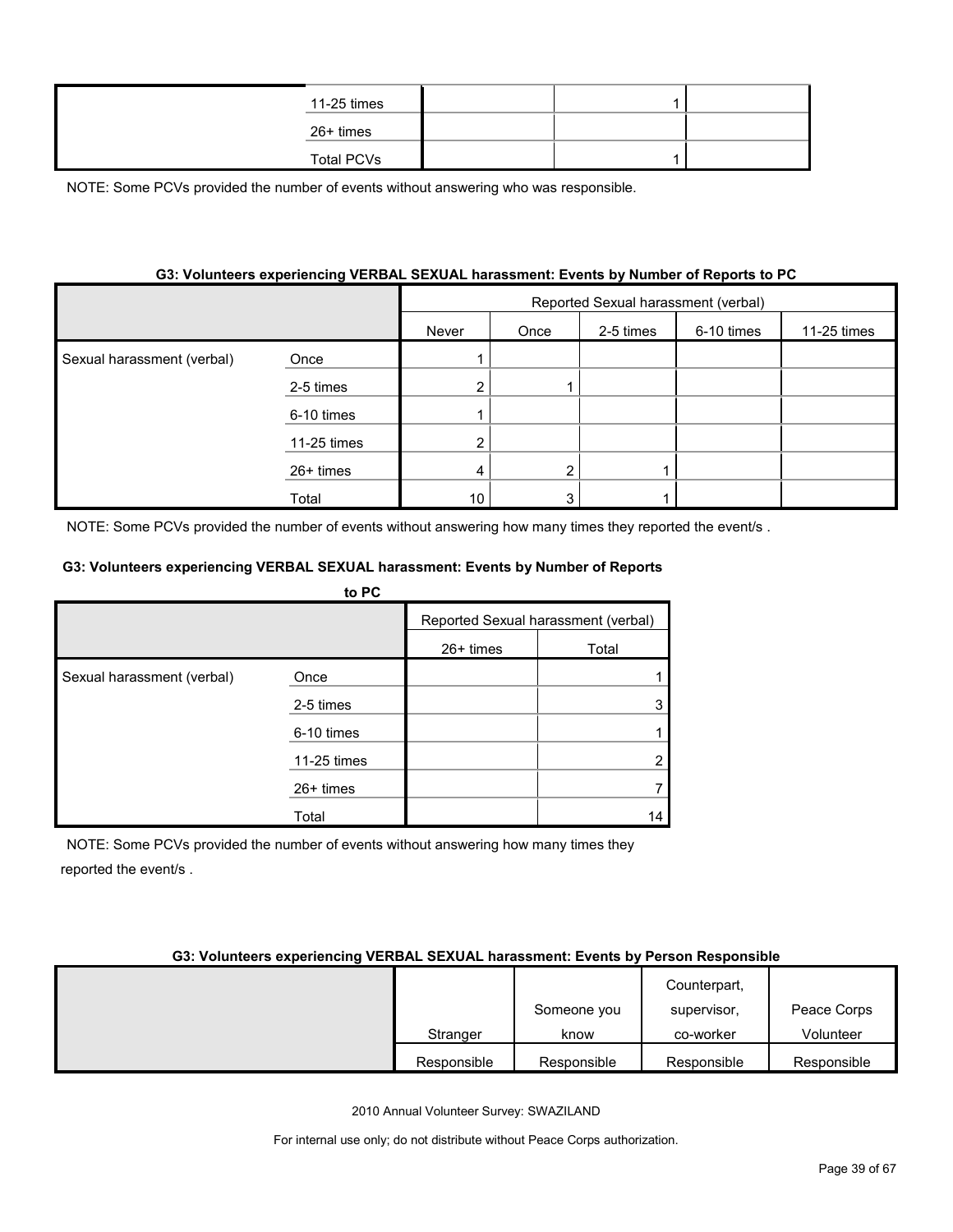| Sexual harassment (verbal) | Once              |                 |  |  |
|----------------------------|-------------------|-----------------|--|--|
|                            | 2-5 times         |                 |  |  |
|                            | 6-10 times        |                 |  |  |
|                            | 11-25 times       |                 |  |  |
|                            | 26+ times         |                 |  |  |
|                            | <b>Total PCVs</b> | 15 <sub>1</sub> |  |  |

NOTE: Some PCVs provided the number of events without answering who was responsible.

### **G3: Volunteers experiencing VERBAL SEXUAL harassment: Events by Person Responsible**

|                            |             | Peace Corps staff | Host country family<br>member | Other       |
|----------------------------|-------------|-------------------|-------------------------------|-------------|
|                            |             | Responsible       | Responsible                   | Responsible |
| Sexual harassment (verbal) | Once        |                   |                               |             |
|                            | 2-5 times   |                   |                               |             |
|                            | 6-10 times  |                   |                               |             |
|                            | 11-25 times |                   |                               |             |
|                            | $26+$ times |                   |                               |             |
|                            | Total PCVs  |                   |                               |             |

NOTE: Some PCVs provided the number of events without answering who was responsible.

|                    | None | Once | 2-5 times | 6-10 times | 11-25 times | 26+ times | Total |
|--------------------|------|------|-----------|------------|-------------|-----------|-------|
| <b>Buglary</b>     | 89%  | 11%  |           |            |             |           | 37    |
| Theft              | 63%  | 30%  | 8%        |            |             |           | 40    |
| Robbery            | 97%  | 3%   |           |            |             |           | 36    |
| Physical assault   | 89%  | 6%   | 3%        | 3%         |             |           | 36    |
| Aggravated assault | 100% |      |           |            |             |           | 36    |
| Sexual assault     | 95%  |      | 3%        |            | 3%          |           | 37    |
| Rape               | 97%  | 3%   |           |            |             |           | 36    |

#### **G4: Please indicate the number of times you experienced the following types of crimes: PERCENTAGES**

## **G4: Please indicate the number of times you experienced the following types of crimes: NUMBERS**

|                | None     | Once      | 2-5 times | 6-10 times | 11-25 times | $26+$ times | Total |
|----------------|----------|-----------|-----------|------------|-------------|-------------|-------|
| <b>Buglary</b> | ົດ<br>ںں |           |           |            |             |             | 37    |
| <b>Theft</b>   | 25       | ៱<br>1 Z. |           |            |             |             | 40    |

2010 Annual Volunteer Survey: SWAZILAND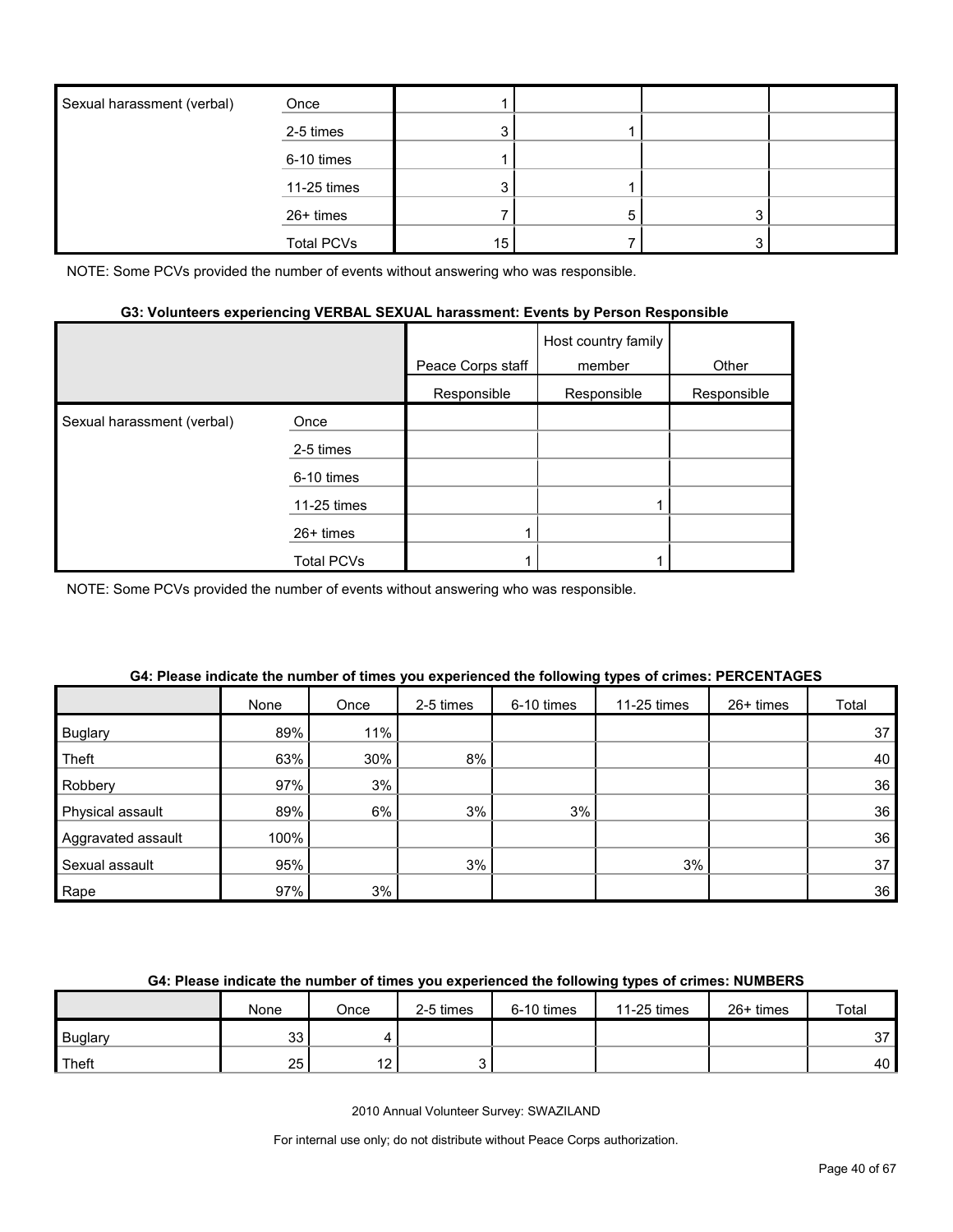| Robbery            | 35 |  |  | 36              |
|--------------------|----|--|--|-----------------|
| Physical assault   | 32 |  |  | 36              |
| Aggravated assault | 36 |  |  | 36              |
| Sexual assault     | 35 |  |  | 37              |
| Rape               | 35 |  |  | 36              |
| Attempted rape     | 35 |  |  | 35 <sup>5</sup> |

#### **G4: Volunteers experiencing BURGLARY: Events by Number of Reports to PC**

|                |             | <b>Buglary Reported</b> |      |           |            |             |           |       |
|----------------|-------------|-------------------------|------|-----------|------------|-------------|-----------|-------|
|                |             | Never                   | Once | 2-5 times | 6-10 times | 11-25 times | 26+ times | Total |
| <b>Buglary</b> | Once        |                         | 4    |           |            |             |           | 4     |
|                | 2-5 times   |                         |      |           |            |             |           |       |
|                | 6-10 times  |                         |      |           |            |             |           |       |
|                | 11-25 times |                         |      |           |            |             |           |       |
|                | 26+ times   |                         |      |           |            |             |           |       |
|                | Total       |                         |      |           |            |             |           | 4     |

NOTE: Some PCVs provided the number of events without answering how many times they reported the event/s .

## **G4: Volunteers experiencing BURGLARY: Events by Person Responsible**

|                |                   | Stranger    | Someone you<br>know | Counterpart,<br>supervisor,<br>co-worker | Peace Corps<br>Volunteer | Peace Corps staff |
|----------------|-------------------|-------------|---------------------|------------------------------------------|--------------------------|-------------------|
|                |                   | Responsible | Responsible         | Responsible                              | Responsible              | Responsible       |
| <b>Buglary</b> | Once              |             |                     |                                          |                          |                   |
|                | 2-5 times         |             |                     |                                          |                          |                   |
|                | 6-10 times        |             |                     |                                          |                          |                   |
|                | 11-25 times       |             |                     |                                          |                          |                   |
|                | $26+$ times       |             |                     |                                          |                          |                   |
|                | <b>Total PCVs</b> |             |                     |                                          |                          |                   |

NOTE: Some PCVs provided the number of events without answering who was responsible.

#### **G4: Volunteers experiencing BURGLARY: Events by Person**

#### **Responsible**

2010 Annual Volunteer Survey: SWAZILAND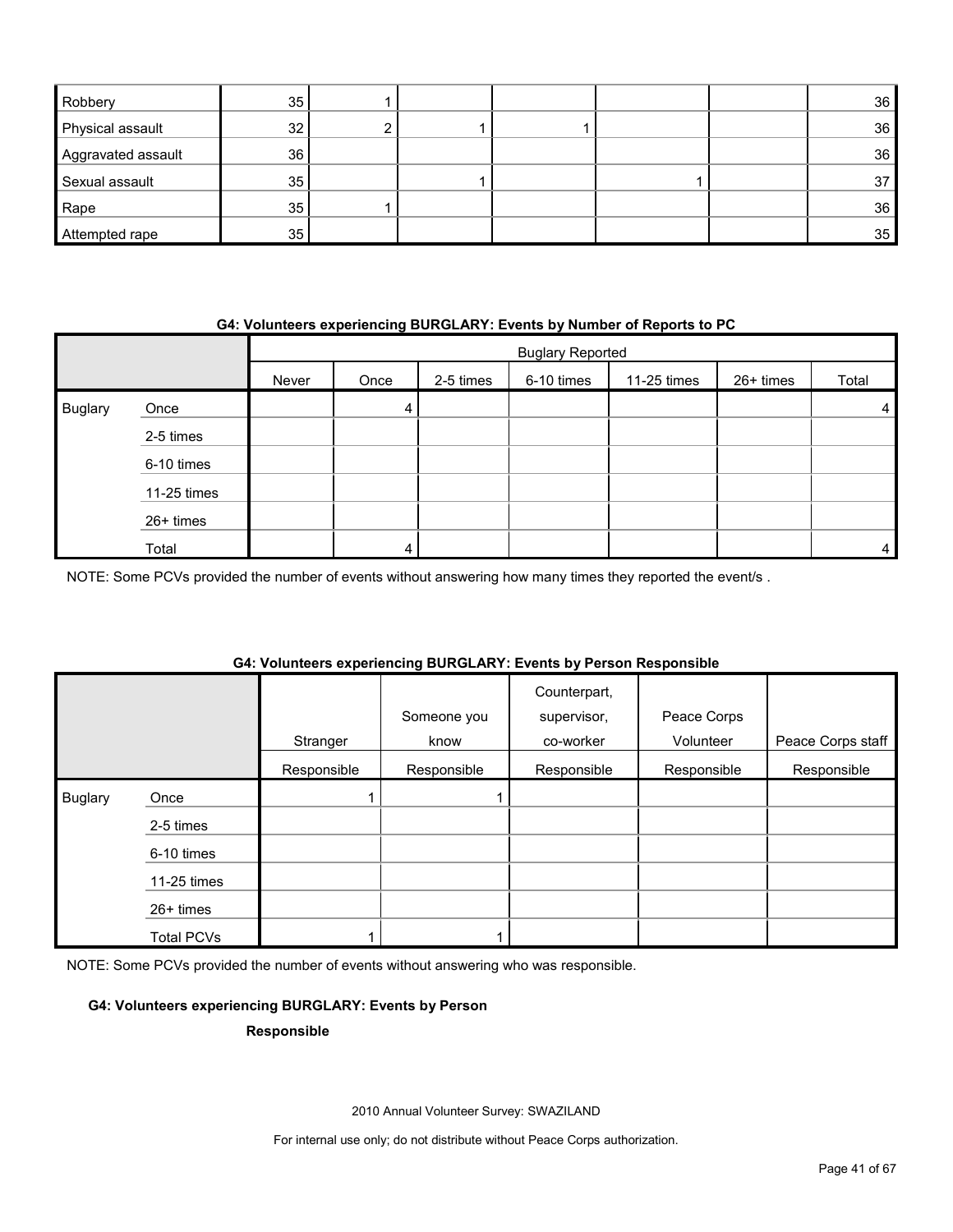|                |                   | Host country family<br>member | Other       |
|----------------|-------------------|-------------------------------|-------------|
|                |                   | Responsible                   | Responsible |
| <b>Buglary</b> | Once              |                               |             |
|                | 2-5 times         |                               |             |
|                | 6-10 times        |                               |             |
|                | 11-25 times       |                               |             |
|                | $26+$ times       |                               |             |
|                | <b>Total PCVs</b> |                               |             |

NOTE: Some PCVs provided the number of events without answering who was responsible.

|       |             |       | Theft Reported |           |            |             |           |                 |
|-------|-------------|-------|----------------|-----------|------------|-------------|-----------|-----------------|
|       |             | Never | Once           | 2-5 times | 6-10 times | 11-25 times | 26+ times | Total           |
| Theft | Once        |       | 11             |           |            |             |           | 12 <sub>1</sub> |
|       | 2-5 times   | ◠     |                |           |            |             |           | $\mathbf{3}$    |
|       | 6-10 times  |       |                |           |            |             |           |                 |
|       | 11-25 times |       |                |           |            |             |           |                 |
|       | 26+ times   |       |                |           |            |             |           |                 |
|       | Total       | 3     | 11             |           |            |             |           | 15              |

## **G4: Volunteers experiencing THEFT: Events by Number of Reports to PC**

NOTE: Some PCVs provided the number of events without answering how many times they reported the event/s.

#### **G4: Volunteers experiencing THEFT: Events by Person Responsible**

|       |                   | Stranger    | Someone you<br>know | Counterpart,<br>supervisor,<br>co-worker | Peace Corps<br>Volunteer | Peace Corps staff |
|-------|-------------------|-------------|---------------------|------------------------------------------|--------------------------|-------------------|
|       |                   | Responsible | Responsible         | Responsible                              | Responsible              | Responsible       |
| Theft | Once              | 4           |                     |                                          |                          |                   |
|       | 2-5 times         |             |                     |                                          |                          |                   |
|       | 6-10 times        |             |                     |                                          |                          |                   |
|       | 11-25 times       |             |                     |                                          |                          |                   |
|       | 26+ times         |             |                     |                                          |                          |                   |
|       | <b>Total PCVs</b> | 5           |                     |                                          |                          |                   |

2010 Annual Volunteer Survey: SWAZILAND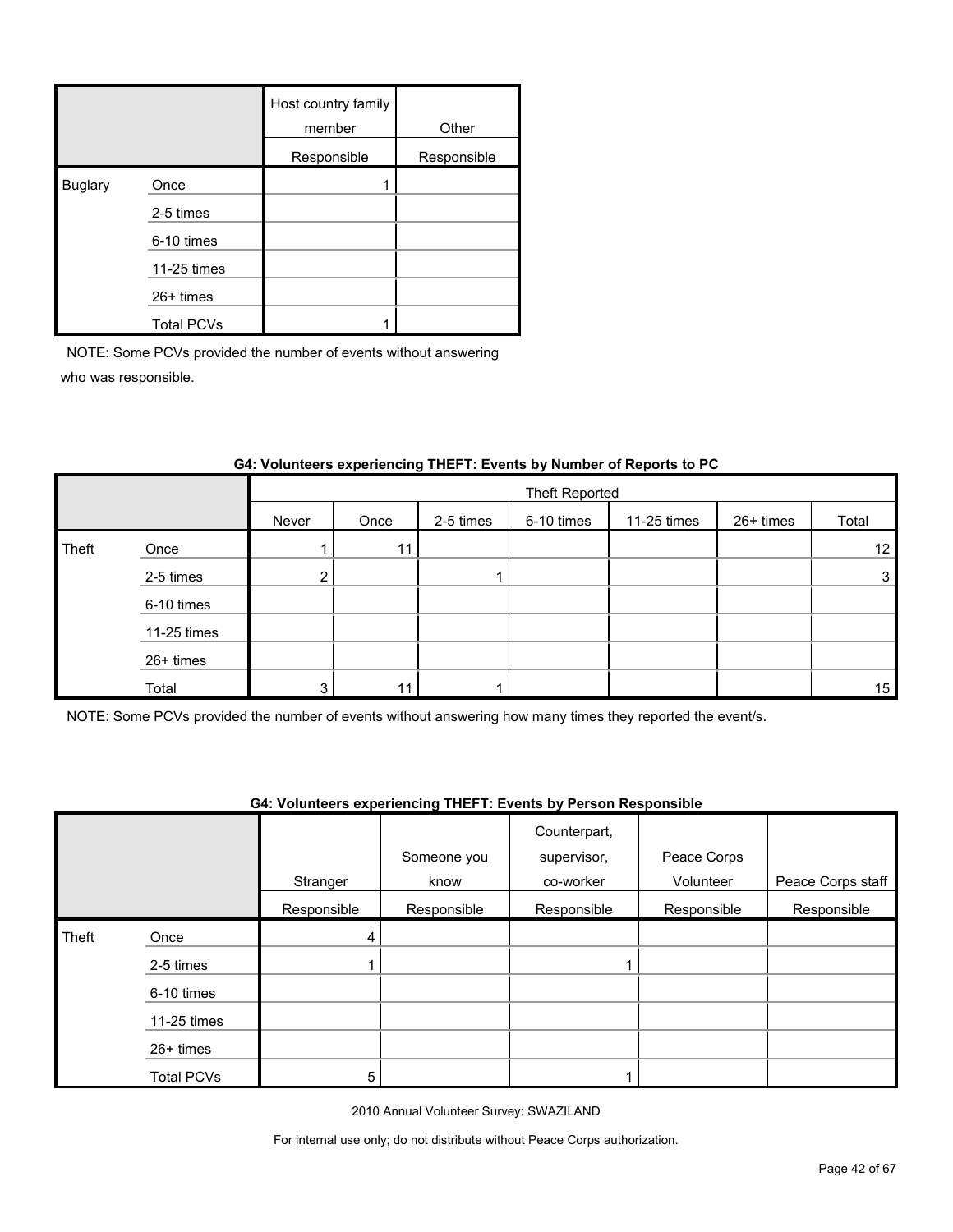#### **G4: Volunteers experiencing THEFT: Events by Person Responsible**

|       |             |             | . <b>.</b>          | . <b>.</b>                               |                          |                   |
|-------|-------------|-------------|---------------------|------------------------------------------|--------------------------|-------------------|
|       |             | Stranger    | Someone you<br>know | Counterpart,<br>supervisor,<br>co-worker | Peace Corps<br>Volunteer | Peace Corps staff |
|       |             | Responsible | Responsible         | Responsible                              | Responsible              | Responsible       |
| Theft | Once        | 4           |                     |                                          |                          |                   |
|       | 2-5 times   |             |                     |                                          |                          |                   |
|       | 6-10 times  |             |                     |                                          |                          |                   |
|       | 11-25 times |             |                     |                                          |                          |                   |
|       | 26+ times   |             |                     |                                          |                          |                   |
|       | Total PCVs  | 5           |                     |                                          |                          |                   |

NOTE: Some PCVs provided the number of events without answering who was responsible.

## **G4: Volunteers experiencing THEFT: Events by Person Responsible**

|       |                   | Host country family<br>member | Other       |
|-------|-------------------|-------------------------------|-------------|
|       |                   | Responsible                   | Responsible |
| Theft | Once              | 2                             |             |
|       | 2-5 times         |                               |             |
|       | 6-10 times        |                               |             |
|       | 11-25 times       |                               |             |
|       | 26+ times         |                               |             |
|       | <b>Total PCVs</b> |                               |             |

NOTE: Some PCVs provided the number of events without answering

who was responsible.

|         | G4: Volunteers experiencing ROBBERY: Events by Number of Reports to PC |       |                  |           |            |             |             |       |  |  |  |  |
|---------|------------------------------------------------------------------------|-------|------------------|-----------|------------|-------------|-------------|-------|--|--|--|--|
|         |                                                                        |       | Robbery Reported |           |            |             |             |       |  |  |  |  |
|         |                                                                        | Never | Once             | 2-5 times | 6-10 times | 11-25 times | $26+$ times | Total |  |  |  |  |
| Robbery | Once                                                                   |       |                  |           |            |             |             |       |  |  |  |  |
|         | 2-5 times                                                              |       |                  |           |            |             |             |       |  |  |  |  |
|         | 6-10 times                                                             |       |                  |           |            |             |             |       |  |  |  |  |
|         | 11-25 times                                                            |       |                  |           |            |             |             |       |  |  |  |  |
|         | 26+ times                                                              |       |                  |           |            |             |             |       |  |  |  |  |
|         | Total                                                                  |       |                  |           |            |             |             |       |  |  |  |  |

2010 Annual Volunteer Survey: SWAZILAND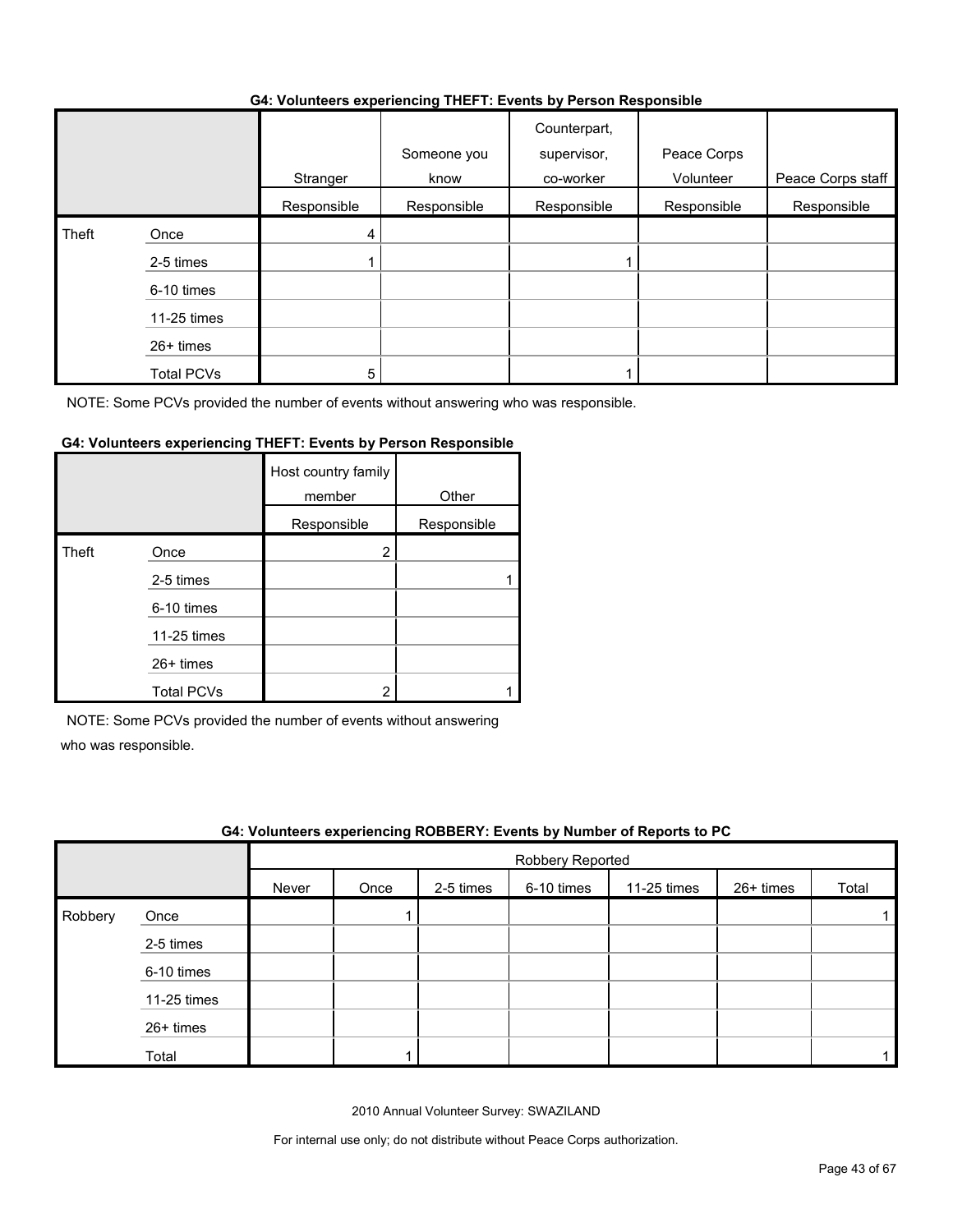|         |             | Robbery Reported |      |           |            |             |           |       |  |
|---------|-------------|------------------|------|-----------|------------|-------------|-----------|-------|--|
|         |             | Never            | Once | 2-5 times | 6-10 times | 11-25 times | 26+ times | Total |  |
| Robbery | Once        |                  |      |           |            |             |           |       |  |
|         | 2-5 times   |                  |      |           |            |             |           |       |  |
|         | 6-10 times  |                  |      |           |            |             |           |       |  |
|         | 11-25 times |                  |      |           |            |             |           |       |  |
|         | 26+ times   |                  |      |           |            |             |           |       |  |
|         | Total       |                  |      |           |            |             |           |       |  |

## **G4: Volunteers experiencing ROBBERY: Events by Number of Reports to PC**

NOTE: Some PCVs provided the number of events without answering how many times they reported the event/s.

## **G4: Volunteers experiencing ROBBERY: Events by Person Responsible**

|         |                   | Stranger    | Someone you<br>know | Counterpart,<br>supervisor,<br>co-worker | Peace Corps<br>Volunteer | Peace Corps staff |
|---------|-------------------|-------------|---------------------|------------------------------------------|--------------------------|-------------------|
|         |                   | Responsible | Responsible         | Responsible                              | Responsible              | Responsible       |
| Robbery | Once              |             |                     |                                          |                          |                   |
|         | 2-5 times         |             |                     |                                          |                          |                   |
|         | 6-10 times        |             |                     |                                          |                          |                   |
|         | 11-25 times       |             |                     |                                          |                          |                   |
|         | 26+ times         |             |                     |                                          |                          |                   |
|         | <b>Total PCVs</b> |             |                     |                                          |                          |                   |

NOTE: Some PCVs provided the number of events without answering who was responsible.

### **G4: Volunteers experiencing ROBBERY: Events by Person**

|         |                   | Responsible                   |             |
|---------|-------------------|-------------------------------|-------------|
|         |                   | Host country family<br>member | Other       |
|         |                   | Responsible                   | Responsible |
| Robbery | Once              |                               |             |
|         | 2-5 times         |                               |             |
|         | 6-10 times        |                               |             |
|         | 11-25 times       |                               |             |
|         | 26+ times         |                               |             |
|         | <b>Total PCVs</b> |                               |             |

2010 Annual Volunteer Survey: SWAZILAND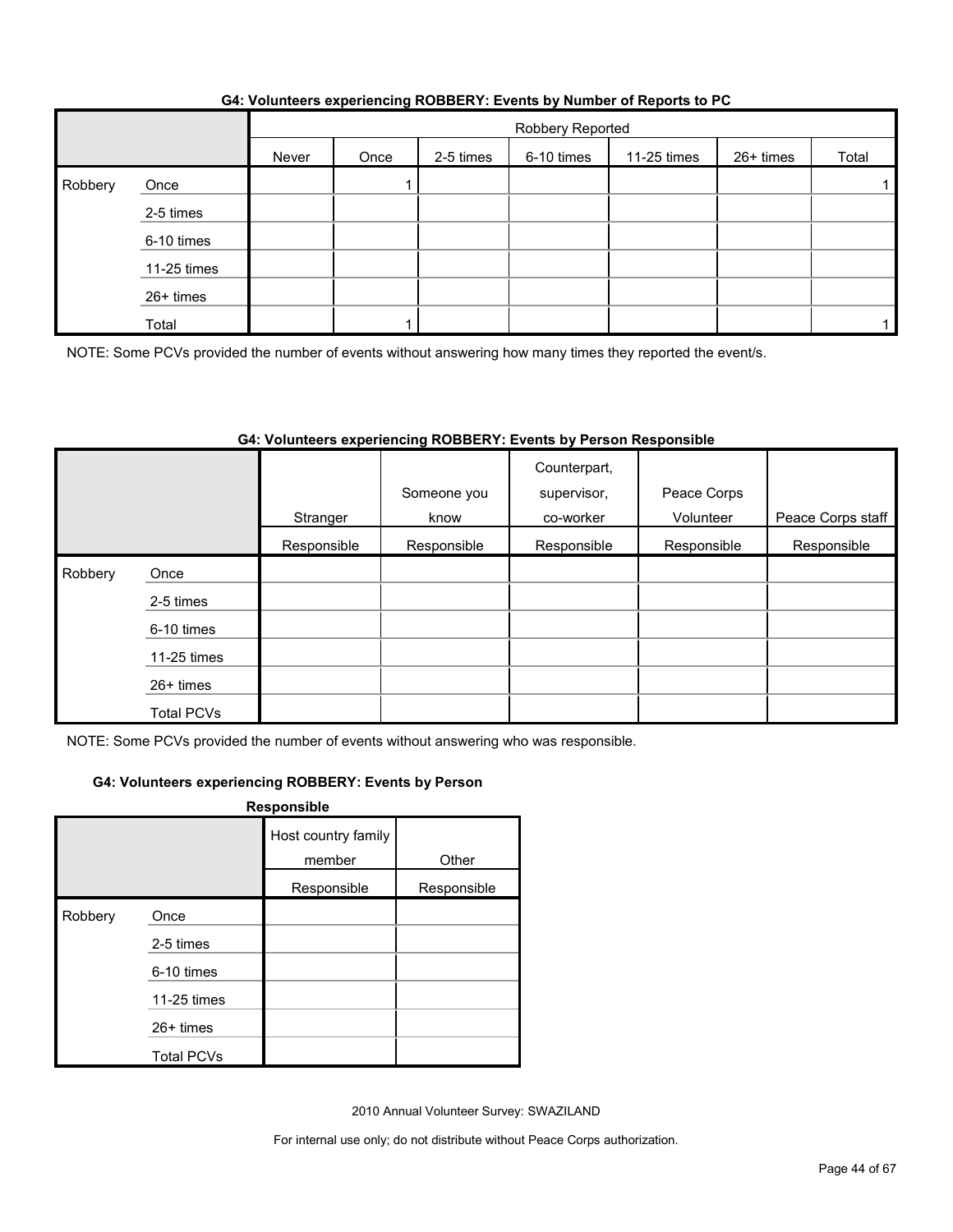#### **G4: Volunteers experiencing ROBBERY: Events by Person**

| <b>Responsible</b> |                   |                               |             |  |  |  |  |
|--------------------|-------------------|-------------------------------|-------------|--|--|--|--|
|                    |                   | Host country family<br>member | Other       |  |  |  |  |
|                    |                   | Responsible                   | Responsible |  |  |  |  |
| Robbery            | Once              |                               |             |  |  |  |  |
|                    | 2-5 times         |                               |             |  |  |  |  |
|                    | 6-10 times        |                               |             |  |  |  |  |
|                    | 11-25 times       |                               |             |  |  |  |  |
|                    | 26+ times         |                               |             |  |  |  |  |
|                    | <b>Total PCVs</b> |                               |             |  |  |  |  |

NOTE: Some PCVs provided the number of events without answering who was responsible.

#### **G4: Volunteers experiencing PHYSICAL ASSAULT: Events by Number of Reports to PC**

|                  |             | Physical assault Reported |      |           |            |             |           |       |
|------------------|-------------|---------------------------|------|-----------|------------|-------------|-----------|-------|
|                  |             | Never                     | Once | 2-5 times | 6-10 times | 11-25 times | 26+ times | Total |
| Physical assault | Once        |                           |      |           |            |             |           |       |
|                  | 2-5 times   |                           |      |           |            |             |           |       |
|                  | 6-10 times  |                           |      |           |            |             |           |       |
|                  | 11-25 times |                           |      |           |            |             |           |       |
|                  | 26+ times   |                           |      |           |            |             |           |       |
|                  | Total       |                           |      |           |            |             |           | 4     |

NOTE: Some PCVs provided the number of events without answering how many times they reported the event/s.

#### **G4: Volunteers experiencing PHYSICAL ASSAULT: Events by Person Responsible**

|                  |             | . . <b>.</b> | Someone you | .<br>Counterpart,<br>supervisor, | Peace Corps | Peace Corps |
|------------------|-------------|--------------|-------------|----------------------------------|-------------|-------------|
|                  |             | Stranger     | know        | co-worker                        | Volunteer   | staff       |
|                  |             | Responsible  | Responsible | Responsible                      | Responsible | Responsible |
| Physical assault | Once        | ◠            |             |                                  |             |             |
|                  | 2-5 times   |              |             |                                  |             |             |
|                  | 6-10 times  |              |             |                                  |             |             |
|                  | 11-25 times |              |             |                                  |             |             |

2010 Annual Volunteer Survey: SWAZILAND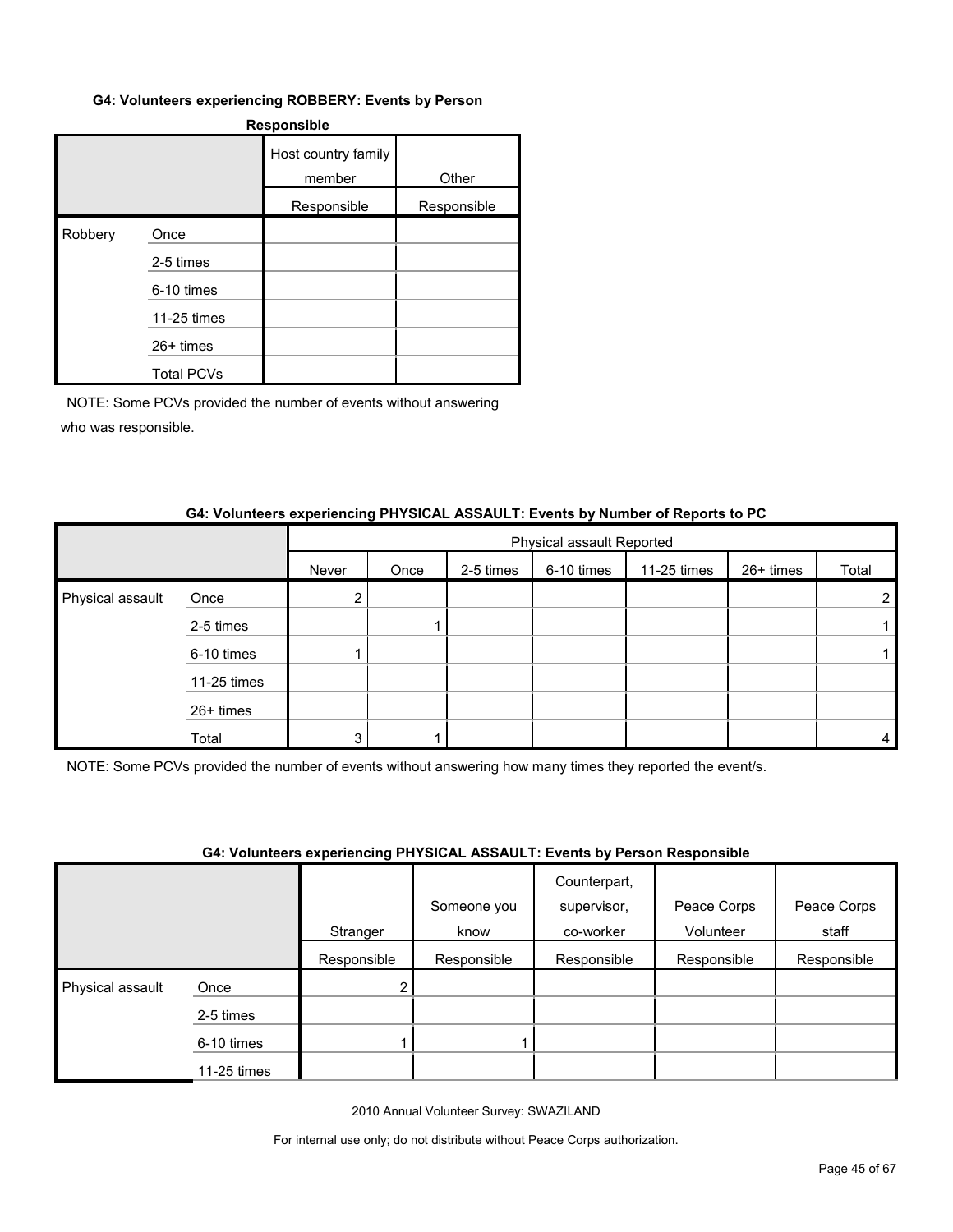| 26+ times |  |  |  |
|-----------|--|--|--|
| $T - 4$   |  |  |  |

NOTE: Some PCVs provided the number of events without answering who was responsible.

## **G4: Volunteers experiencing PHYSICAL ASSAULT: Events by Person**

| <b>Responsible</b> |
|--------------------|
|--------------------|

|                  |                   | Host country family<br>member | Other       |
|------------------|-------------------|-------------------------------|-------------|
|                  |                   | Responsible                   | Responsible |
| Physical assault | Once              |                               |             |
|                  | 2-5 times         |                               |             |
|                  | 6-10 times        |                               |             |
|                  | 11-25 times       |                               |             |
|                  | $26+$ times       |                               |             |
|                  | <b>Total PCVs</b> |                               |             |

NOTE: Some PCVs provided the number of events without answering who was responsible.

|                    |             | Aggravated assault Reported |      |           |            |             |
|--------------------|-------------|-----------------------------|------|-----------|------------|-------------|
|                    |             | Never                       | Once | 2-5 times | 6-10 times | 11-25 times |
| Aggravated assault | Once        |                             |      |           |            |             |
|                    | 2-5 times   |                             |      |           |            |             |
|                    | 6-10 times  |                             |      |           |            |             |
|                    | 11-25 times |                             |      |           |            |             |
|                    | 26+ times   |                             |      |           |            |             |
|                    | Total       |                             |      |           |            |             |

## **G4: Volunteers experiencing AGGRAVATED ASSAULT: Events by Number of Reports to PC**

NOTE: Some PCVs provided the number of events without answering how many times they reported the event/s.

#### **G4: Volunteers experiencing AGGRAVATED ASSAULT: Events by Number of**

**Reports to PC**

|                    |            | . . <b>.</b>                |       |  |
|--------------------|------------|-----------------------------|-------|--|
|                    |            | Aggravated assault Reported |       |  |
|                    |            | $26+$ times                 | Total |  |
| Aggravated assault | Once       |                             |       |  |
|                    | 2-5 times  |                             |       |  |
|                    | 6-10 times |                             |       |  |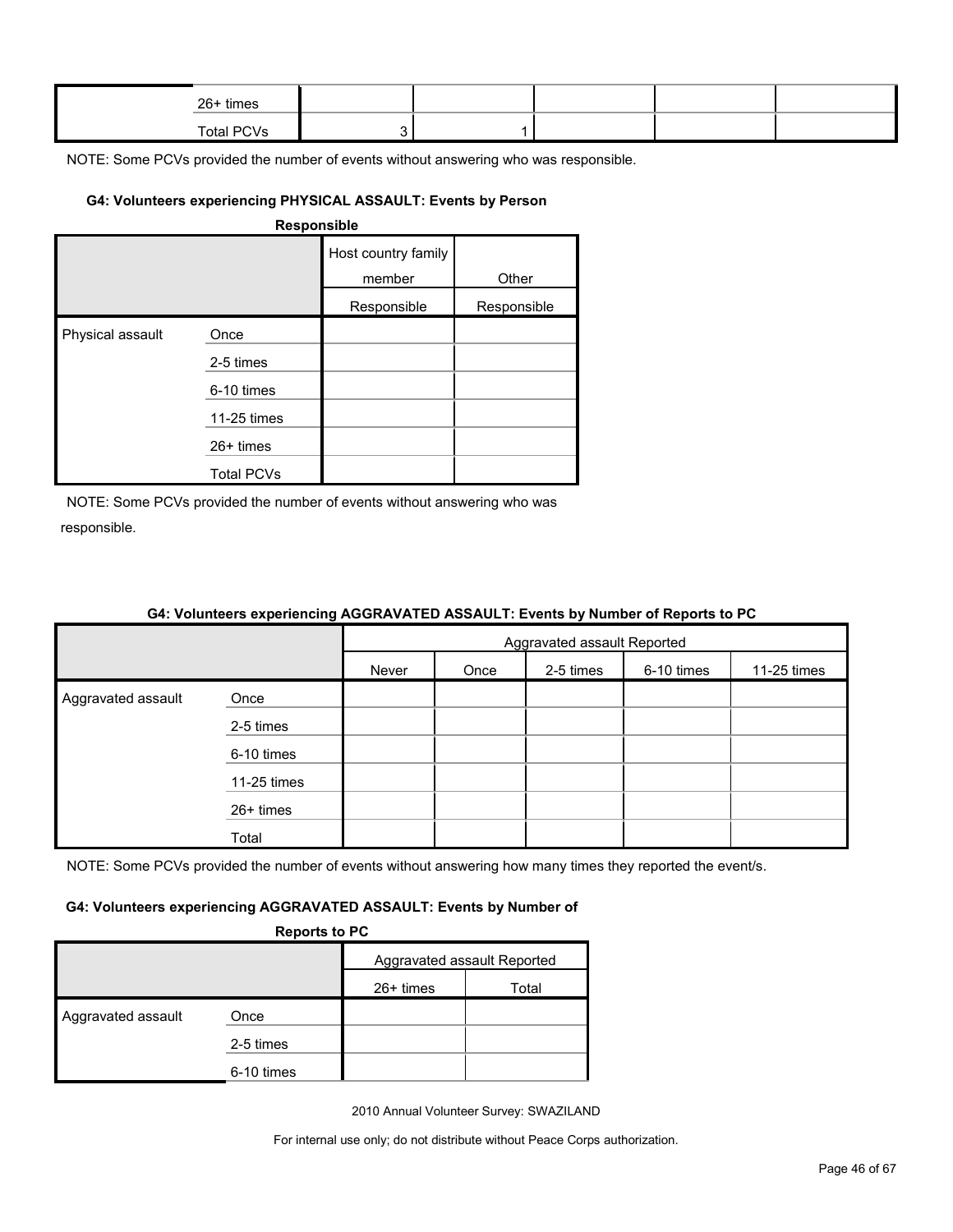| 11-25 times |  |
|-------------|--|
| 26+ times   |  |
| Total       |  |

NOTE: Some PCVs provided the number of events without answering how many times they reported the event/s.

#### **G4: Volunteers experiencing AGGRAVATED ASSAULT: Events by Person Responsible**

|                    |                   | Stranger    | Someone you<br>know | Counterpart,<br>supervisor,<br>co-worker | Peace Corps<br>Volunteer | Peace Corps<br>staff |
|--------------------|-------------------|-------------|---------------------|------------------------------------------|--------------------------|----------------------|
|                    |                   | Responsible | Responsible         | Responsible                              | Responsible              | Responsible          |
| Aggravated assault | Once              |             |                     |                                          |                          |                      |
|                    | 2-5 times         |             |                     |                                          |                          |                      |
|                    | 6-10 times        |             |                     |                                          |                          |                      |
|                    | 11-25 times       |             |                     |                                          |                          |                      |
|                    | $26+$ times       |             |                     |                                          |                          |                      |
|                    | <b>Total PCVs</b> |             |                     |                                          |                          |                      |

NOTE: Some PCVs provided the number of events without answering who was responsible.

#### **G4: Volunteers experiencing AGGRAVATED ASSAULT: Events by Person**

| Host country family<br>member<br>Other<br>Responsible<br>Responsible<br>Aggravated assault<br>Once | Responsible |  |
|----------------------------------------------------------------------------------------------------|-------------|--|
|                                                                                                    |             |  |
|                                                                                                    |             |  |
|                                                                                                    |             |  |
| 2-5 times                                                                                          |             |  |
| 6-10 times                                                                                         |             |  |
| 11-25 times                                                                                        |             |  |
| 26+ times                                                                                          |             |  |
| <b>Total PCVs</b>                                                                                  |             |  |

NOTE: Some PCVs provided the number of events without answering who was responsible.

#### **G4: Volunteers experiencing SEXUAL ASSAULT: Events by Number of Reports to PC**

2010 Annual Volunteer Survey: SWAZILAND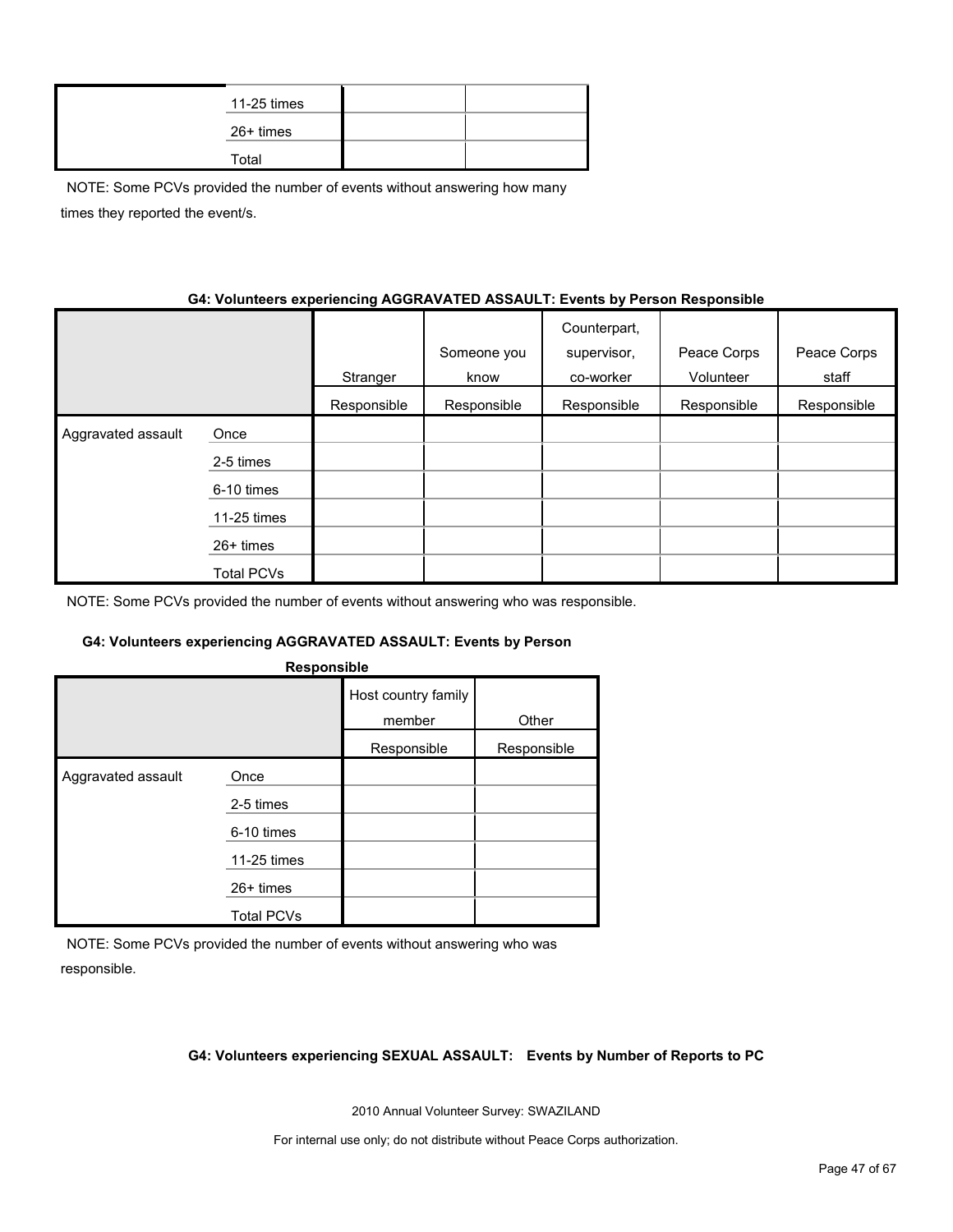|                |             |       | Sexual assault Reported |           |            |             |           |                |
|----------------|-------------|-------|-------------------------|-----------|------------|-------------|-----------|----------------|
|                |             | Never | Once                    | 2-5 times | 6-10 times | 11-25 times | 26+ times | Total          |
| Sexual assault | Once        |       |                         |           |            |             |           |                |
|                | 2-5 times   |       |                         |           |            |             |           |                |
|                | 6-10 times  |       |                         |           |            |             |           |                |
|                | 11-25 times |       |                         |           |            |             |           |                |
|                | 26+ times   |       |                         |           |            |             |           |                |
|                | Total       |       | ◠                       |           |            |             |           | $\overline{2}$ |

NOTE: Some PCVs provided the number of events without answering how many times they reported the event/s.

#### **G4: Volunteers experiencing SEXUAL ASSAULT: Events by Person Responsible**

|                |             | Stranger    | Someone you<br>know | Counterpart,<br>supervisor,<br>co-worker | Peace Corps<br>Volunteer | Peace Corps<br>staff |
|----------------|-------------|-------------|---------------------|------------------------------------------|--------------------------|----------------------|
|                |             | Responsible | Responsible         | Responsible                              | Responsible              | Responsible          |
| Sexual assault | Once        |             |                     |                                          |                          |                      |
|                | 2-5 times   |             |                     |                                          |                          |                      |
|                | 6-10 times  |             |                     |                                          |                          |                      |
|                | 11-25 times |             |                     |                                          |                          |                      |
|                | $26+$ times |             |                     |                                          |                          |                      |
|                | Total PCVs  | ◠           |                     |                                          |                          |                      |

NOTE: Some PCVs provided the number of events without answering who was responsible.

#### **G4: Volunteers experiencing SEXUAL ASSAULT: Events by Person**

#### **Responsible**

|                |                   | Host country family<br>member<br>Responsible | Other<br>Responsible |
|----------------|-------------------|----------------------------------------------|----------------------|
|                |                   |                                              |                      |
| Sexual assault | Once              |                                              |                      |
|                | 2-5 times         |                                              |                      |
|                | 6-10 times        |                                              |                      |
|                | 11-25 times       |                                              |                      |
|                | $26+$ times       |                                              |                      |
|                | <b>Total PCVs</b> |                                              |                      |

2010 Annual Volunteer Survey: SWAZILAND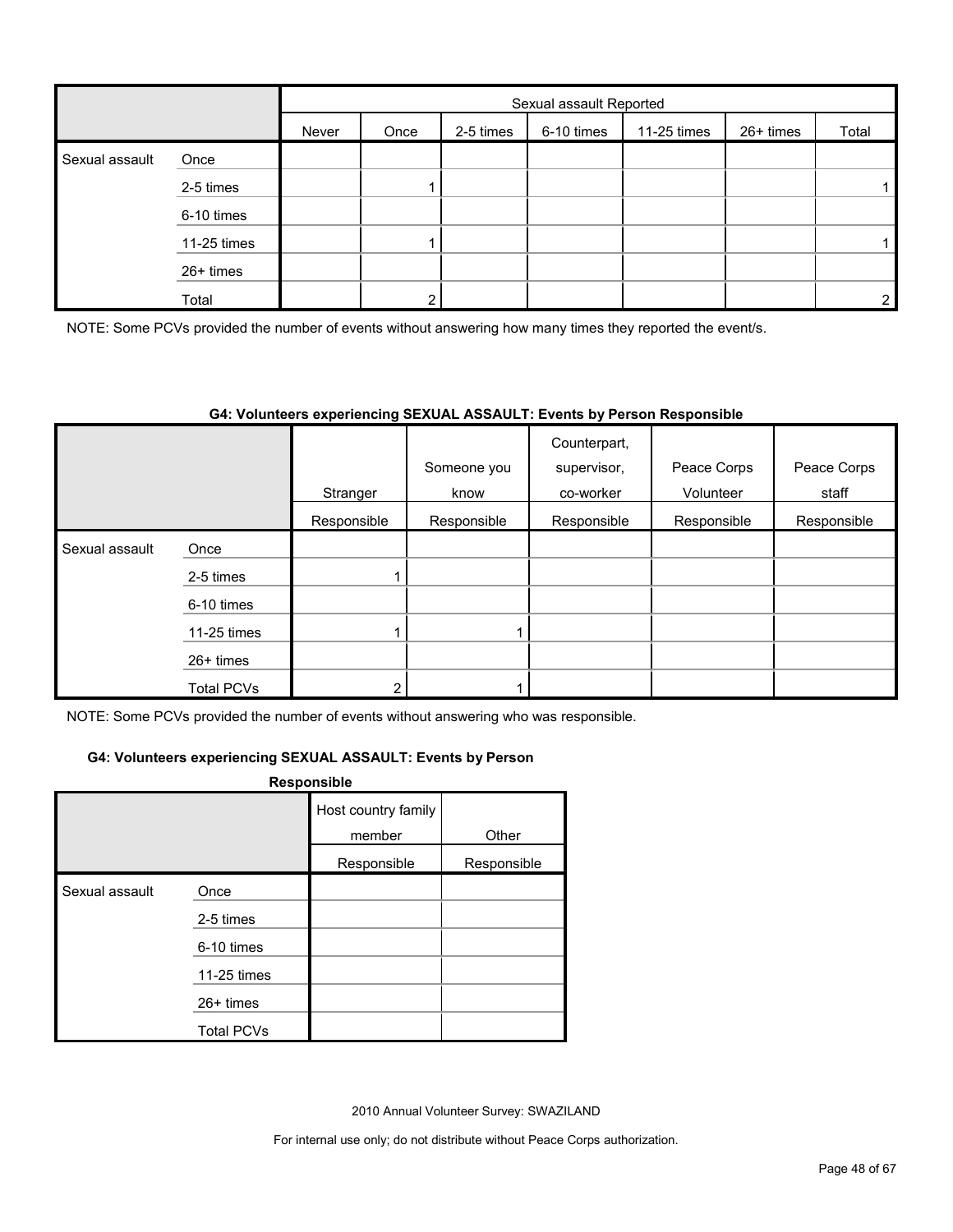#### **G4: Volunteers experiencing SEXUAL ASSAULT: Events by Person**

#### **Responsible**

|                |                   | Host country family<br>member | Other       |
|----------------|-------------------|-------------------------------|-------------|
|                |                   | Responsible                   | Responsible |
| Sexual assault | Once              |                               |             |
|                | 2-5 times         |                               |             |
|                | 6-10 times        |                               |             |
|                | 11-25 times       |                               |             |
|                | $26+$ times       |                               |             |
|                | <b>Total PCVs</b> |                               |             |

NOTE: Some PCVs provided the number of events without answering who was responsible.

#### **G4: Volunteers experiencing RAPE: Events by Number of Reports to PC**

|      |             |       |      |           | Rape Reported |             |           |       |
|------|-------------|-------|------|-----------|---------------|-------------|-----------|-------|
|      |             | Never | Once | 2-5 times | 6-10 times    | 11-25 times | 26+ times | Total |
| Rape | Once        |       |      |           |               |             |           |       |
|      | 2-5 times   |       |      |           |               |             |           |       |
|      | 6-10 times  |       |      |           |               |             |           |       |
|      | 11-25 times |       |      |           |               |             |           |       |
|      | 26+ times   |       |      |           |               |             |           |       |
|      | Total       |       |      |           |               |             |           |       |

NOTE: Some PCVs provided the number of events without answering how many times they reported the event/s .

#### **G4: Volunteers experiencing RAPE: Events by Person Responsible**

|      |               |             | Someone you | Counterpart,<br>supervisor, | Peace Corps |                   |
|------|---------------|-------------|-------------|-----------------------------|-------------|-------------------|
|      |               | Stranger    | know        | co-worker                   | Volunteer   | Peace Corps staff |
|      |               | Responsible | Responsible | Responsible                 | Responsible | Responsible       |
| Rape | Once          |             |             |                             |             |                   |
|      | 2-5 times     |             |             |                             |             |                   |
|      | 6-10 times    |             |             |                             |             |                   |
|      | $11-25$ times |             |             |                             |             |                   |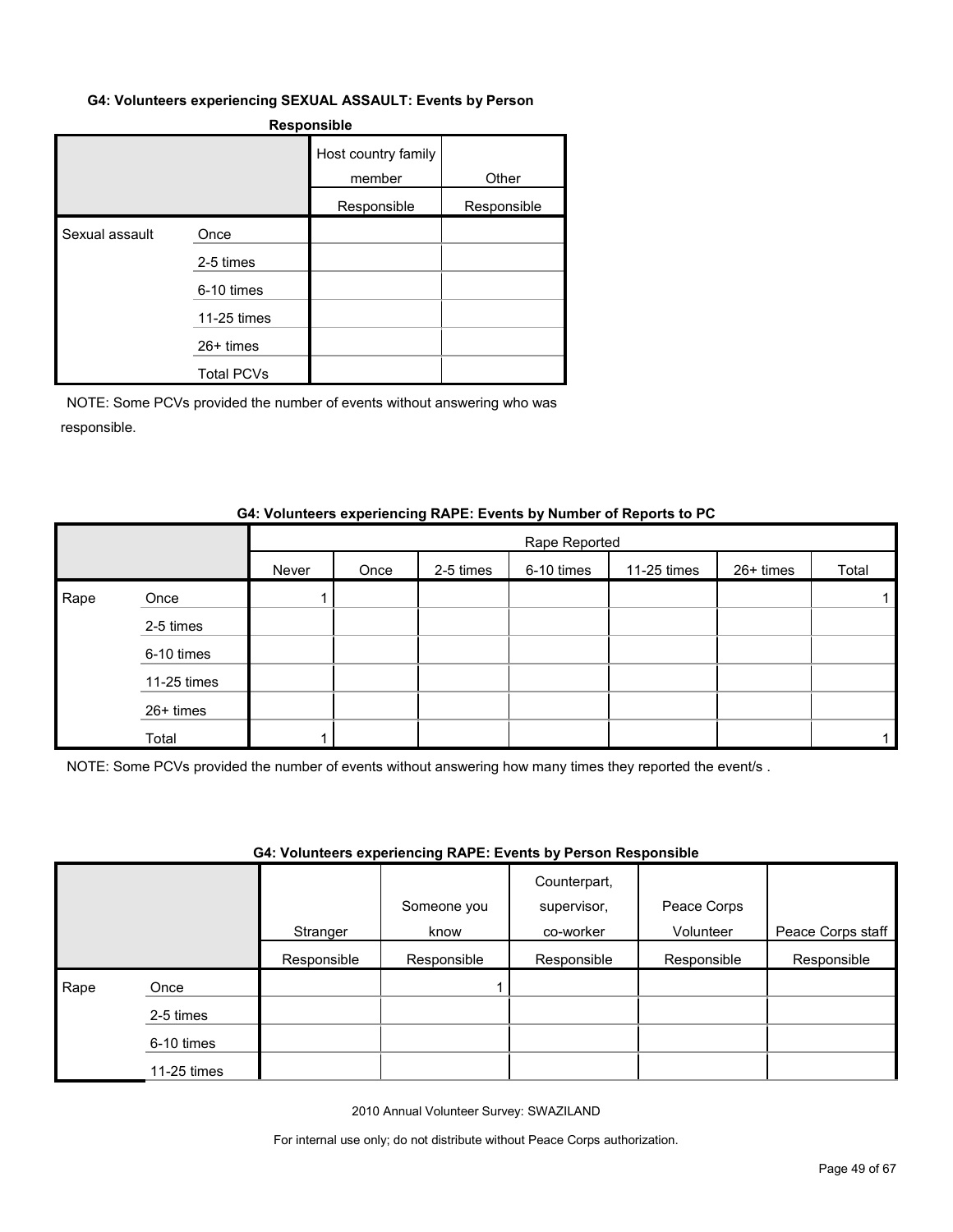| 26+ times  |  |  |  |
|------------|--|--|--|
| Total PCVs |  |  |  |

NOTE: Some PCVs provided the number of events without answering who was responsible.

## **G4: Volunteers experiencing RAPE: Events by Person Responsible**

|      |                   | Host country family<br>member | Other       |
|------|-------------------|-------------------------------|-------------|
|      |                   | Responsible                   | Responsible |
| Rape | Once              |                               |             |
|      | 2-5 times         |                               |             |
|      | 6-10 times        |                               |             |
|      | 11-25 times       |                               |             |
|      | 26+ times         |                               |             |
|      | <b>Total PCVs</b> |                               |             |

NOTE: Some PCVs provided the number of events without answering who was responsible.

#### **G4: Volunteers experiencing ATTEMPTED RAPE: Events by Number of Reports to PC**

|                |             |       | Attempted rape Reported |           |            |             |           |       |  |  |
|----------------|-------------|-------|-------------------------|-----------|------------|-------------|-----------|-------|--|--|
|                |             | Never | Once                    | 2-5 times | 6-10 times | 11-25 times | 26+ times | Total |  |  |
| Attempted rape | Once        |       |                         |           |            |             |           |       |  |  |
|                | 2-5 times   |       |                         |           |            |             |           |       |  |  |
|                | 6-10 times  |       |                         |           |            |             |           |       |  |  |
|                | 11-25 times |       |                         |           |            |             |           |       |  |  |
|                | 26+ times   |       |                         |           |            |             |           |       |  |  |
|                | Total       |       |                         |           |            |             |           |       |  |  |

NOTE: Some PCVs provided the number of events without answering how many times they reported the event/s.

#### **G4: Volunteers experiencing ATTEMPTED RAPE: Events by Person Responsible**

|                        |             |             | Counterpart, |             |             |
|------------------------|-------------|-------------|--------------|-------------|-------------|
|                        |             | Someone you | supervisor,  | Peace Corps | Peace Corps |
|                        | Stranger    | know        | co-worker    | Volunteer   | staff       |
|                        | Responsible | Responsible | Responsible  | Responsible | Responsible |
| Attempted rape<br>Once |             |             |              |             |             |

2010 Annual Volunteer Survey: SWAZILAND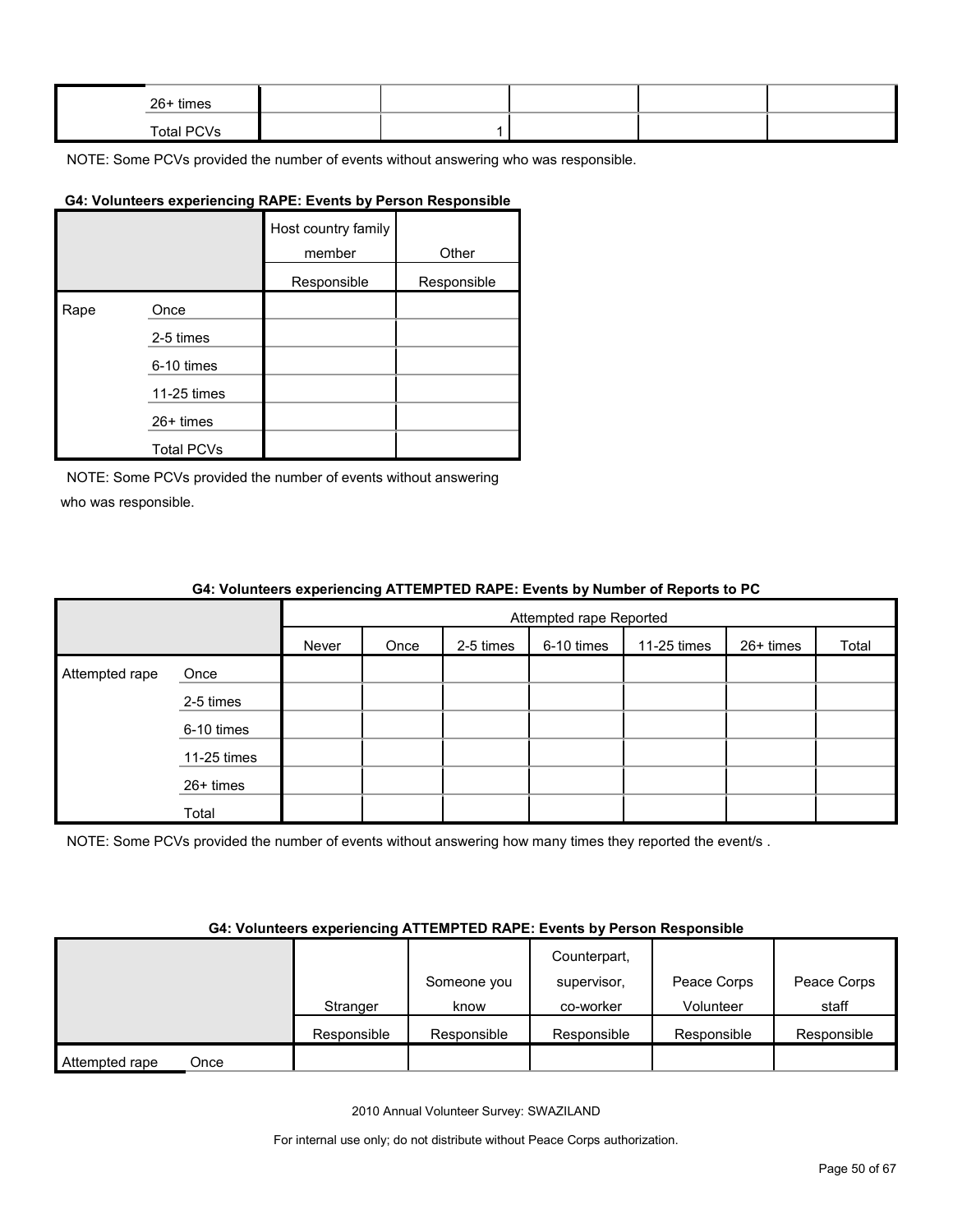|  | 2-5 times         |  |  |  |
|--|-------------------|--|--|--|
|  | 6-10 times        |  |  |  |
|  | 11-25 times       |  |  |  |
|  | 26+ times         |  |  |  |
|  | <b>Total PCVs</b> |  |  |  |

NOTE: Some PCVs provided the number of events without answering who was responsible.

#### **G4: Volunteers experiencing ATTEMPTED RAPE: Events by Person**

| Responsible    |                   |                               |             |  |  |  |  |
|----------------|-------------------|-------------------------------|-------------|--|--|--|--|
|                |                   | Host country family<br>member | Other       |  |  |  |  |
|                |                   | Responsible                   | Responsible |  |  |  |  |
| Attempted rape | Once              |                               |             |  |  |  |  |
|                | 2-5 times         |                               |             |  |  |  |  |
|                | 6-10 times        |                               |             |  |  |  |  |
|                | 11-25 times       |                               |             |  |  |  |  |
|                | $26+$ times       |                               |             |  |  |  |  |
|                | <b>Total PCVs</b> |                               |             |  |  |  |  |

NOTE: Some PCVs provided the number of events without answering who was responsible.

## <span id="page-50-0"></span>**H. Volunteers Working in HIV/AIDS**

This section reports Volunteers' level of involvement in HIV/AIDS work. It also reports Volunteers' assessment of their Peace Corps HIV/AIDS training and the perceived effectiveness of their HIV/AIDS work with host country individuals or groups.

#### **H1: Which of the following best describes your involvement in HIV/AIDS**

| activities?                                           |         |        |
|-------------------------------------------------------|---------|--------|
|                                                       | Percent | Number |
| HIV/AIDS work is my primary assignment.               | 100%    |        |
| HIV/AIDS work is part of my secondary activities.     |         |        |
| My HIV/AIDS efforts are not part of primary/secondary |         |        |
| actvities.                                            |         |        |
| I have not been involved in any HIV/AIDS activities.  |         |        |
| Total                                                 | 100%    |        |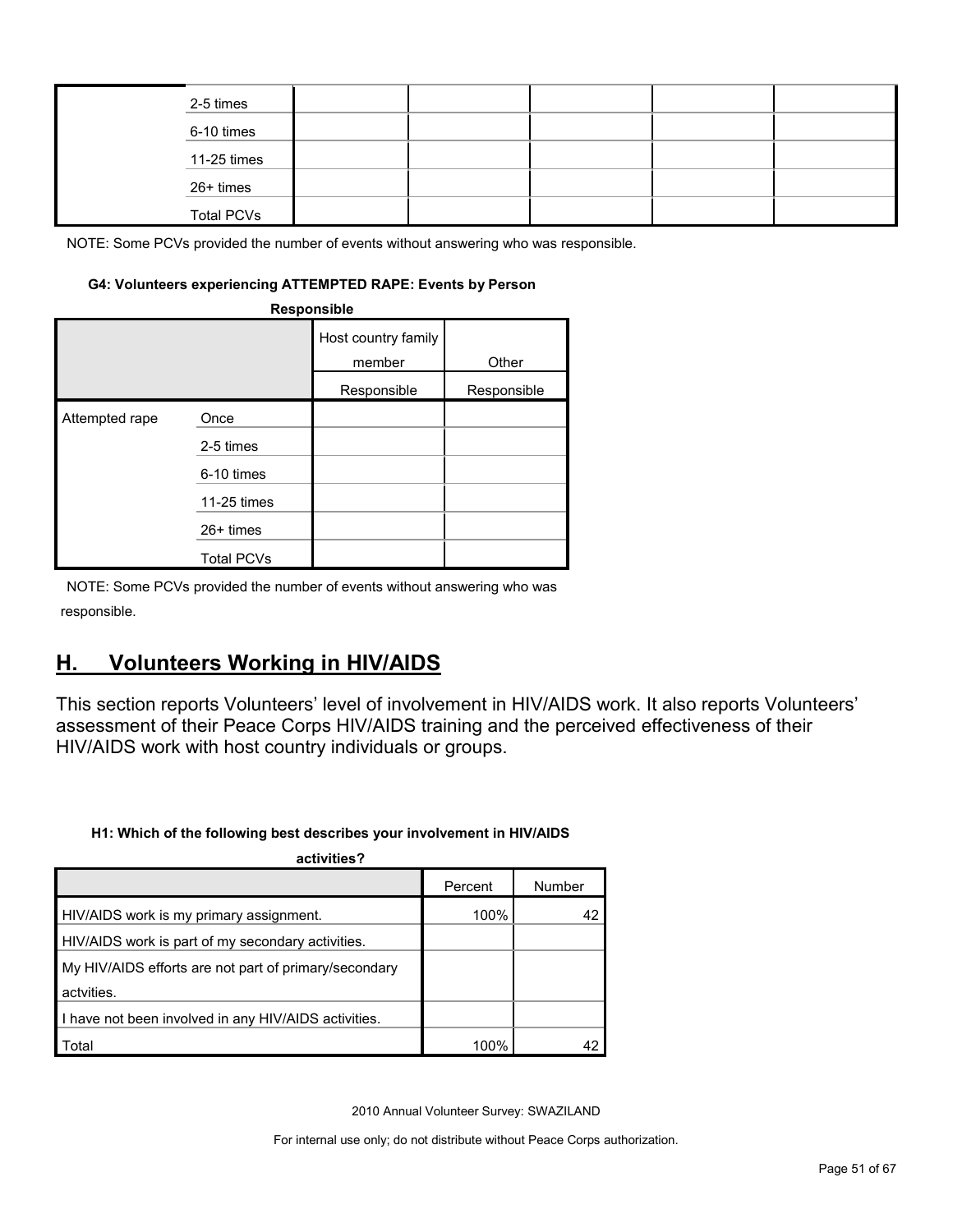**H2: How effective was the PC training you received in preparing you to undertake your HIV/AIDS activities?**

|    | Not effective | Poor | Adeɑuate | Effective | <br>Very effective | <b>NA</b> | Total                           |
|----|---------------|------|----------|-----------|--------------------|-----------|---------------------------------|
| Н2 | $2\%$         | 2%   | 33%      | 38%       | 24%                |           | $\overline{\phantom{0}}$<br>т∠. |

#### **H2: How effective was the PC training you received in preparing you to undertake your HIV/AIDS activities? (excluding the "NA" responses)**

|          | Not effective | Poor | Adeɑuate | Effective | Verv effective | $\tau$ otal |  |
|----------|---------------|------|----------|-----------|----------------|-------------|--|
| H2<br>╶╹ | 2%            | 2%   | 33%      | 38%       | 24%            | 42          |  |

#### **H3: In working with HC individuals or groups, how would you rate the effectiveness of your specific HIV/AIDS activities?**

|                |                  | Sometimes |                 | Almost always |            |       |
|----------------|------------------|-----------|-----------------|---------------|------------|-------|
|                | Seldom effective | effective | Often effective | effective     | Don't know | Total |
| H <sub>3</sub> | 5%               | 38%       | 36%             | 14%           | 7%.        | 42    |

## **H3: In working with HC individuals or groups, how would you rate the effectiveness of your specific HIV/AIDS activities? (excluding both the "NA" and the H1="No involvement in HIV/AIDS activities"**

| responses)     |                  |           |                 |               |       |  |  |
|----------------|------------------|-----------|-----------------|---------------|-------|--|--|
|                |                  | Sometimes |                 | Almost always |       |  |  |
|                | Seldom effective | effective | Often effective | effective     | Total |  |  |
| H <sub>3</sub> | 5%               | 41%       | 38%             | 15%           | 39    |  |  |

NOTE: See Open-Ended Responses Report for PCV explanations and examples of their H3 answers)

## <span id="page-51-0"></span>**I. Your Life in the Peace Corps**

This section reports Volunteers' descriptions of and adjustments to their living conditions, including stress factors and how Volunteers cope with stress.

#### **I1: Have you lived with a host country individual or family?**

|                                                        | Percent | Number |
|--------------------------------------------------------|---------|--------|
| No. I have never lived with a HC individual or family. |         |        |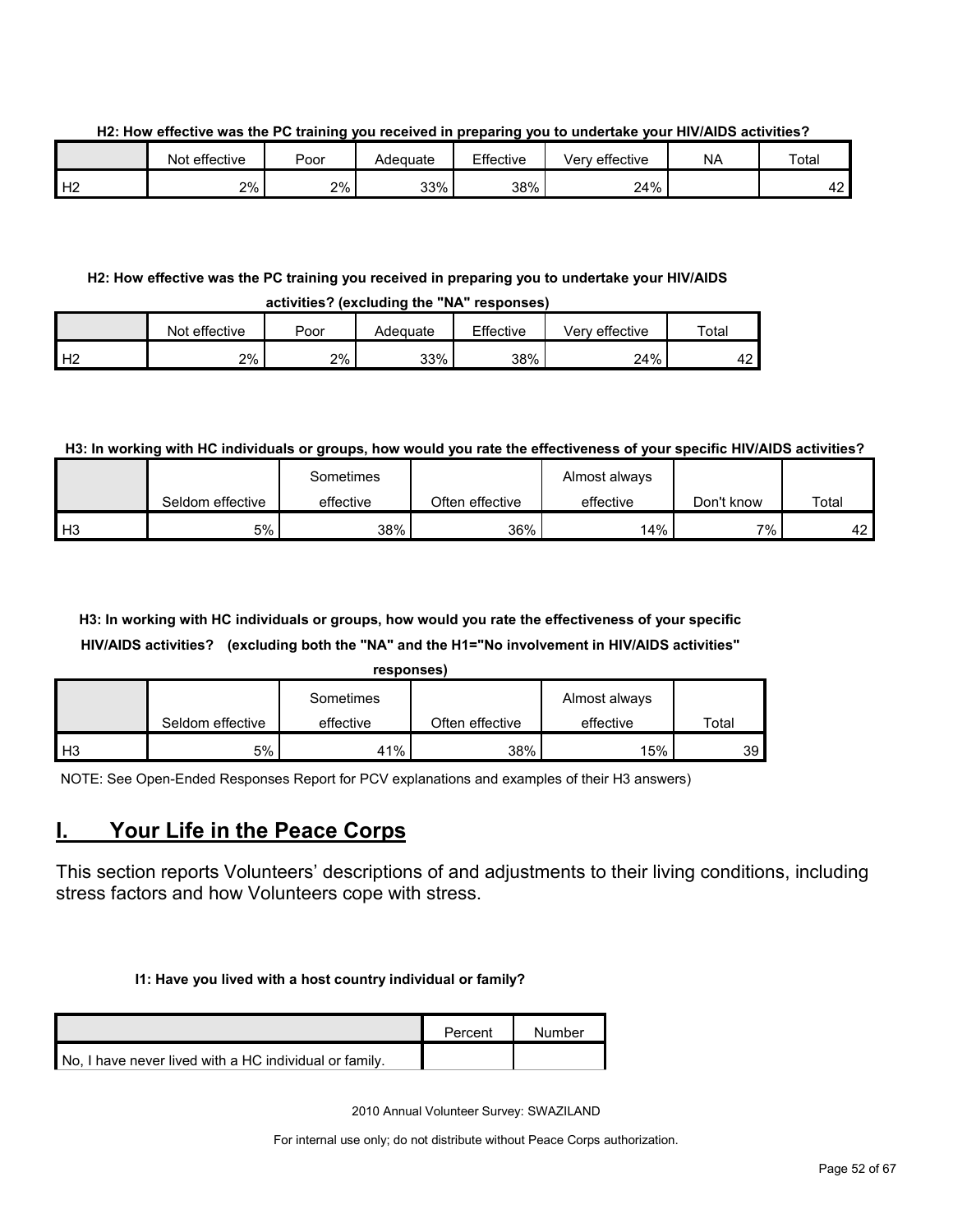| Yes, I lived with a HC individual or family only during |      |  |
|---------------------------------------------------------|------|--|
| PST.                                                    |      |  |
| Yes, in my community (not during PST).                  |      |  |
| Yes, both during PST and later in my community.         | 100% |  |
| <b>Total</b>                                            | 100% |  |

### **I1: How long (in months) have you lived with a host country individual or family?**

|             | month |  | 4 |  | $7 - 11$ | $12 - 16$ | 17-26 |
|-------------|-------|--|---|--|----------|-----------|-------|
| PST Only    |       |  |   |  |          |           |       |
| Post-PST    |       |  |   |  |          |           |       |
| PST & Later |       |  |   |  | 3%       | 61%       | 28%   |

## **I1: How long (in months) have you lived**

|  | with a host country individual or family? |
|--|-------------------------------------------|
|--|-------------------------------------------|

|                        | $27+$ mos | Total |
|------------------------|-----------|-------|
| <b>PST Only</b>        |           |       |
| ∎Post-PST              |           |       |
| <b>PST &amp; Later</b> | 8%        | 36    |

### **I2: How often do you interact with HCNs in community/family social events?**

|                |       | Several times a | Several times a |       |         | ∟ess than once a |       |
|----------------|-------|-----------------|-----------------|-------|---------|------------------|-------|
|                | Daily | week            | Weekly          | month | Monthly | month            | Total |
| $\blacksquare$ | 40%   | 26%             | 7%              | 7% .  | $7\%$   | 12%              | 42 F  |

#### **I3: How integrated into your community do you feel now?**

|    | Not at all | Minimally | Adeɑuatelv | :onsiderablv | Exceptionally | Total    |
|----|------------|-----------|------------|--------------|---------------|----------|
| 13 |            | 5%        | 26%        | 43%          | 26%           | ໍດ<br>Т4 |

#### **I4a: Do you have the following at your worksite?**

| <b>Never</b> | - ---<br>mes<br>⊶பட | Jsuall∗ | \Iwavs<br>71 V V | $\overline{\phantom{0}}$<br>otal |
|--------------|---------------------|---------|------------------|----------------------------------|
|              |                     |         |                  |                                  |

2010 Annual Volunteer Survey: SWAZILAND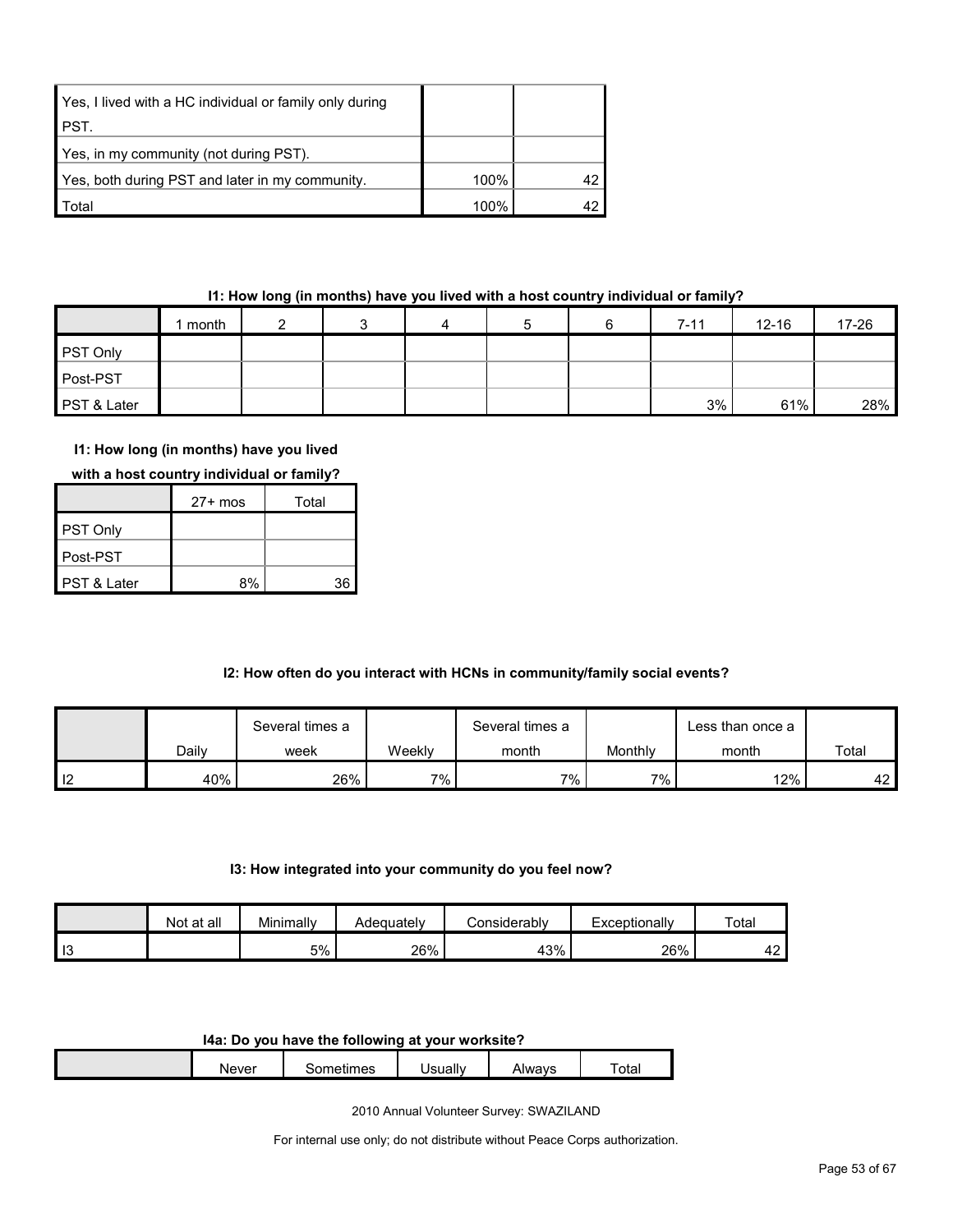| l Flec<br>:tricitv        | 35% | 23%<br>∠ບ | 30% | 13% | טד |
|---------------------------|-----|-----------|-----|-----|----|
| <b>I</b> Running<br>water | 63% | $0\%$     | 13% | 15% | ᠇◡ |

**I4b: Do you have the following at your residence?**

|                      | Never | Sometimes | Jsuallv | Alwavs | Total |
|----------------------|-------|-----------|---------|--------|-------|
| <b>Electricity</b>   | 21%   | 3%        | 54%     | 23%    | 39    |
| <b>Running water</b> | 68%   | 10%       | 10%     | 13%    | 40'   |

#### **I5: How often do you have access to--?**

|                                  | Not at all | Less than monthly | Monthly | Weekly | Daily | Total |
|----------------------------------|------------|-------------------|---------|--------|-------|-------|
| Landline phone                   | 34%        | 10%               | 12%     | 20%    | 24%   | 41    |
| Computer                         |            |                   | 5%      | 29%    | 66%   | 41    |
| Internet                         |            | 5%                | 24%     | 44%    | 27%   | 41    |
| Cell phone (voice)               |            | 2%                |         | 5%     | 93%   | 41    |
| Text messaging                   |            |                   |         | 5%     | 95%   | 41    |
| Voice over internet, e.g., SKYPE | 40%        | 28%               | 23%     | 10%    |       | 40    |
| Webcam/internet video            | 63%        | 18%               | 13%     | 8%     |       | 40    |

## **I6: Where do you most frequently connect to the Internet?**

|      |                |         | Another person's |               | PC office/satellite<br>Other: Please |         |       |
|------|----------------|---------|------------------|---------------|--------------------------------------|---------|-------|
|      | Your residence | At work | home             | Internet cafe | office                               | specify | Total |
| l 16 | 10%            | .5%     | 2%               | 43%           | 26%                                  | 14%     | 42 L  |

## **I6.TEXT: Description of "other" location to connect to Internet**

|                                                | Percent | Number |  |
|------------------------------------------------|---------|--------|--|
| Open-ended results. Not responsive to request. |         |        |  |
|                                                |         |        |  |
|                                                |         |        |  |
|                                                |         |        |  |
|                                                |         |        |  |
|                                                |         |        |  |
|                                                |         |        |  |

2010 Annual Volunteer Survey: SWAZILAND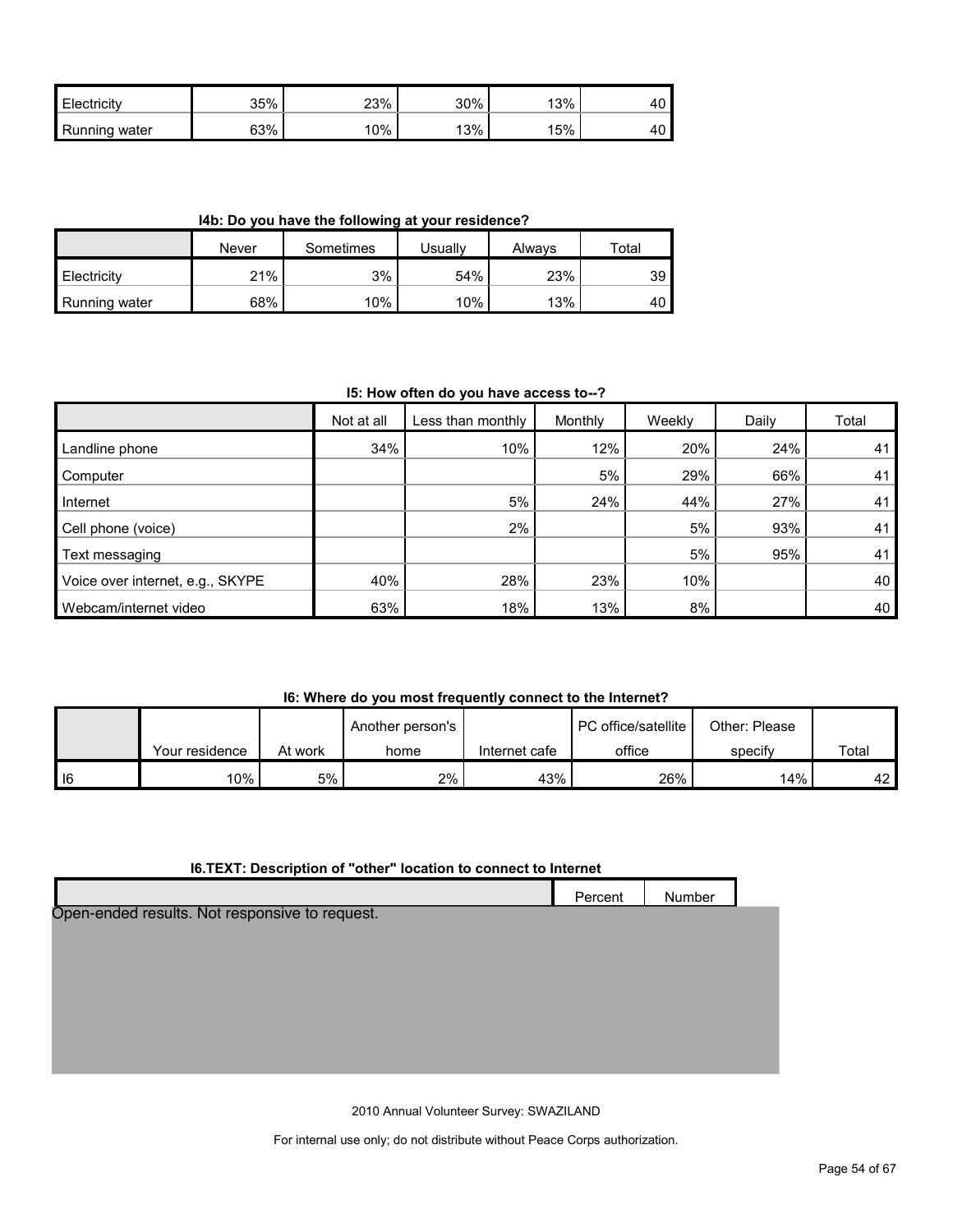| I6.TEXT: Description of "other" location to connect to Internet |         |        |  |  |  |  |
|-----------------------------------------------------------------|---------|--------|--|--|--|--|
|                                                                 | Percent | Number |  |  |  |  |
| Open-ended results. Not responsive to request.                  |         |        |  |  |  |  |
|                                                                 |         |        |  |  |  |  |
|                                                                 |         |        |  |  |  |  |
|                                                                 |         |        |  |  |  |  |
|                                                                 |         |        |  |  |  |  |
|                                                                 |         |        |  |  |  |  |
|                                                                 |         |        |  |  |  |  |
| Total                                                           | 100%    | 42     |  |  |  |  |

## **I7: How long do you travel to access the internet using your typical transport method (one-way trip)?**

| Less than one |                  | From two to four | More than eight     |       |       |
|---------------|------------------|------------------|---------------------|-------|-------|
| hour          | One to two hours | hours            | Four to eight hours | hours | Total |
| 32%           | 34%              | 22%              | $12\%$              |       | A 1   |

| Percent of Volunteers Traveling to/from Internet Connection in One Day (18) by Travel Time (17) |                        |                                                              |      |       |
|-------------------------------------------------------------------------------------------------|------------------------|--------------------------------------------------------------|------|-------|
|                                                                                                 |                        | 18 Return same day from traveling to Internet<br>connection? |      |       |
|                                                                                                 |                        | Yes                                                          | No.  | Total |
| I7 Typical time to reach Internect connection                                                   | Less than one hour     | 34%                                                          | 20%  | 13    |
|                                                                                                 | One to two hours       | 40%                                                          |      | 14    |
|                                                                                                 | From two to four hours | 20%                                                          | 20%  | 8     |
|                                                                                                 | Four to eight hours    | 6%                                                           | 60%  | 5     |
|                                                                                                 | More than eight hours  |                                                              |      |       |
|                                                                                                 | Total                  | 100%                                                         | 100% | 40    |

## **Number of Volunteers Traveling to/from Internet Connection in One Day (I8) by Travel Time (I7)**

|                                               |                    | 18 Return same day from traveling to Internet |    |                 |  |
|-----------------------------------------------|--------------------|-----------------------------------------------|----|-----------------|--|
|                                               |                    | connection?                                   |    |                 |  |
|                                               |                    | Yes                                           | No | Total           |  |
| I7 Typical time to reach Internect connection | Less than one hour | 12                                            |    | 13 I            |  |
|                                               | One to two hours   | 14                                            |    | 14 <sub>1</sub> |  |

2010 Annual Volunteer Survey: SWAZILAND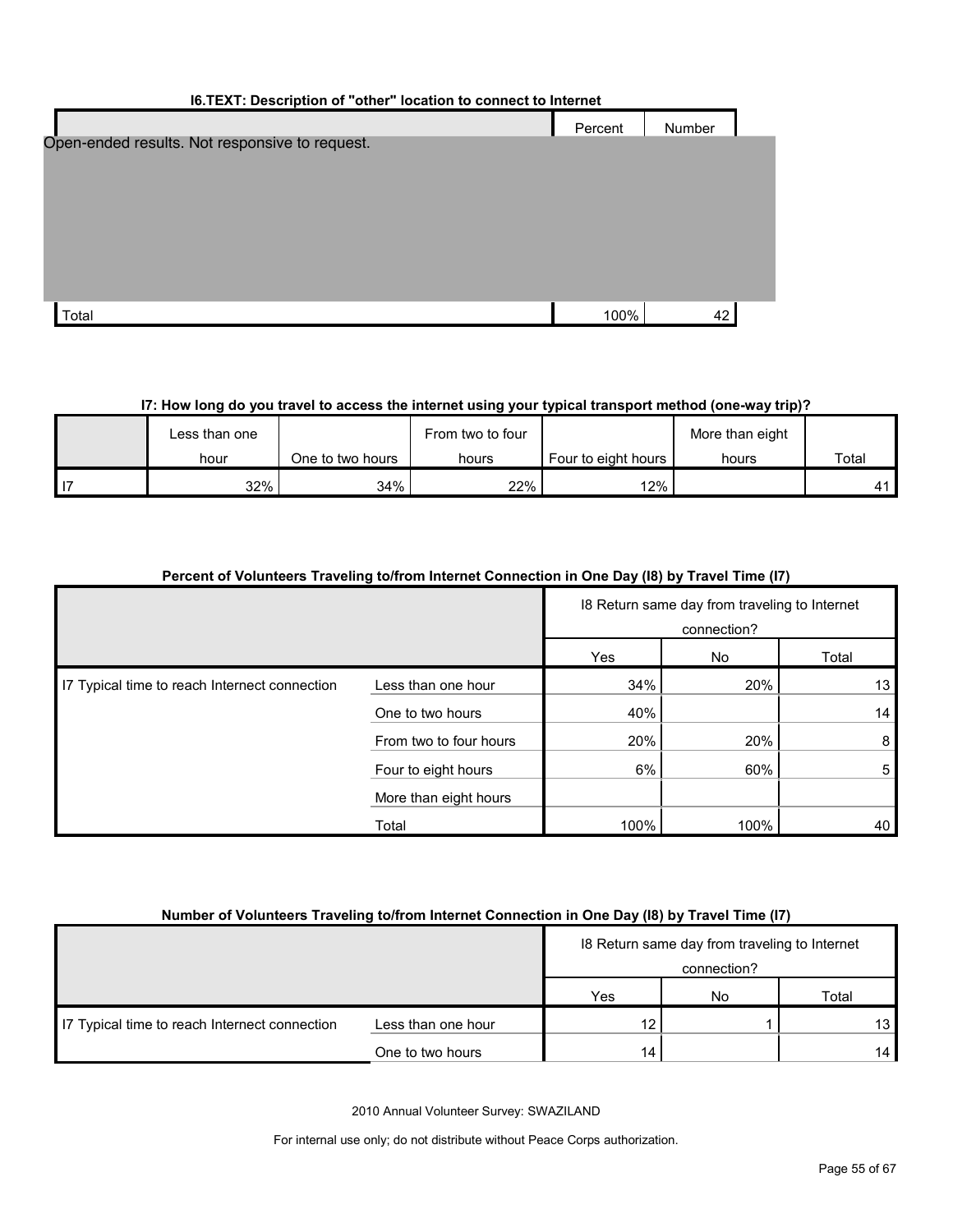| From two to four hours |    |    |
|------------------------|----|----|
| Four to eight hours    |    |    |
| More than eight hours  |    |    |
| Total                  | 35 | 40 |

## **I9: Have you participated in the Coverdell World Wise**

## **Schools/Correspondence Match (CWWS/CM)?**

| Yes - Please          | No - Please       |       |
|-----------------------|-------------------|-------|
| describe your         | describe your     |       |
| activities/interactio | reason(s) for not |       |
| n withCWWS/CM         | participating     | Total |
| 51%                   | 49%               |       |

NOTE: See the Open-Ended Responses Report for PCV descriptions

of participation and reasons for not participating.

|                                                      |                      | Minimally | Moderately | Considerably |
|------------------------------------------------------|----------------------|-----------|------------|--------------|
|                                                      | Not at all stressful | stressful | stressful  | stressful    |
| Cultural issues                                      |                      | 32%       | 46%        | 12%          |
| Dealing with violence in country                     | 24%                  | 46%       | 15%        | 12%          |
| Health/medical problems                              | 24%                  | 56%       | 17%        |              |
| Issues including family, friends, loved ones in U.S. | 17%                  | 32%       | 24%        | 15%          |
| Isolation/loneliness                                 | 17%                  | 51%       | 17%        | 10%          |
| Local language                                       | 2%                   | 34%       | 34%        | 24%          |
| Primary assignment                                   | 5%                   | 32%       | 29%        | 27%          |
| Romantic relationships in-country                    | 28%                  | 35%       | 10%        | 8%           |
| Interactions with other Volunteers                   | 30%                  | 43%       | 18%        | 5%           |
| Interactions with PC Staff                           | 27%                  | 41%       | 20%        | 5%           |
| Safety and security                                  | 30%                  | 50%       | 13%        | 3%           |
| Other: Please specify below                          | 33%                  | 11%       | 11%        |              |

## **I10: To what extent do the following create stress and/or emotional health issues for you?**

#### **I10: To what extent do the following create stress and/or emotional health issues for you?**

|                 | Exceptionally |    |       |
|-----------------|---------------|----|-------|
|                 | stressful     | NA | Total |
| Cultural issues | 10%           |    |       |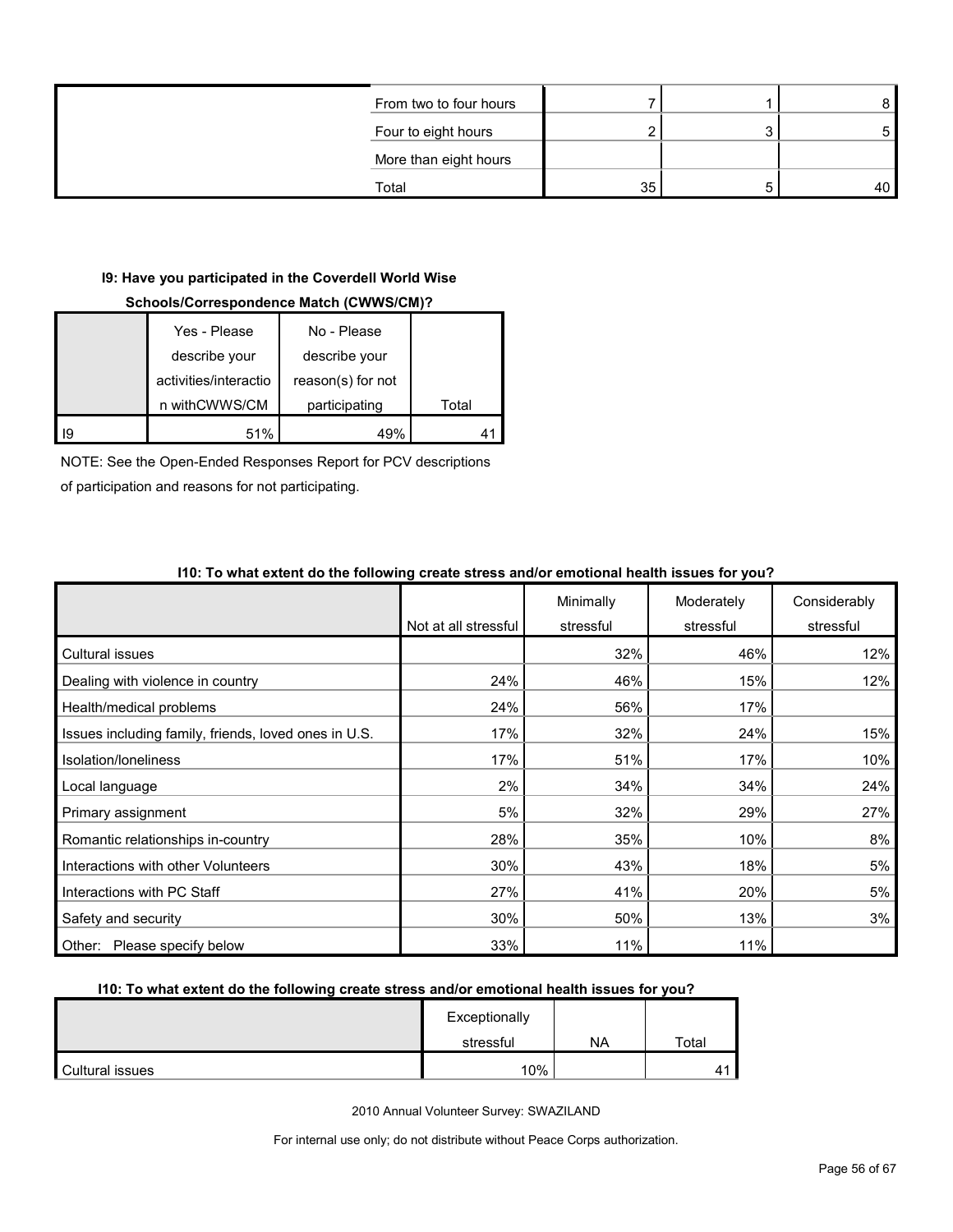| Dealing with violence in country                     |     | 2%  | 41 |
|------------------------------------------------------|-----|-----|----|
| Health/medical problems                              | 2%  |     | 41 |
| Issues including family, friends, loved ones in U.S. | 12% |     | 41 |
| Isolation/Ioneliness                                 | 5%  |     | 41 |
| Local language                                       | 5%  |     | 41 |
| Primary assignment                                   | 7%  |     | 41 |
| Romantic relationships in-country                    |     | 20% | 40 |
| Interactions with other Volunteers                   | 3%  | 3%  | 40 |
| Interactions with PC Staff                           | 5%  | 2%  | 41 |
| Safety and security                                  | 3%  | 3%  | 40 |
| Please specify below<br>Other:                       |     | 44% | 9  |

## **I10: To what extent do the following create stress and/or emotional health issues for you? (excluding "NA" responses)**

|                                         |                      |                     | Moderately | Considerably |
|-----------------------------------------|----------------------|---------------------|------------|--------------|
|                                         | Not at all stressful | Minimally stressful | stressful  | stressful    |
| Cultural issues                         |                      | 32%                 | 46%        | 12%          |
| Dealing with violence in country        | 25%                  | 48%                 | 15%        | 13%          |
| Health/medical problems                 | 24%                  | 56%                 | 17%        |              |
| Issues including family, friends, loved | 17%                  | 32%                 | 24%        | 15%          |
| ones in U.S.                            |                      |                     |            |              |
| Isolation/loneliness                    | 17%                  | 51%                 | 17%        | 10%          |
| Local language                          | 2%                   | 34%                 | 34%        | 24%          |
| Primary assignment                      | 5%                   | 32%                 | 29%        | 27%          |
| Romantic relationships in-country       | 34%                  | 44%                 | 13%        | 9%           |
| Interactions with other Volunteers      | 31%                  | 44%                 | 18%        | 5%           |
| Interactions with PC Staff              | 28%                  | 43%                 | 20%        | 5%           |
| Safety and security                     | 31%                  | 51%                 | 13%        | 3%           |
| Please specify below<br>Other:          | 60%                  | 20%                 | 20%        |              |

#### **I10: To what extent do the following create stress and/or emotional**

## **health issues for you? (excluding "NA" responses)**

|                                  | Exceptionally |       |
|----------------------------------|---------------|-------|
|                                  | stressful     | Total |
| Cultural issues                  | 10%           |       |
| Dealing with violence in country |               | 40    |
| Health/medical problems          | 2%            |       |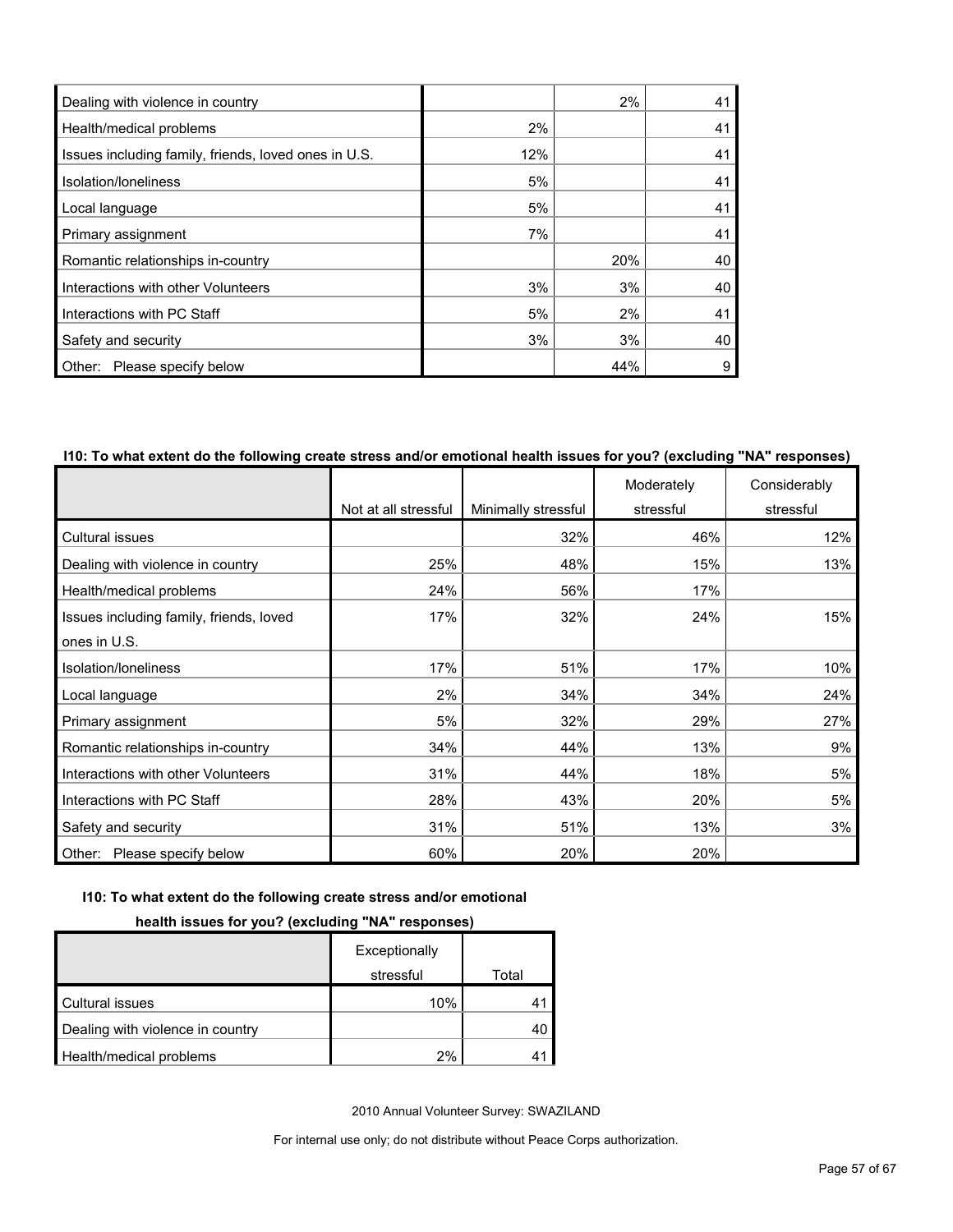| Issues including family, friends, loved | 12% | 41 |
|-----------------------------------------|-----|----|
| ones in U.S.                            |     |    |
| Isolation/loneliness                    | 5%  | 41 |
| Local language                          | 5%  | 41 |
| Primary assignment                      | 7%  | 41 |
| Romantic relationships in-country       |     | 32 |
| Interactions with other Volunteers      | 3%  | 39 |
| Interactions with PC Staff              | 5%  | 40 |
| Safety and security                     | 3%  | 39 |
| Please specify below<br>Other:          |     | 5  |

#### **I10.TEXT: Description of "other" stress factor**

|                                                | Percent | Number |  |
|------------------------------------------------|---------|--------|--|
| Open-ended results. Not responsive to request. |         |        |  |
|                                                |         |        |  |
|                                                |         |        |  |
|                                                |         |        |  |
|                                                |         |        |  |
|                                                |         |        |  |
| Total                                          | 100%    | 42     |  |

NOTE: Long PCV descriptions of "other" factors may have be cut off in this table. The complete text is available upon request from OSIRP.

|                                   |                      | % Using This          | <b>Total PCVs</b> |
|-----------------------------------|----------------------|-----------------------|-------------------|
|                                   | <b>PCV Responses</b> | <b>Stress Reducer</b> | Responding        |
| Pursue personal hobbies/interests | 36                   | 88%                   |                   |
| PCVs outside my community         | 33                   | 80%                   |                   |
| Friends/family in U.S.            | 31                   | 76%                   |                   |
| Leave community for a time        | 26                   | 63%                   |                   |
| Participate in sports/exercise    | 26                   | 63%                   |                   |
| PC in-country staff               | 16                   | 39%                   |                   |
| Get involved in other projects    | 15                   | 37%                   |                   |
| Co-workers/friends (not PCVs)     | 14                   | 34%                   |                   |
| Peer Support Network              | 12                   | 29%                   |                   |

## **I11: Please mark all of the typical ways in which you cope with stress.**

2010 Annual Volunteer Survey: SWAZILAND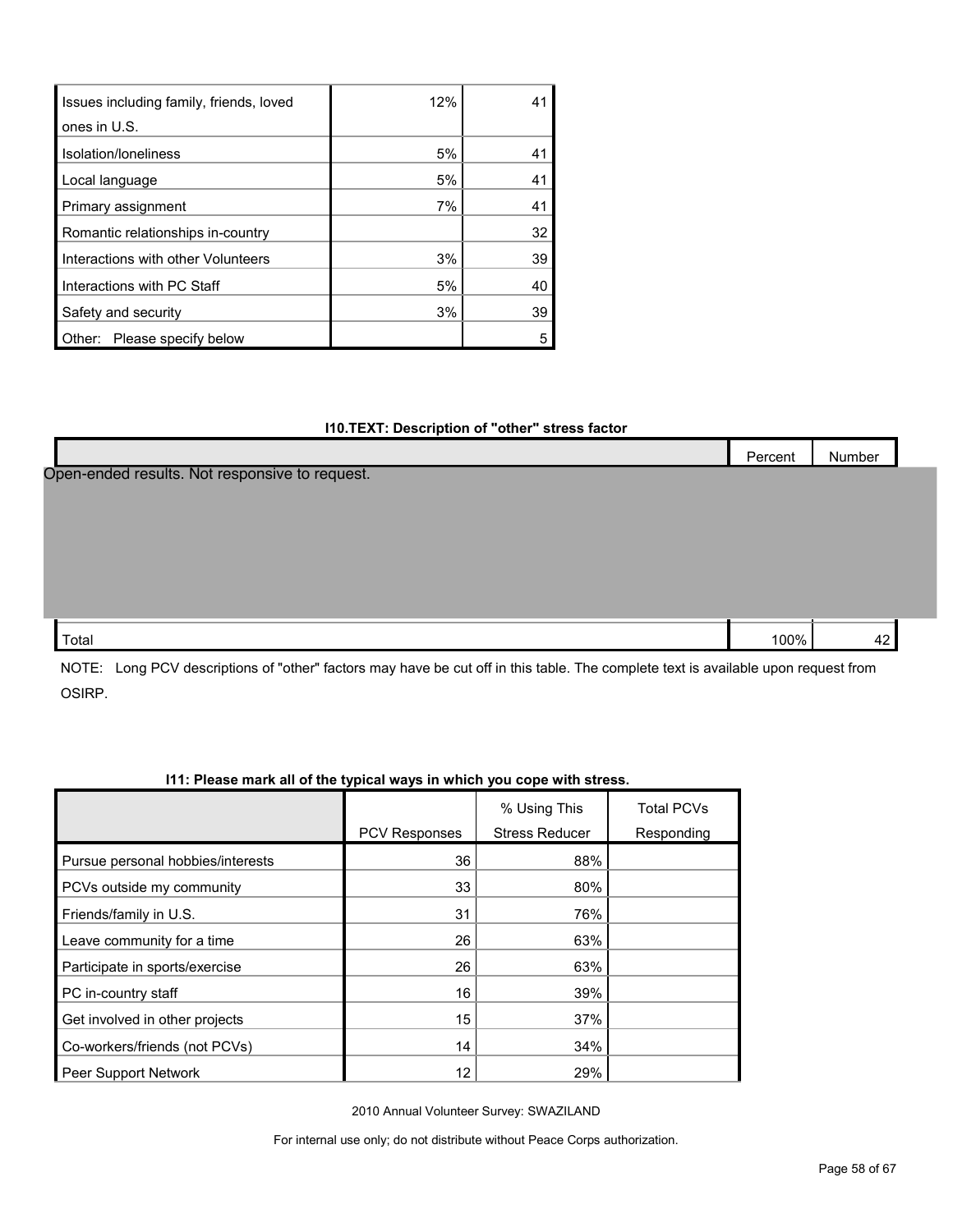| Meditate                           | 12 | 29% |    |
|------------------------------------|----|-----|----|
| My host family                     | 10 | 24% |    |
| PCVs in my community               | 9  | 22% |    |
| Pray                               | 9  | 22% |    |
| Others                             | 6  | 15% |    |
| Other activities                   | 6  | 15% |    |
| Office of Special Services         |    | 2%  |    |
| Attend individual/group counseling |    | 2%  |    |
| Total                              |    |     | 41 |

\*Percents total to more than 100% since Volunteers were asked to "mark all that apply."

| I11: Others I talk with to reduce stress       |         |        |  |  |  |  |
|------------------------------------------------|---------|--------|--|--|--|--|
|                                                | Percent | Number |  |  |  |  |
| Open-ended results. Not responsive to request. |         |        |  |  |  |  |
|                                                |         |        |  |  |  |  |
|                                                |         |        |  |  |  |  |
|                                                |         |        |  |  |  |  |
|                                                |         |        |  |  |  |  |
|                                                |         |        |  |  |  |  |
|                                                |         |        |  |  |  |  |
|                                                |         |        |  |  |  |  |
| Total                                          | 100%    | 42     |  |  |  |  |

#### **I11: Other activities to reduce stress**

|                                                | Percent | Number |  |
|------------------------------------------------|---------|--------|--|
| Open-ended results. Not responsive to request. |         |        |  |
|                                                |         |        |  |
|                                                |         |        |  |
|                                                |         |        |  |
|                                                |         |        |  |
|                                                |         |        |  |
|                                                |         |        |  |
|                                                |         |        |  |
|                                                |         |        |  |
|                                                |         |        |  |
|                                                |         |        |  |
|                                                |         |        |  |
|                                                |         |        |  |
| Total                                          | 100%    | 42     |  |

2010 Annual Volunteer Survey: SWAZILAND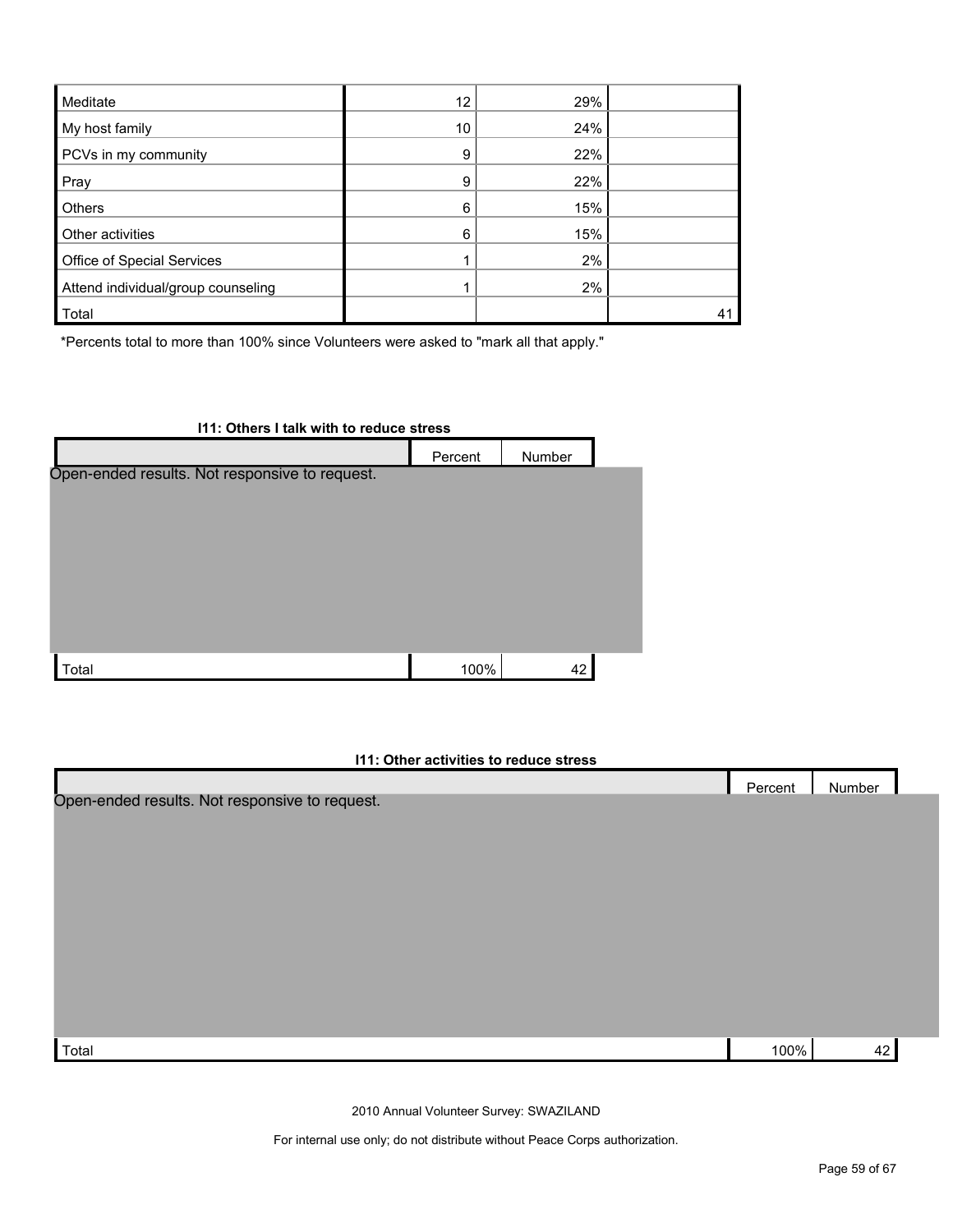## **I8: When asked about ways of coping with stress, Volunteers who answered "No stress"**

|                       | NA   | Yes, I have no<br>stress | Total |
|-----------------------|------|--------------------------|-------|
|                       |      |                          |       |
| <b>I</b> I11.NOSTRESS | 100% |                          |       |

## <span id="page-59-0"></span>**J. Overall Assessment of Your Peace Corps Service**

This section reports Volunteers' level of satisfaction with their Peace Corps service and their expectations about completing their service.

## **J1: How personally rewarding do you find your--?**

|                                    | Not at all | Minimally | Adequately | Considerably | Exceptionally | Total |
|------------------------------------|------------|-----------|------------|--------------|---------------|-------|
| Overall Peace Corps service        |            | 5%        | 20%        | 29%          | 46%           | 41    |
| Community involvement              |            | 8%        | 38%        | 40%          | 15%           | 40    |
| Experience with other Volunteers   |            | 10%       | 18%        | 33%          | 40%           | 40    |
| Work with counterparts/community   |            | 12%       | 24%        | 37%          | 27%           | 41    |
| partners                           |            |           |            |              |               |       |
| Experience with other host country |            | 5%        | 35%        | 38%          | 23%           | 40    |
| nationals                          |            |           |            |              |               |       |

NOTE: See the Open-Ended Responses Report for PCV comments on J7 "What has been the best aspect of your PC service?"

## **J2: Today, would you make the same decision to join the Peace Corps?**

|               | Nο | Probably not | Possibly | Probably | <b>Definitelv</b> | $\tau$ otal |
|---------------|----|--------------|----------|----------|-------------------|-------------|
| $\sim$<br>ے ت | 2% | 2%           | 5% l     | $7\%$ .  | 73%               |             |

#### **J3: Would you recommend Peace Corps service to others you think are qualified?**

|    | Νo | Probably<br>not | <b>Possibly</b> | Probably | Definitely | $\tau$ otal         |
|----|----|-----------------|-----------------|----------|------------|---------------------|
| J3 | 5% | 5%              | ا 10%           | 10%      | 71%        | $\overline{ }$<br>╍ |

2010 Annual Volunteer Survey: SWAZILAND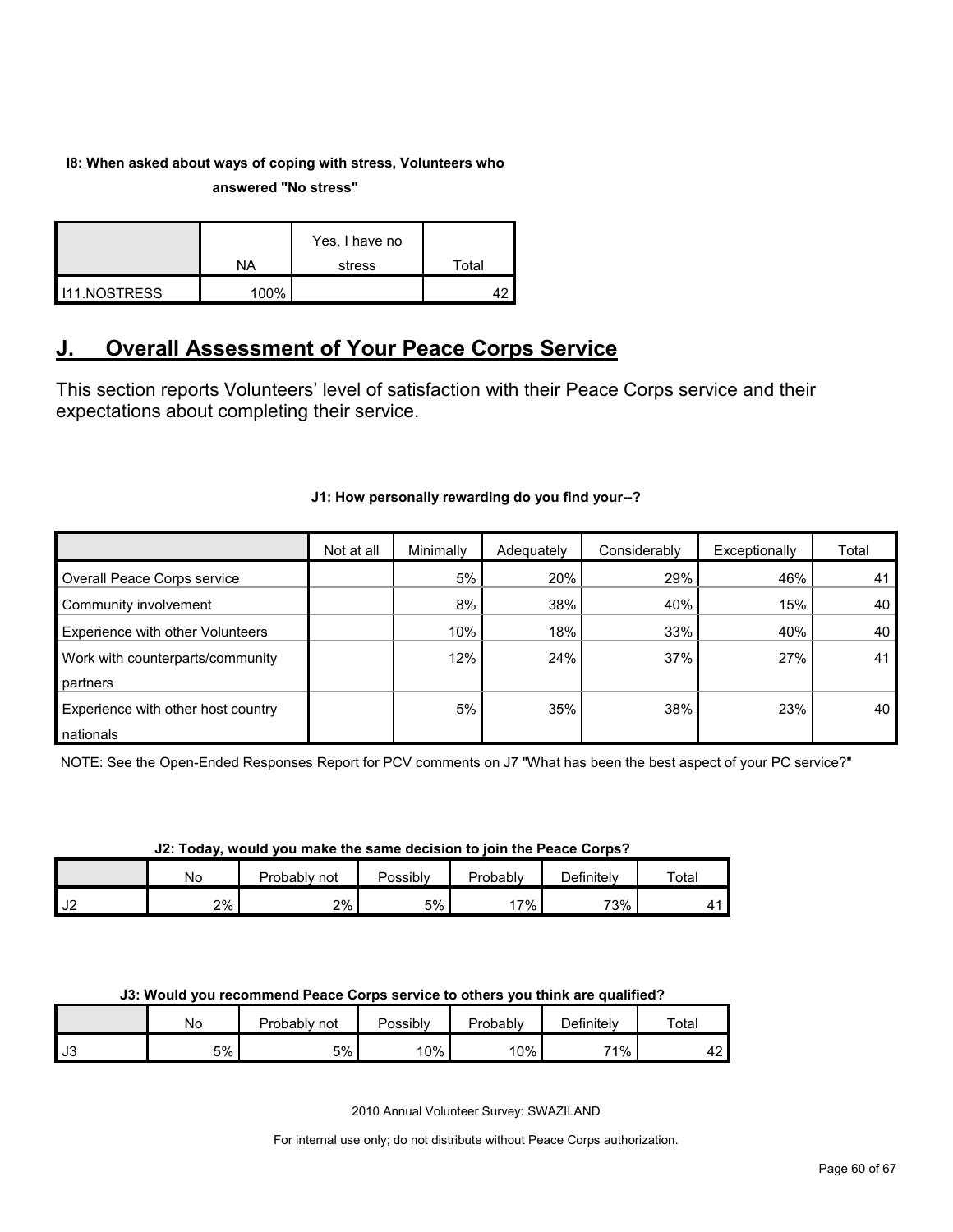## **J4: Do you intend to complete your Peace Corps service?**

|    | No | Not sure | $\mathsf{v}_{\mathsf{es}}$ | Might extend | Total |
|----|----|----------|----------------------------|--------------|-------|
| J4 |    | 2%       | 55%                        | 43%          |       |

## **J5: Would your host country benefit most if the Peace Corps program was---?**

|    |              |         | Refocused/redesig |                  |          |       |
|----|--------------|---------|-------------------|------------------|----------|-------|
|    | Discontinued | Reduced | ned               | Maintained as is | Expanded | Total |
| J5 | 5%           |         | 48%               | 15%              | 33%      | 40    |

NOTE: See the Open-Ended Responses Report for PCV comments on J6 "How can the PC better address the needs of your host country?"

## <span id="page-60-0"></span>**K. Demographics and Factors Affecting Extensions**

This section reports on the age and gender of all respondents. It also reports on the importance Volunteers place on various factors that may influence their decision to extend or not extend their service beyond two years. Volunteers who answered that they either were considering an extension or were already serving beyond two years were asked to rate nine "motivating" factors and nine "challenging" factors. Volunteers could also write in any of their own motivating or challenging factors not included in the list.

## **K1: What is your age?**

|         | $20 - 29$ | $30 - 49$ | 50+ | $\tau$ otal |  |
|---------|-----------|-----------|-----|-------------|--|
| AGE3grp | 81%       | 10%       | 10% | . .         |  |

**K2: What is your gender?**

|        | Female       | Male | Total |  |
|--------|--------------|------|-------|--|
| GENDER | <b>ດລ</b> ວ/ | 38%  |       |  |

Other demographic tables are available upon request

#### **K8: Are you considering a 3rd year extension?**

Percent Number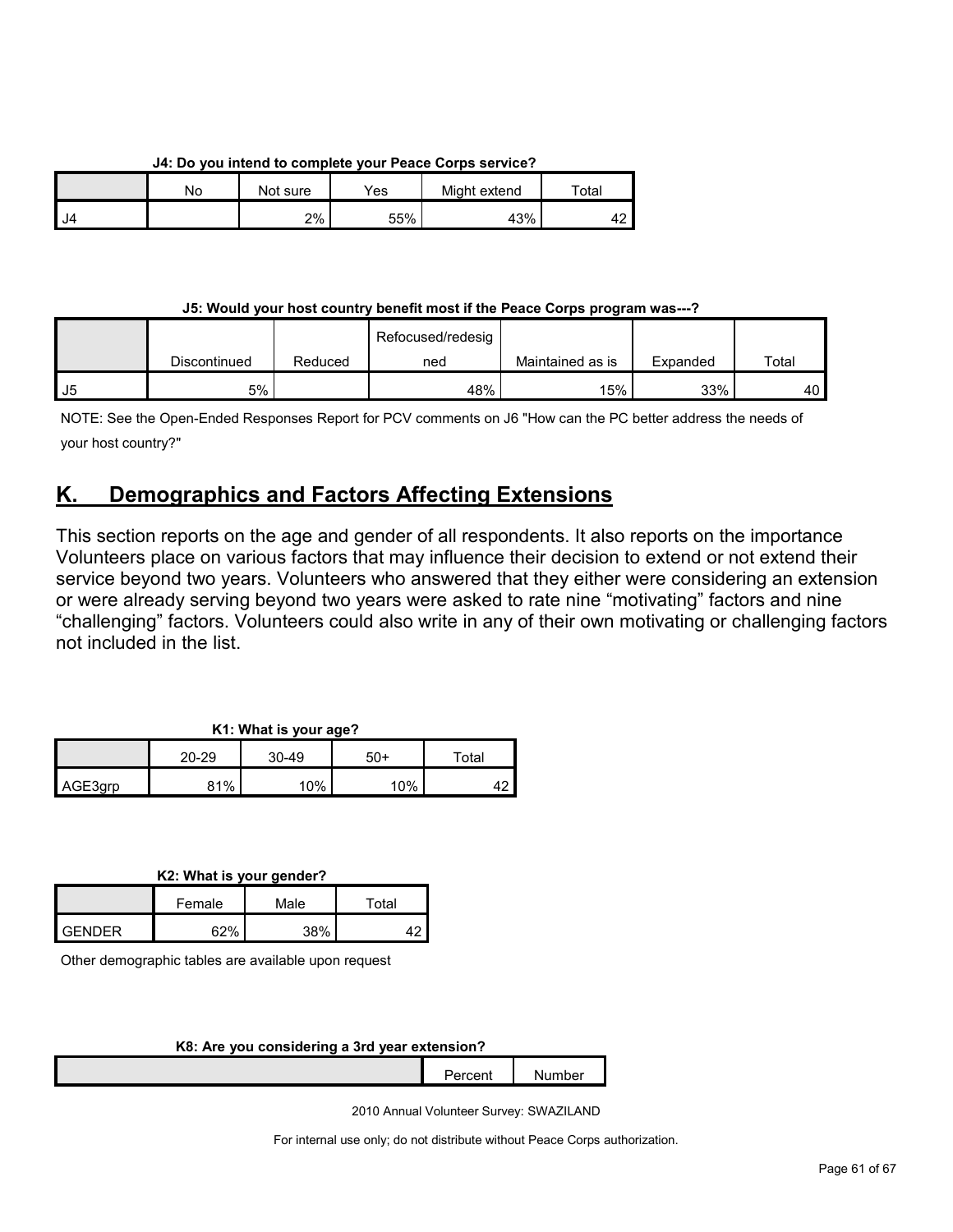| l No                                         | 50%  |  |
|----------------------------------------------|------|--|
| May extend beyond my original COS date       | 40%  |  |
| I am now serving beyond my original COS date | 10%  |  |
| Total                                        | 100% |  |

## **Ext Q1: Comparison of Reasons for Extending by Importance to PCVs Who May Extend Beyond COS**

|                                                         |               | Somewhat  |           |           |       |
|---------------------------------------------------------|---------------|-----------|-----------|-----------|-------|
|                                                         | Not Important | important | Important | <b>NA</b> | Total |
| Ability to partner with an NGO and/or government        | 19%           | 13%       | 69%       |           | 16    |
| counterpart                                             |               |           |           |           |       |
| Additional financial compensation (higher living        | 25%           | 38%       | 31%       | 6%        | 16    |
| allowance, etc.)                                        |               |           |           |           |       |
| Flexibility to design my extension assignment           | 13%           | 25%       | 56%       | 6%        | 16    |
| Opportunity for more substantive work                   | 6%            | 25%       | 69%       |           | 16    |
| Opportunity to finish or be more productive in my       | 25%           | 31%       | 38%       | 6%        | 16    |
| project                                                 |               |           |           |           |       |
| Opportunity to serve in a different site, country or    |               | 31%       | 69%       |           | 16    |
| project                                                 |               |           |           |           |       |
| Opportunity to take on additional responsibilities with | 31%           | 31%       | 25%       | 13%       | 16    |
| PC at post                                              |               |           |           |           |       |
| Recognition of excellent performance                    | 50%           | 31%       | 19%       |           | 16    |
| Support from local Peace Corps staff                    | 38%           | 44%       | 19%       |           | 16    |
| Please specify below<br>Other:                          | 25%           |           | 25%       | 50%       | 4     |

NOTE: This table includes only PCVs who answered K8="May extend beyond my original COS date"

#### **Ext Q1: Comparison of Reasons for Extending by Importance to PCVs Serving an Extension**

|                                                  | Not Important | Somewhat<br>important | Important | NA. | Total |
|--------------------------------------------------|---------------|-----------------------|-----------|-----|-------|
|                                                  |               |                       |           |     |       |
| Ability to partner with an NGO and/or government |               | 25%                   | 25%       | 50% | 4     |
| counterpart                                      |               |                       |           |     |       |
| Additional financial compensation (higher living | 50%           |                       |           | 50% | 4     |
| allowance, etc.)                                 |               |                       |           |     |       |
| Flexibility to design my extension assignment    |               | 25%                   | 50%       | 25% | 4     |
| Opportunity for more substantive work            |               | 25%                   | 50%       | 25% | 4     |

2010 Annual Volunteer Survey: SWAZILAND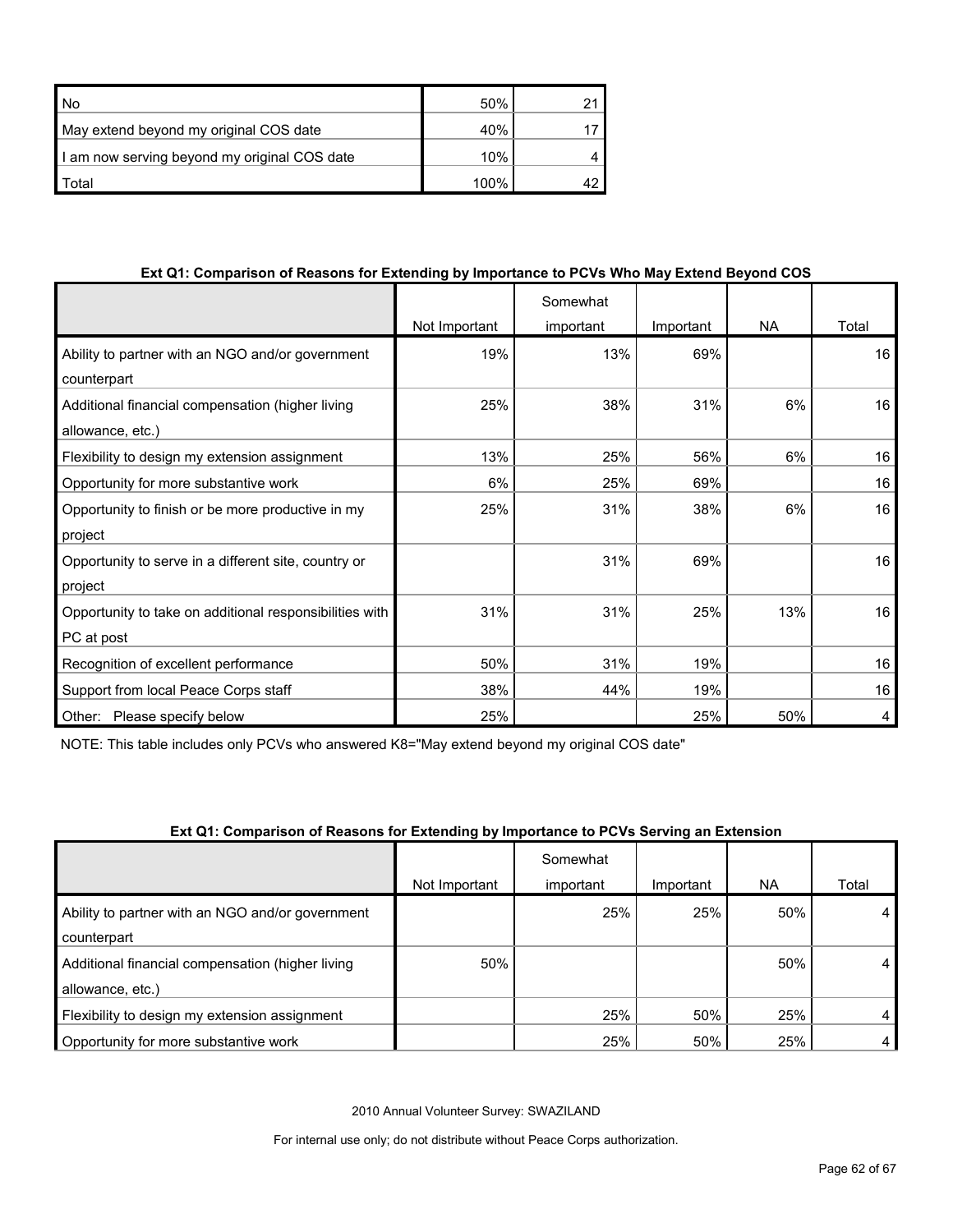| Opportunity to finish or be more productive in my<br>project          | 25% |     | 50% | 25%  | 4              |
|-----------------------------------------------------------------------|-----|-----|-----|------|----------------|
| Opportunity to serve in a different site, country or<br>project       |     | 50% | 25% | 25%  | 4              |
| Opportunity to take on additional responsibilities with<br>PC at post | 25% | 25% |     | 50%  | 4              |
| Recognition of excellent performance                                  | 25% | 25% |     | 50%  | $\overline{4}$ |
| Support from local Peace Corps staff                                  |     | 25% | 50% | 25%  | 4              |
| Other:<br>Please specify below                                        |     |     |     | 100% | $\overline{2}$ |

NOTE: This table includes only PCVs who answered K8="Now serving beyond my original COS date"

## **Ext Q1: Comparison of Reasons for Extending by Importance to PCVs Who May Extend and PCVs Serving an Extension (excluding all "NA" responses)**

|                                                              | Are you considering a 3rd year extension? |           |           |       |  |  |  |
|--------------------------------------------------------------|-------------------------------------------|-----------|-----------|-------|--|--|--|
|                                                              | May extend beyond my original COS date    |           |           |       |  |  |  |
|                                                              | Somewhat                                  |           |           |       |  |  |  |
|                                                              | Not Important                             | important | Important | Total |  |  |  |
| Ability to partner with an NGO and/or government             | 19%                                       | 13%       | 69%       | 16    |  |  |  |
| counterpart                                                  |                                           |           |           |       |  |  |  |
| Additional financial compensation (higher living             | 27%                                       | 40%       | 33%       | 15    |  |  |  |
| allowance, etc.)                                             |                                           |           |           |       |  |  |  |
| Flexibility to design my extension assignment                | 13%                                       | 27%       | 60%       | 15    |  |  |  |
| Opportunity for more substantive work                        | 6%                                        | 25%       | 69%       | 16    |  |  |  |
| Opportunity to finish or be more productive in my project    | 27%                                       | 33%       | 40%       | 15    |  |  |  |
| Opportunity to serve in a different site, country or project |                                           | 31%       | 69%       | 16    |  |  |  |
| Opportunity to take on additional responsibilities with PC   | 36%                                       | 36%       | 29%       | 14    |  |  |  |
| at post                                                      |                                           |           |           |       |  |  |  |
| Recognition of excellent performance                         | 50%                                       | 31%       | 19%       | 16    |  |  |  |
| Support from local Peace Corps staff                         | 38%                                       | 44%       | 19%       | 16    |  |  |  |
| Other: Please specify below                                  | 50%                                       |           | 50%       | 2     |  |  |  |

NOTE: See Open-Ended Responses Report for "other" reasons for extending beyond COS

#### **Ext Q1: Comparison of Reasons for Extending by Importance to PCVs Who May Extend and PCVs Serving an Extension**

| (excluding all "NA" responses) |                                              |  |  |  |
|--------------------------------|----------------------------------------------|--|--|--|
|                                | Are you considering a 3rd year extension?    |  |  |  |
|                                | I am now serving beyond my original COS date |  |  |  |

2010 Annual Volunteer Survey: SWAZILAND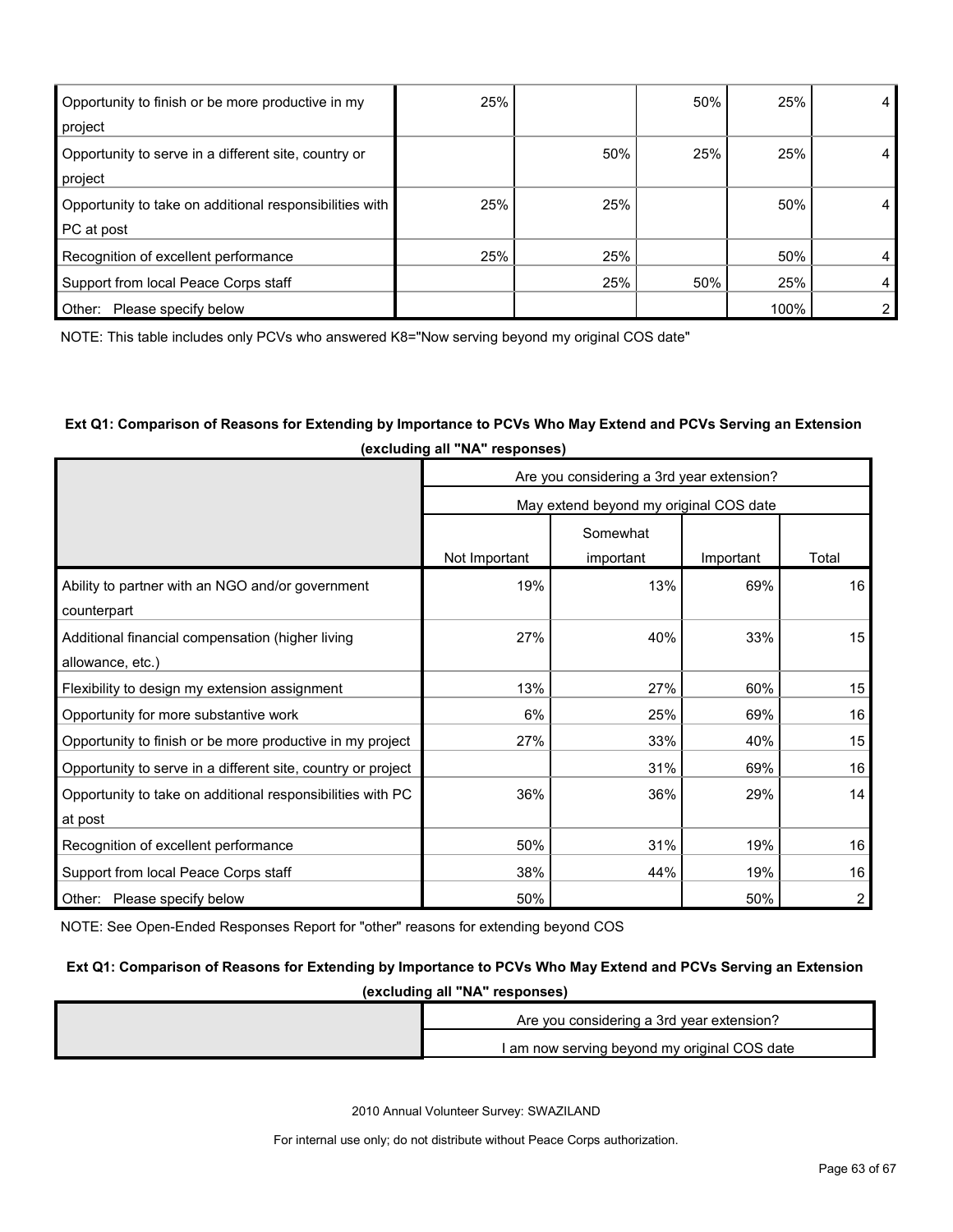|                                                              |               | Somewhat  |           |       |
|--------------------------------------------------------------|---------------|-----------|-----------|-------|
|                                                              | Not Important | important | Important | Total |
| Ability to partner with an NGO and/or government             |               | 50%       | 50%       | 2     |
| counterpart                                                  |               |           |           |       |
| Additional financial compensation (higher living             | 100%          |           |           | 2     |
| allowance, etc.)                                             |               |           |           |       |
| Flexibility to design my extension assignment                |               | 33%       | 67%       | 3     |
| Opportunity for more substantive work                        |               | 33%       | 67%       | 3     |
| Opportunity to finish or be more productive in my project    | 33%           |           | 67%       | 3     |
| Opportunity to serve in a different site, country or project |               | 67%       | 33%       | 3     |
| Opportunity to take on additional responsibilities with PC   | 50%           | 50%       |           | 2     |
| at post                                                      |               |           |           |       |
| Recognition of excellent performance                         | 50%           | 50%       |           | 2     |
| Support from local Peace Corps staff                         |               | 33%       | 67%       | 3     |
| Other: Please specify below                                  |               |           |           |       |

NOTE: See Open-Ended Responses Report for "other" reasons for extending beyond COS

|                                                       | J - J - - - - <b>-</b><br>Not Important | Somewhat<br>important | Important | <b>NA</b> | Total |
|-------------------------------------------------------|-----------------------------------------|-----------------------|-----------|-----------|-------|
| Adjustment to new country or site                     | 43%                                     | 29%                   | 14%       | 14%       | 14    |
| Bureaucratic challenges related to extension          | 40%                                     | 20%                   | 33%       | 7%        | 15    |
| process                                               |                                         |                       |           |           |       |
| Delaying the pursuit of professional/educational      | 20%                                     | 27%                   | 47%       | 7%        | 15    |
| opportunities                                         |                                         |                       |           |           |       |
| Family and personal reasons                           | 33%                                     | 27%                   | 33%       | 7%        | 15    |
| Feeling that I am ready to go home                    | 27%                                     | 53%                   |           | 20%       | 15    |
| Fellow Volunteers are leaving/have left               | 47%                                     | 33%                   | 13%       | 7%        | 15    |
| Lack of information about/difficulty defining the 3rd | 47%                                     | 20%                   | 7%        | 27%       | 15    |
| year extension role                                   |                                         |                       |           |           |       |
| Lack of professional development opportunities        | 40%                                     | 7%                    | 27%       | 27%       | 15    |
| Lack of support from Peace Corps staff                | 7%                                      | 53%                   | 13%       | 27%       | 15    |
| Please specify below<br>Other:                        |                                         |                       | 25%       | 75%       | 4     |

## **Ext Q2: Comparison of Reasons for Not Extending by Importance to PCVs Who May Serve Beyond COS**

NOTE: This table includes only PCVs who answered K8="May extend beyond my original COS date"

2010 Annual Volunteer Survey: SWAZILAND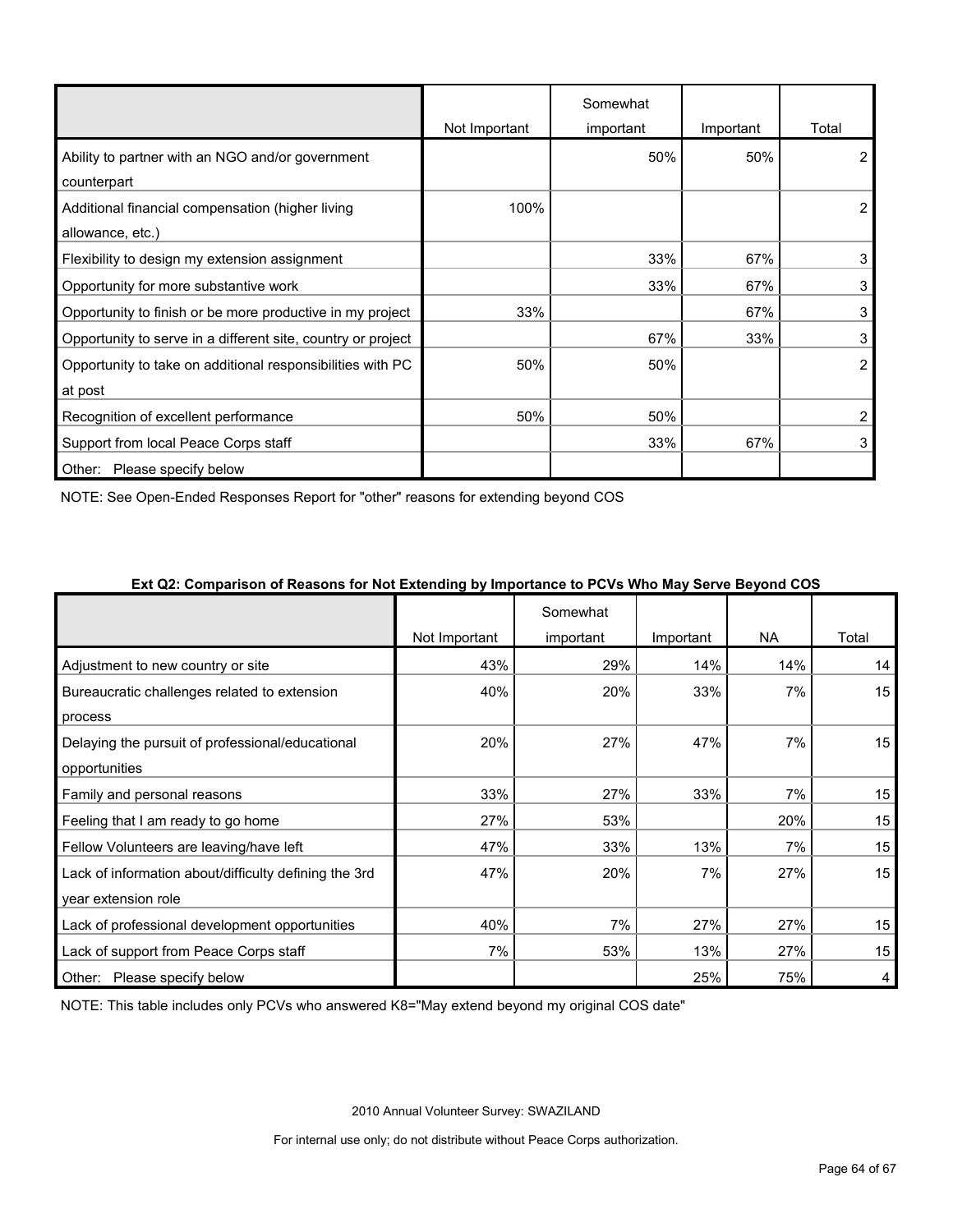|                                                       |               | Somewhat  |           |      |       |
|-------------------------------------------------------|---------------|-----------|-----------|------|-------|
|                                                       | Not Important | important | Important | NA.  | Total |
| Adjustment to new country or site                     | 50%           |           |           | 50%  | 4     |
| Bureaucratic challenges related to extension          | 25%           | 25%       |           | 50%  | 4     |
| process                                               |               |           |           |      |       |
| Delaying the pursuit of professional/educational      |               |           | 50%       | 50%  | 4     |
| opportunities                                         |               |           |           |      |       |
| Family and personal reasons                           |               |           | 50%       | 50%  | 4     |
| Feeling that I am ready to go home                    |               | 25%       | 25%       | 50%  | 4     |
| Fellow Volunteers are leaving/have left               | 25%           | 25%       |           | 50%  | 4     |
| Lack of information about/difficulty defining the 3rd |               |           | 25%       | 75%  | 4     |
| year extension role                                   |               |           |           |      |       |
| Lack of professional development opportunities        | 25%           |           |           | 75%  | 4     |
| Lack of support from Peace Corps staff                | 25%           | 25%       |           | 50%  | 4     |
| Please specify below<br>Other:                        |               |           |           | 100% | 2     |

## **Ext Q2: Comparison of Reasons for Not Extending by Importance to PCVs Serving Beyond COS**

NOTE: This table includes only PCVs who answered K8="Now serving beyond my original COS date"

## **Ext Q2: Comparison of Reasons for Not Extending by Importance to PCVs Who May Extend and PCVs Serving an Extension (excluding all "NA" responses)**

|                                                            | Are you considering a 3rd year extension? |           |           |       |  |  |
|------------------------------------------------------------|-------------------------------------------|-----------|-----------|-------|--|--|
|                                                            | May extend beyond my original COS date    |           |           |       |  |  |
|                                                            | Somewhat                                  |           |           |       |  |  |
|                                                            | Not Important                             | important | Important | Total |  |  |
| Adjustment to new country or site                          | 50%                                       | 33%       | 17%       | 12    |  |  |
| Bureaucratic challenges related to extension process       | 43%                                       | 21%       | 36%       | 14    |  |  |
| Delaying the pursuit of professional/educational           | 21%                                       | 29%       | 50%       | 14    |  |  |
| opportunities                                              |                                           |           |           |       |  |  |
| Family and personal reasons                                | 36%                                       | 29%       | 36%       | 14    |  |  |
| Feeling that I am ready to go home                         | 33%                                       | 67%       |           | 12    |  |  |
| Fellow Volunteers are leaving/have left                    | 50%                                       | 36%       | 14%       | 14    |  |  |
| Lack of information about/difficulty defining the 3rd year | 64%                                       | 27%       | 9%        | 11    |  |  |
| extension role                                             |                                           |           |           |       |  |  |
| Lack of professional development opportunities             | 55%                                       | 9%        | 36%       | 11    |  |  |
| Lack of support from Peace Corps staff                     | 9%                                        | 73%       | 18%       | 11    |  |  |
| Other: Please specify below                                |                                           |           | 100%      |       |  |  |

2010 Annual Volunteer Survey: SWAZILAND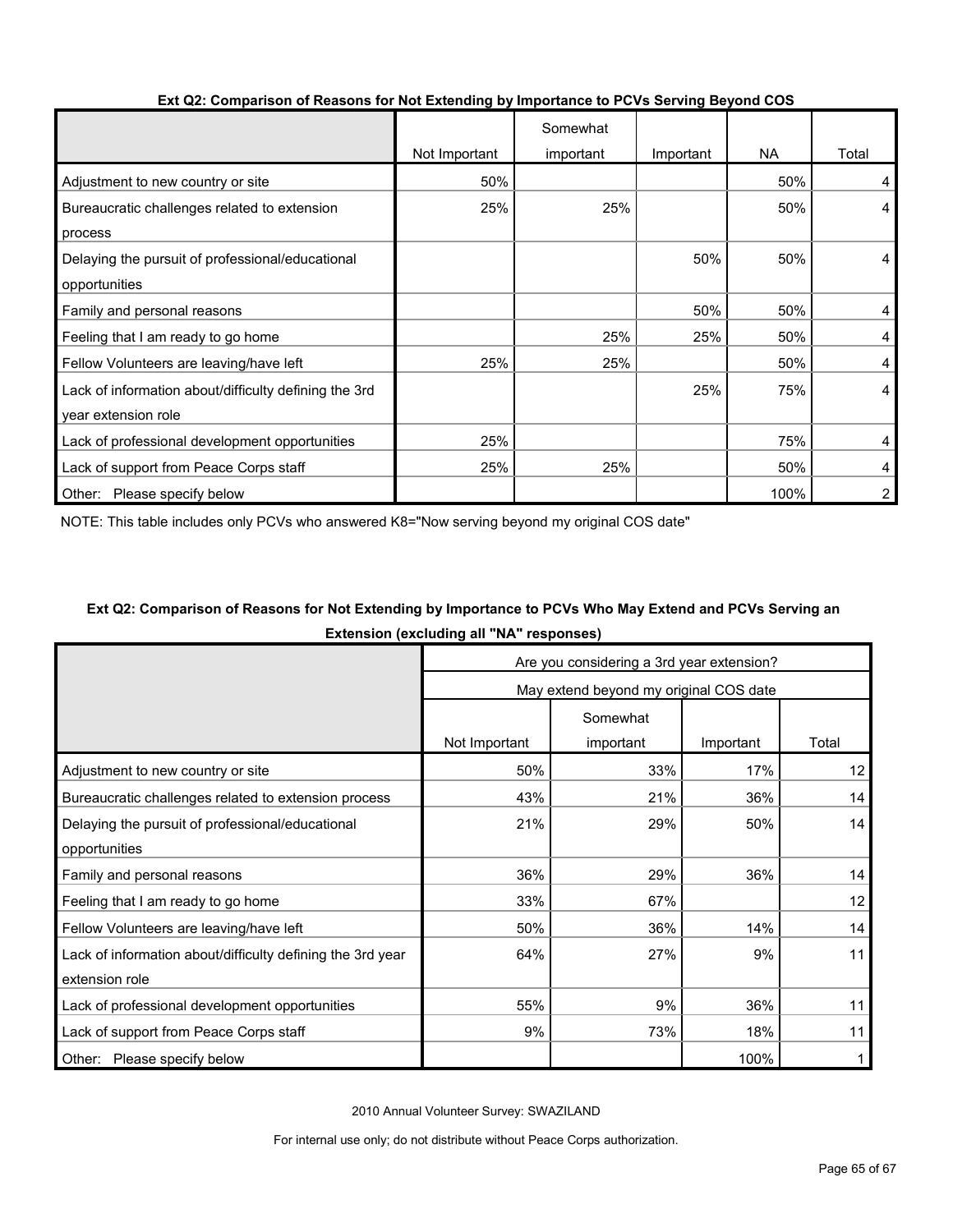## **Ext Q2: Comparison of Reasons for Not Extending by Importance to PCVs Who May Extend and PCVs Serving an**

|                                                            | Are you considering a 3rd year extension? |           |           |       |  |  |
|------------------------------------------------------------|-------------------------------------------|-----------|-----------|-------|--|--|
|                                                            | May extend beyond my original COS date    |           |           |       |  |  |
|                                                            | Somewhat                                  |           |           |       |  |  |
|                                                            | Not Important                             | important | Important | Total |  |  |
| Adjustment to new country or site                          | 50%                                       | 33%       | 17%       | 12    |  |  |
| Bureaucratic challenges related to extension process       | 43%                                       | 21%       | 36%       | 14    |  |  |
| Delaying the pursuit of professional/educational           | 21%                                       | 29%       | 50%       | 14    |  |  |
| opportunities                                              |                                           |           |           |       |  |  |
| Family and personal reasons                                | 36%                                       | 29%       | 36%       | 14    |  |  |
| Feeling that I am ready to go home                         | 33%                                       | 67%       |           | 12    |  |  |
| Fellow Volunteers are leaving/have left                    | 50%                                       | 36%       | 14%       | 14    |  |  |
| Lack of information about/difficulty defining the 3rd year | 64%                                       | 27%       | 9%        | 11    |  |  |
| extension role                                             |                                           |           |           |       |  |  |
| Lack of professional development opportunities             | 55%                                       | 9%        | 36%       | 11    |  |  |
| Lack of support from Peace Corps staff                     | 9%                                        | 73%       | 18%       | 11    |  |  |
| Other: Please specify below                                |                                           |           | 100%      | 1     |  |  |

**Extension (excluding all "NA" responses)**

NOTE: See Open-Ended Responses Report for "other" reasons for not extending beyond COS

## **Ext Q2: Comparison of Reasons for Not Extending by Importance to PCVs Who May Extend and PCVs Serving an**

**Extension (excluding all "NA" responses)**

|                                                            | Are you considering a 3rd year extension?    |           |           |                |  |  |
|------------------------------------------------------------|----------------------------------------------|-----------|-----------|----------------|--|--|
|                                                            | I am now serving beyond my original COS date |           |           |                |  |  |
|                                                            | Somewhat                                     |           |           |                |  |  |
|                                                            | Not Important                                | important | Important | Total          |  |  |
| Adjustment to new country or site                          | 100%                                         |           |           | 2              |  |  |
| Bureaucratic challenges related to extension process       | 50%                                          | 50%       |           | $\overline{2}$ |  |  |
| Delaying the pursuit of professional/educational           |                                              |           | 100%      | $\overline{2}$ |  |  |
| opportunities                                              |                                              |           |           |                |  |  |
| Family and personal reasons                                |                                              |           | 100%      | 2              |  |  |
| Feeling that I am ready to go home                         |                                              | 50%       | 50%       | 2              |  |  |
| Fellow Volunteers are leaving/have left                    | 50%                                          | 50%       |           | $\mathbf{2}$   |  |  |
| Lack of information about/difficulty defining the 3rd year |                                              |           | 100%      |                |  |  |
| extension role                                             |                                              |           |           |                |  |  |
| Lack of professional development opportunities             | 100%                                         |           |           |                |  |  |
| Lack of support from Peace Corps staff                     | 50%                                          | 50%       |           | 2              |  |  |
| Please specify below<br>Other:                             |                                              |           |           |                |  |  |